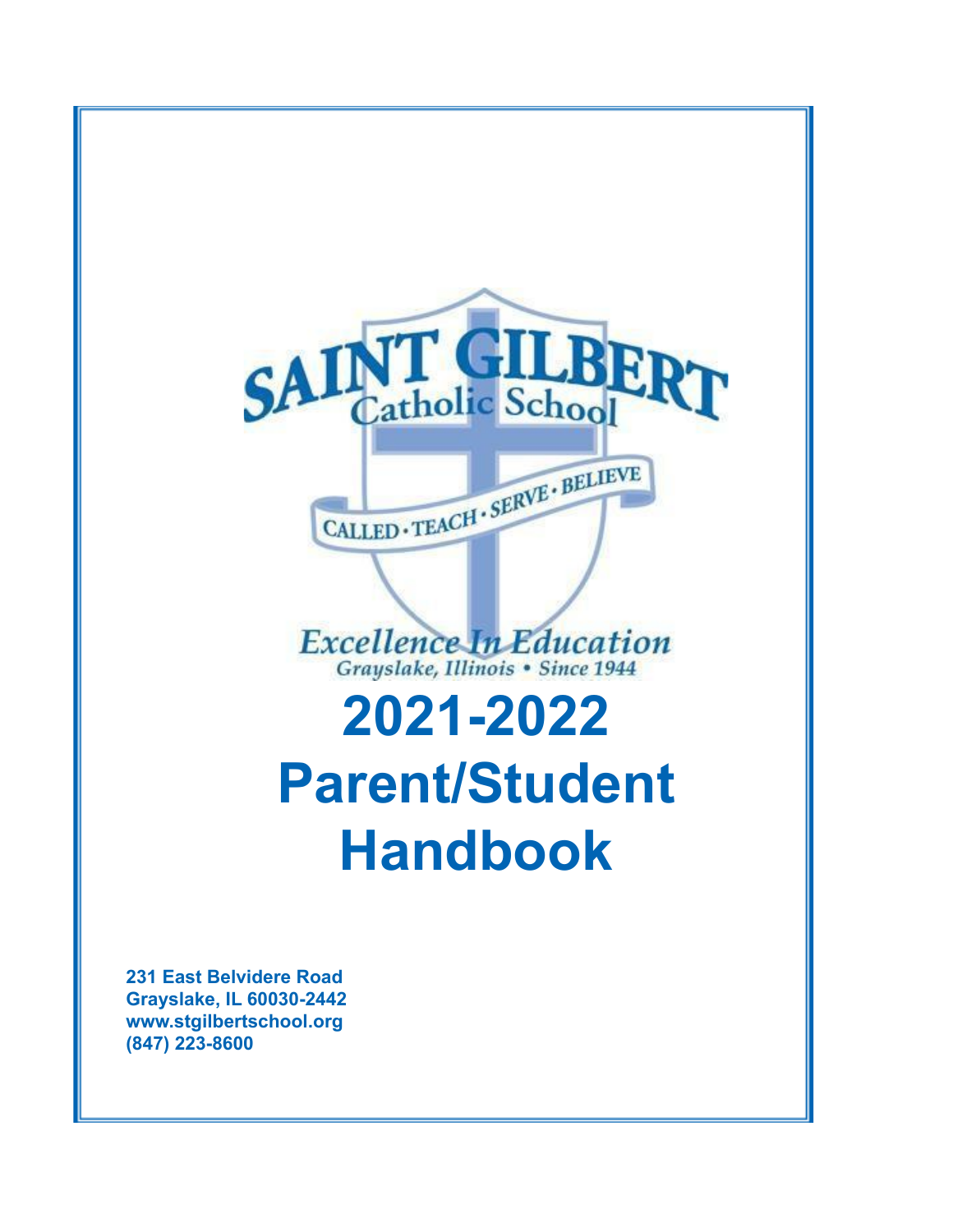#### <span id="page-1-0"></span>**Pastor's Message**

On behalf of the leadership, faculty and staff of Saint Gilbert Catholic School, I am delighted to welcome you to the 2021-2022 academic year! I trust that you have enjoyed a fun and relaxing summer vacation and are motivated to begin a new year of adventure, growth and learning.

On my first visit to the school in March 2014, shortly before I became Pastor, I discovered that Saint Gilbert is a special place. Visiting nearly every class that day from youngest to the most advanced, I found classrooms full of excited, happy students led by experienced and dedicated teachers and aides. I still laugh when I think about meeting those fourth graders who spontaneously broke into a rousing "happy dance" in their classroom!

The beginning of the school year is perhaps ideal for reminding ourselves of the essential mission and purpose of Saint Gilbert Catholic School, which is working cooperatively with parents, teachers and the parish community in forming students to become disciples of Jesus Christ. At the same time we help our students grow academically, athletically, artistically and technologically, we help them grow in their faith by integrating the Gospel and Christian morals into the entire experience of our school. It's part of the lifelong process of conversion and maturing as Christ's disciples and faithful Catholics.

We are eager to help parents and families pass along the great treasure of the faith to the children of Saint Gilbert's. Our Principal (Mrs. Kristine Buckley), the entire faculty and staff, and I are strongly committed to building on the seventy-five year tradition of Catholic educational excellence that has produced generations of people of character, who become leaders in every endeavor for our Grayslake community and beyond.

God's choicest blessings for the new school year, Fr. John Chrzan Pastor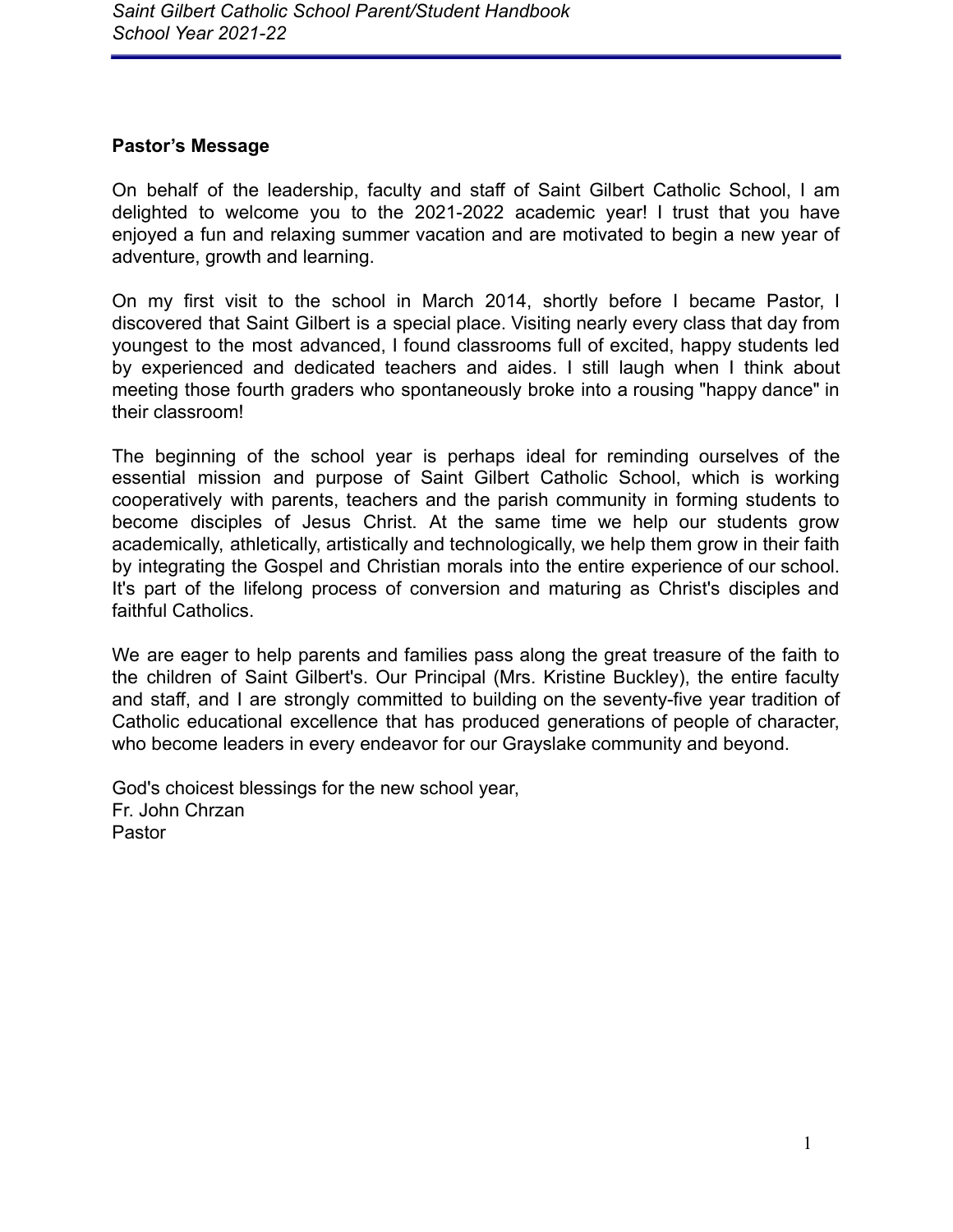### <span id="page-2-0"></span>**Introduction**

Saint Gilbert Catholic School is dedicated to the pursuit of academic excellence of children (preschool through eighth grade) in a spiritual environment, which teaches the Catholic faith while promoting service. We offer each child a social, spiritual and academic experience that encourages a lifelong love of learning and the teachings of the Church.

This handbook is intended both as a source of information and a general guide to the educational services available at Saint Gilbert Catholic School. It is also designed to deal directly with topics concerning student, parent, teacher and administrative responsibilities and performance standards at our school. Obviously, it cannot cover all aspects or special circumstances that may emerge in the course of the year, but it should be a valuable resource for the entire school community with regard to the enforcement of the rules and regulations currently in place. All students are expected to be familiar with the information in the handbook. Parents are asked to review the handbook with their child(ren).

This handbook is a formal agreement between Saint Gilbert Catholic School and the parents or guardians of students who are currently enrolled at Saint Gilbert Catholic School. The principal has the right to amend the handbook at any time. Changes will be communicated to the Saint Gilbert Catholic School community. The handbook is available within this email, as well as on our school's website. Each topic in the Table of Contents is linked to a section within the Handbook. After clicking a topic within the Table of Contents, then click "Bookmark" to go to that section. If you have questions, please contact our school's office.

Thank you for your support and cooperation.

Mrs. Kristine Buckley **Principal**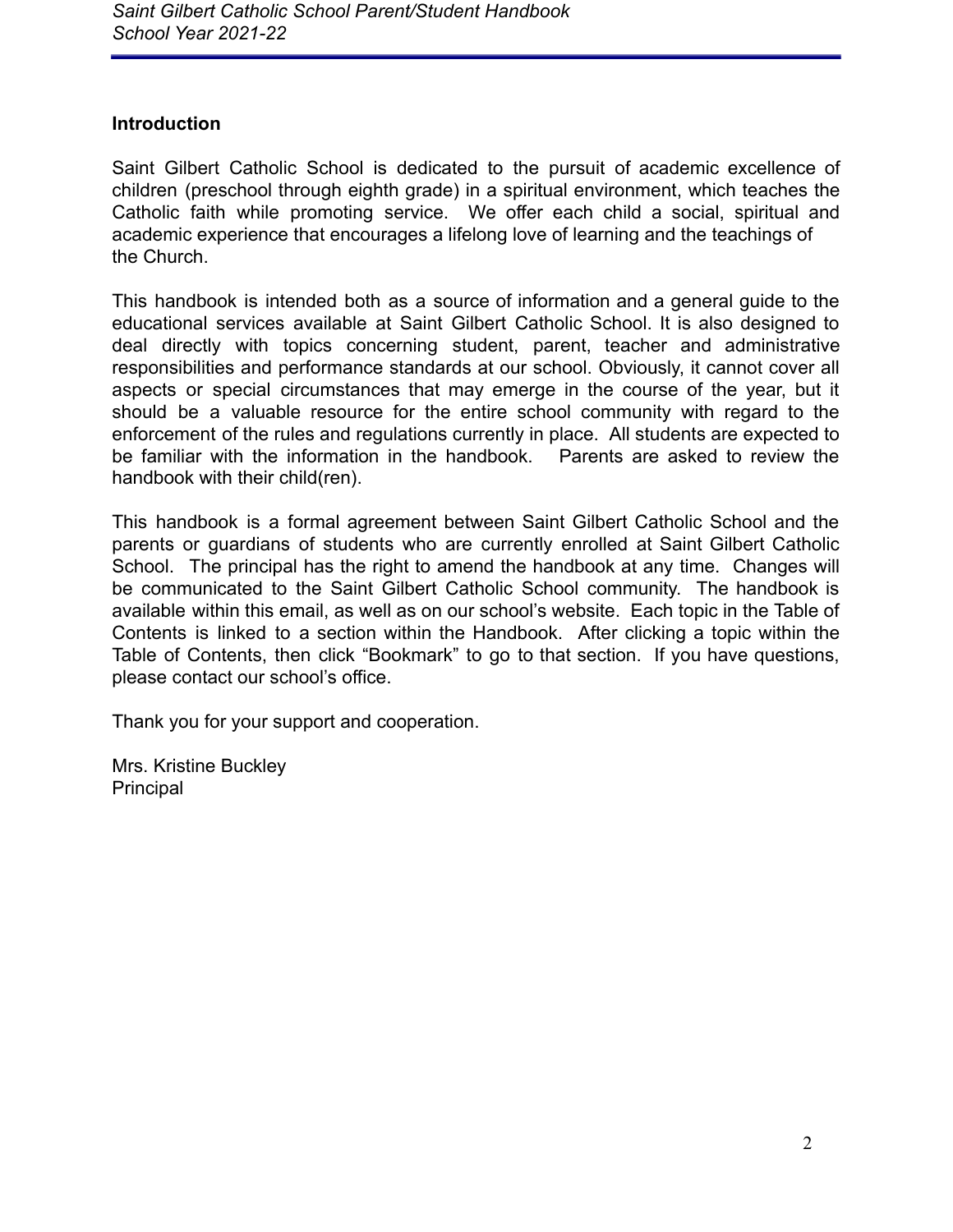# **TABLE OF CONTENTS**

|     |                | <b>Pastor's Message</b><br><b>Introduction</b><br><b>Table of Contents</b><br><b>Mission Statement</b><br>Philosophy | 1<br>$\begin{array}{c}\n 2 \\ 3 \\ 7 \\ 7\n \end{array}$ |
|-----|----------------|----------------------------------------------------------------------------------------------------------------------|----------------------------------------------------------|
| 1.0 |                | <b>ADMISSIONS</b>                                                                                                    | 8                                                        |
|     | 1.1            | <b>Non-Discrimination Policy</b>                                                                                     | 8                                                        |
|     | 1.2            | <b>Registration Date and Time</b>                                                                                    | 8                                                        |
|     | 1.3            | <b>Priority of Admissions</b>                                                                                        |                                                          |
|     | 1.3            | <b>Entry Level - School Age</b>                                                                                      | $\begin{array}{c} 8 \\ 8 \end{array}$                    |
|     | 1.5            | <b>Kindergarten Screening</b>                                                                                        | $\begin{array}{c} 8 \\ 9 \end{array}$                    |
|     | 1.6            | <b>Transferring Students</b>                                                                                         |                                                          |
|     | 1.7            | <b>Admissions Policy</b>                                                                                             | $\boldsymbol{9}$                                         |
|     | 1.8            | <b>Application Form</b>                                                                                              | 12                                                       |
|     | 1.9            | <b>Bus Service and Fees</b>                                                                                          | 12 <sub>2</sub>                                          |
| 2.0 | <b>TUITION</b> |                                                                                                                      | 12                                                       |
|     | 2.1            | <b>Tuition and Fee Payment</b>                                                                                       | 12                                                       |
|     | 2.2            | <b>FACTS Tuition Management</b>                                                                                      | 13                                                       |
|     | 2.3            | <b>Tuition Payment and Payment Schedule</b>                                                                          | 13                                                       |
|     | 2.4            | <b>Late Payments</b>                                                                                                 | 13                                                       |
|     | 2.5            | <b>Tuition Delinquency</b>                                                                                           | 13                                                       |
|     | $2.6\,$        | <b>Registration Fee</b>                                                                                              | 14                                                       |
|     | 2.7            | <b>Late Registrations</b>                                                                                            | 14                                                       |
|     | 2.8            | <b>Refund Policy</b>                                                                                                 | 14                                                       |
|     | 2.9            | <b>Student Tuition Fees K-8</b>                                                                                      | 14                                                       |
|     | 2.10           | <b>Preschool Tuition Fees</b>                                                                                        | 15                                                       |
|     | 2.11           | <b>New Student Application Fee</b>                                                                                   | 15                                                       |
|     | 2.12           | <b>Tuition and Fee Payment Requirements</b>                                                                          | 15                                                       |
| 3.0 |                | <b>GENERAL SCHOOL INFORMATION AND PROCEDURES</b>                                                                     | 15                                                       |
|     | 3.1            | <b>Absence</b>                                                                                                       | 15                                                       |
|     | 3.2            | <b>Before and After School Care Program</b>                                                                          | 16                                                       |
|     | 3.3            | <b>Arrival Drop-Off and Dismissal Pick-Up Procedures for Grades K-8</b>                                              | 16                                                       |
|     |                | (For preschool students please refer to the Preschool Handbook)                                                      |                                                          |
|     | 3.4            | <b>Attendance</b>                                                                                                    | 17                                                       |
|     | 3.5            | <b>Dismissal Changes</b>                                                                                             | 18                                                       |
|     | 3.6            | <b>Early Dismissal</b>                                                                                               | 18                                                       |
|     | 3.7            | <b>Tardy and Truancy</b>                                                                                             | 18                                                       |
|     | 3.8            | <b>Vacation Absences</b>                                                                                             | 19                                                       |
|     | 3.9            | <b>Emergency Forms</b>                                                                                               | 19                                                       |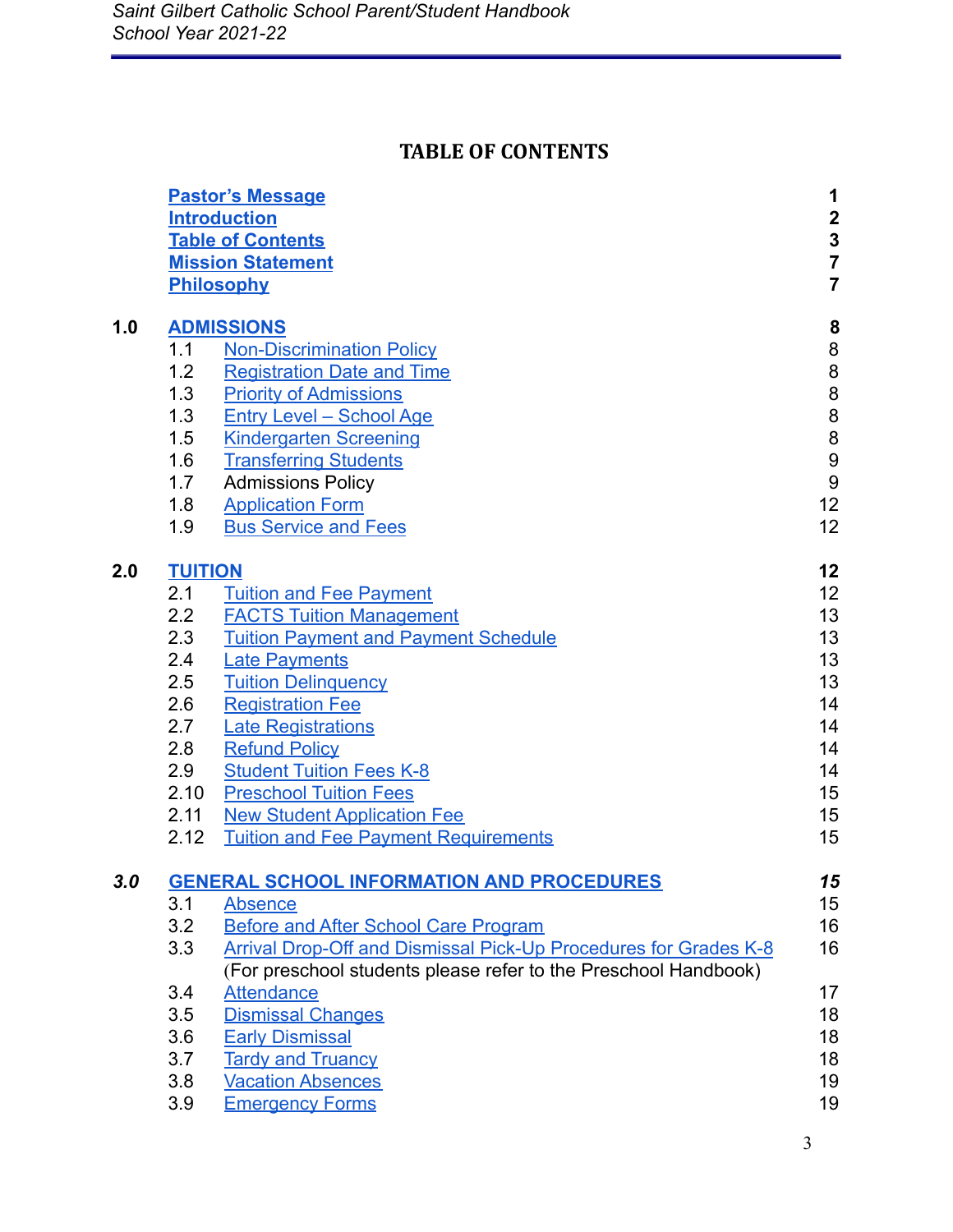|     | 3.10 | <b>Classroom School Parties</b>                              | 19 |
|-----|------|--------------------------------------------------------------|----|
|     | 3.11 | <b>Invitations to Private Parties</b>                        | 19 |
|     | 3.12 | <b>Homeroom Placement</b>                                    | 19 |
|     | 3.13 | <b>Lost and Found</b>                                        | 20 |
|     | 3.14 | <b>Lunch and Recess</b>                                      | 20 |
|     | 3.15 | <b>Fast Food Lunches</b>                                     | 20 |
|     | 3.16 | <b>Parental/Volunteer Involvement</b>                        | 20 |
|     | 3.17 | <b>Support School Fundraisers</b>                            | 22 |
|     | 3.18 | <b>Parents Recess Duty</b>                                   | 22 |
|     | 3.19 | <b>School Security</b>                                       | 23 |
|     | 3.20 | <b>Visitors</b>                                              | 23 |
|     | 3.21 | <b>Withdrawals</b>                                           | 23 |
| 4.0 |      | <b>COMMUNICATION</b>                                         | 24 |
|     | 4.1  | <b>School Calendar</b>                                       | 24 |
|     | 4.2  | <b>Family School Association (FSA) Meeting Minutes</b>       | 24 |
|     | 4.3  | <b>Principal's Weekly Newsletter</b>                         | 24 |
|     | 4.4  | <b>Messages for Teachers/Staff</b>                           | 24 |
|     | 4.5  | <b>Messages for Students</b>                                 | 24 |
|     | 4.6  | <b>Newspapers</b>                                            | 25 |
|     | 4.7  | <b>Non-custodial Parent Communication</b>                    | 25 |
|     | 4.8  | <b>Parent Directory</b>                                      | 25 |
|     | 4.9  | <b>Parental Grievance Procedure</b>                          | 25 |
|     | 4.10 | <b>School Advisory Board</b>                                 | 26 |
|     | 4.11 | <b>Inclement Weather Closing</b>                             | 26 |
|     | 4.12 | <b>Special Appointments</b>                                  | 26 |
|     | 4.13 | <b>Thursday Mail</b>                                         | 27 |
|     | 4.14 | <b>Saint Gilbert Catholic School Website</b>                 | 27 |
| 5.0 |      | <b>SCHOOL POLICIES</b>                                       | 28 |
|     | 5.1  | <b>After School Activities</b>                               | 28 |
|     | 5.2  | <b>Cellular Telephones</b>                                   | 28 |
|     | 5.3  | <b>Electronic Devices</b>                                    | 28 |
|     | 5.4  | <b>Child Abuse</b>                                           | 28 |
|     | 5.5  | <b>Child Custody</b>                                         | 28 |
|     | 5.6  | <b>Discipline</b>                                            | 29 |
|     | 5.7  | <b>School Discipline Mechanisms</b>                          | 35 |
|     | 5.8  | <b>Technology</b>                                            | 37 |
|     |      | <b>Computer and Communication Technology Ethics</b><br>5.8.1 | 37 |
|     |      | 5.8.2 Student Internet Acceptable Use Policy                 | 38 |
|     |      | 5.8.3 Technology Protection Measures                         | 38 |
|     |      | 5.8.4 Internet Content Filtering Software                    | 38 |
|     |      | 5.8.5 Access Privileges                                      | 39 |
|     |      | 5.8.6 Privacy                                                | 39 |
|     |      | 5.8.7 Guidance                                               | 40 |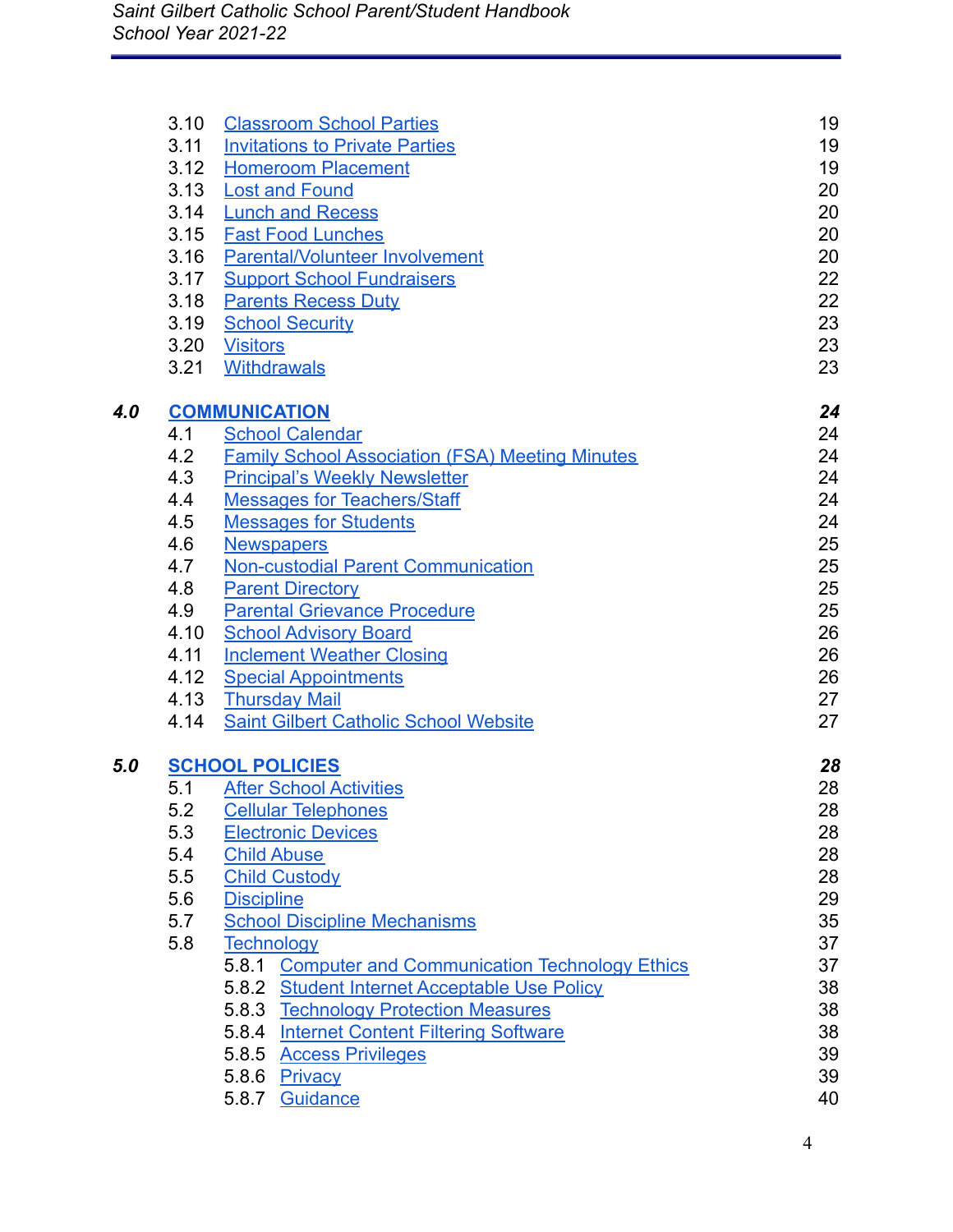|     |            | 5.8.8 Acceptable Use                                                           | 40       |
|-----|------------|--------------------------------------------------------------------------------|----------|
|     |            | 5.8.9 Unacceptable Use                                                         | 40       |
|     |            | 5.8.10 Technology Vandalism                                                    | 41       |
|     |            | 5.8.11 Technology Violations                                                   | 41       |
|     |            | 5.8.12 Agreement and Student Acknowledgement                                   | 41       |
|     |            | 5.8.13 Technology Use Outside of School                                        | 42       |
|     | 5.9        | <b>Crisis Management</b>                                                       | 43       |
|     | 5.10       | <b>Deliveries to School</b>                                                    | 43       |
|     | 5.11       | <b>Health Records and Requirements</b>                                         | 43       |
|     | 5.12       | <b>Health Examinations and Proof of Immunization</b>                           | 44       |
|     | 5.13       | <b>Dental Examinations</b>                                                     | 44       |
|     | 5.14       | <b>Vision Examinations</b>                                                     | 44       |
|     | 5.15       | <b>Medical Objections</b>                                                      | 45       |
|     | 5.16       | Religious Objections to Immunization and Vision Examination                    | 45       |
|     | 5.17       | <b>State of Illinois Examination Forms</b>                                     | 45       |
|     | 5.18       | <b>Health Related Required Forms</b>                                           | 45       |
|     | 5.19       | <b>Illness and Communicable Diseases</b>                                       | 45       |
|     | 5.20       | <b>Medication</b>                                                              | 46       |
|     | 5.21       | <b>In-School Illness and Accidents</b>                                         | 47       |
|     | 5.22       | <b>Indoor Recess Policy</b>                                                    | 47       |
|     | 5.23       | e-Reader Acceptable Use Policy                                                 | 47       |
|     | 5.24       | <b>Physical Education Release</b>                                              | 48       |
|     | 5.25       | <b>Search and Seizure</b>                                                      | 48       |
|     | 5.26       | <b>Sexual Harassment</b>                                                       | 48       |
| 6.0 |            | <b>BEHAVIORAL AND DRESS CODE POLICIES</b>                                      | 48       |
|     | 6.1        | <b>Bullying &amp; Harassment Policy</b>                                        | 48       |
|     | 6.2        | <b>Bus Behavior</b>                                                            | 51       |
|     | 6.3        | <b>Cheating and Plagiarism</b>                                                 | 52       |
|     | 6.4        | <b>Dress Code and Uniform Policy</b>                                           | 52       |
|     |            |                                                                                | 56       |
|     |            |                                                                                |          |
|     | 6.5        | <b>Lunchtime Behavior</b>                                                      |          |
|     | 6.6        | <b>Playground Rules</b>                                                        | 57       |
|     | 6.7        | <b>Academic, Extracurricular and Athletic Probation</b>                        | 57       |
|     | 6.8        | <b>Smoke and Substance Abuse Free Environment</b>                              | 58       |
|     | 6.9        | <b>Gang Free Environment</b>                                                   | 59<br>59 |
|     | 6.10       | <b>Weapon Free Environment</b>                                                 |          |
| 7.0 |            | <b>ACADEMIC INFORMATION</b>                                                    | 60       |
|     | 7.1        | <b>Student Recognition Awards</b>                                              | 60       |
|     | 7.2        | <b>Junior High Math Placement Criteria</b>                                     | 60       |
|     | 7.3        | <b>Cumulative Records</b>                                                      | 61       |
|     | 7.4        | Curriculum                                                                     | 61       |
|     | 7.5        | <b>Field Trips</b>                                                             | 61       |
|     | 7.6<br>7.7 | <b>Grade Reports and Academic Standards</b><br><b>Graduation and Promotion</b> | 62<br>62 |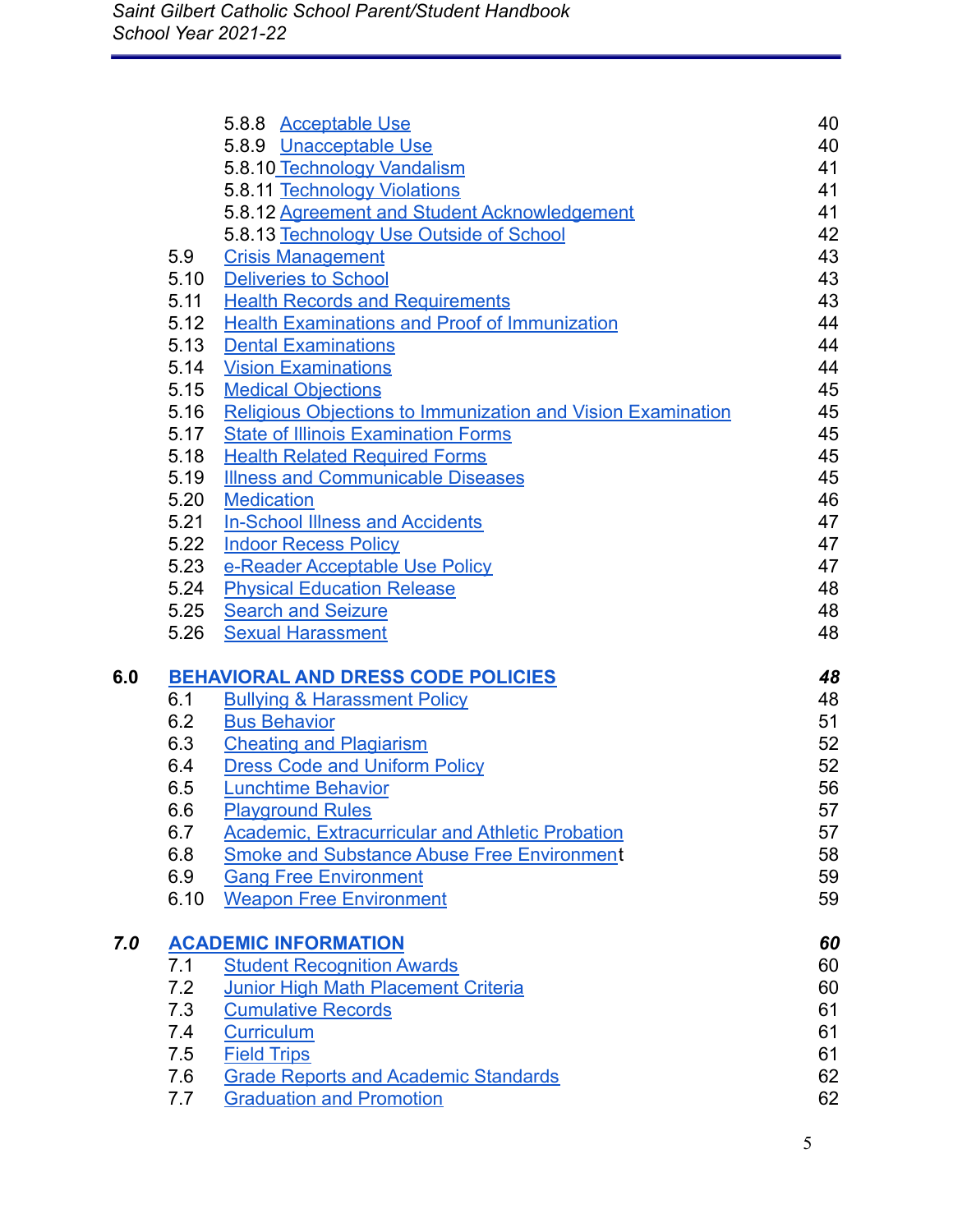| 7.8  | <b>Homework</b>                   | 63 |
|------|-----------------------------------|----|
| 7.9  | <b>Honor Roll</b>                 | 64 |
| 7.10 | Library                           | 64 |
| 7.11 | <b>Make Up Work</b>               | 64 |
| 7.12 | <b>Parent-Teacher Conferences</b> | 64 |
| 7.13 | <b>Extracurricular Activities</b> | 65 |
| 7.14 | <b>School Supplies</b>            | 66 |
| 7.15 | <b>Learning Resource Center</b>   | 66 |
| 7.16 | <b>Testing Programs</b>           | 66 |
| 7.17 | <b>Textbooks</b>                  | 66 |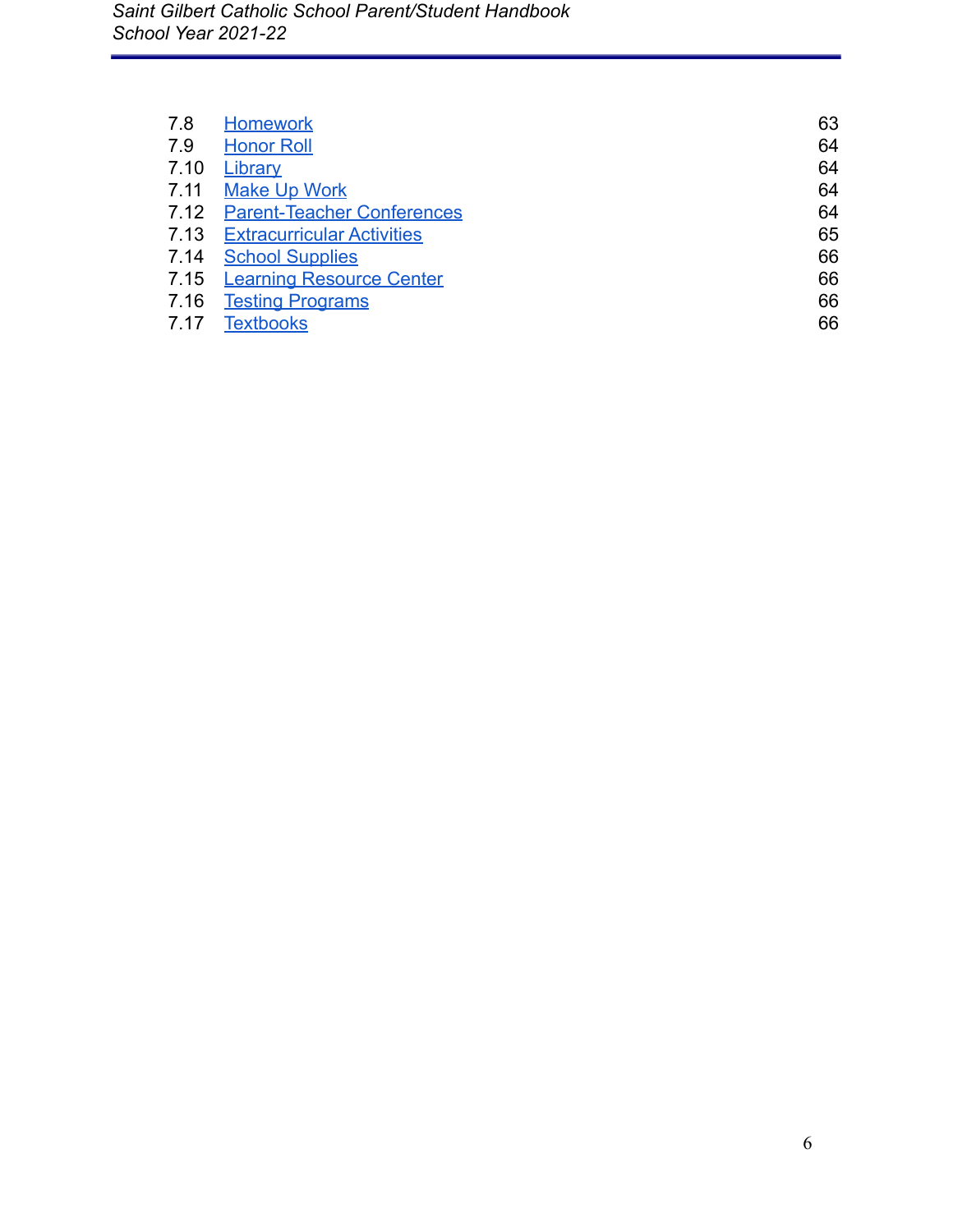### <span id="page-7-0"></span>**Mission Statement**

Saint Gilbert Catholic School is called by God to offer quality Catholic Education by believing and teaching the Good News of Jesus Christ, fostering the unique gifts of individuals, and promoting academic excellence while serving the community in socially responsible ways.

### <span id="page-7-1"></span>**Philosophy**

Saint Gilbert Catholic School is an integral part of the parish community, believing and teaching the Gospel values of Jesus Christ. We are a Catholic educational community in which students, teachers and parents live out their baptismal promise. We provide catechetical support to families in the student's faith formation. The Saint Gilbert Catholic School staff recognizes the unique gifts of each student, strengthening those gifts through a strong academic curriculum. We provide opportunities to develop leadership qualities in our students so they become active contributors to a peaceful and just society.

The Archbishop of Chicago coordinates the educational ministry of Catholic schools through the Office of Catholic Schools. A Superintendent of Catholic Schools is appointed by the Archbishop and is accountable to him throughout the Archdiocese of Chicago School Board.

The Superintendent is the chief administrative officer of the Office of Catholic Schools and ex-officio member of the Archdiocese of Chicago School Board. The Superintendent is responsible for implementing all policies affecting Catholic schools including the Catholic identity and mission.

Canonical leaders of Catholic schools are appointed by the Archbishop of Chicago. These appointed leaders have the duty to see that the spirit and teachings of the Catholic Church are clearly and accurately presented. Appointed leaders may be the following:

- ❖ The Pastor of the parish school
- ❖ The Pastors of a school co-sponsored by more than one parish
- ❖ Archdiocese of Chicago School Board
- ❖ Lay Boards of the Catholic Faithful
- ❖ Religious congregations.

A Catholic school's identity and mission is constituted by authority of the Archbishop of Chicago and not by students, parents/guardians, employees or board members. Saint Gilbert Catholic School adopts all school related policies issued by the Archdiocese of Chicago. Parents are encouraged to contact the building principal with any questions or concerns.

The school agrees to comply with any other applicable State or federal law or regulatory requirements.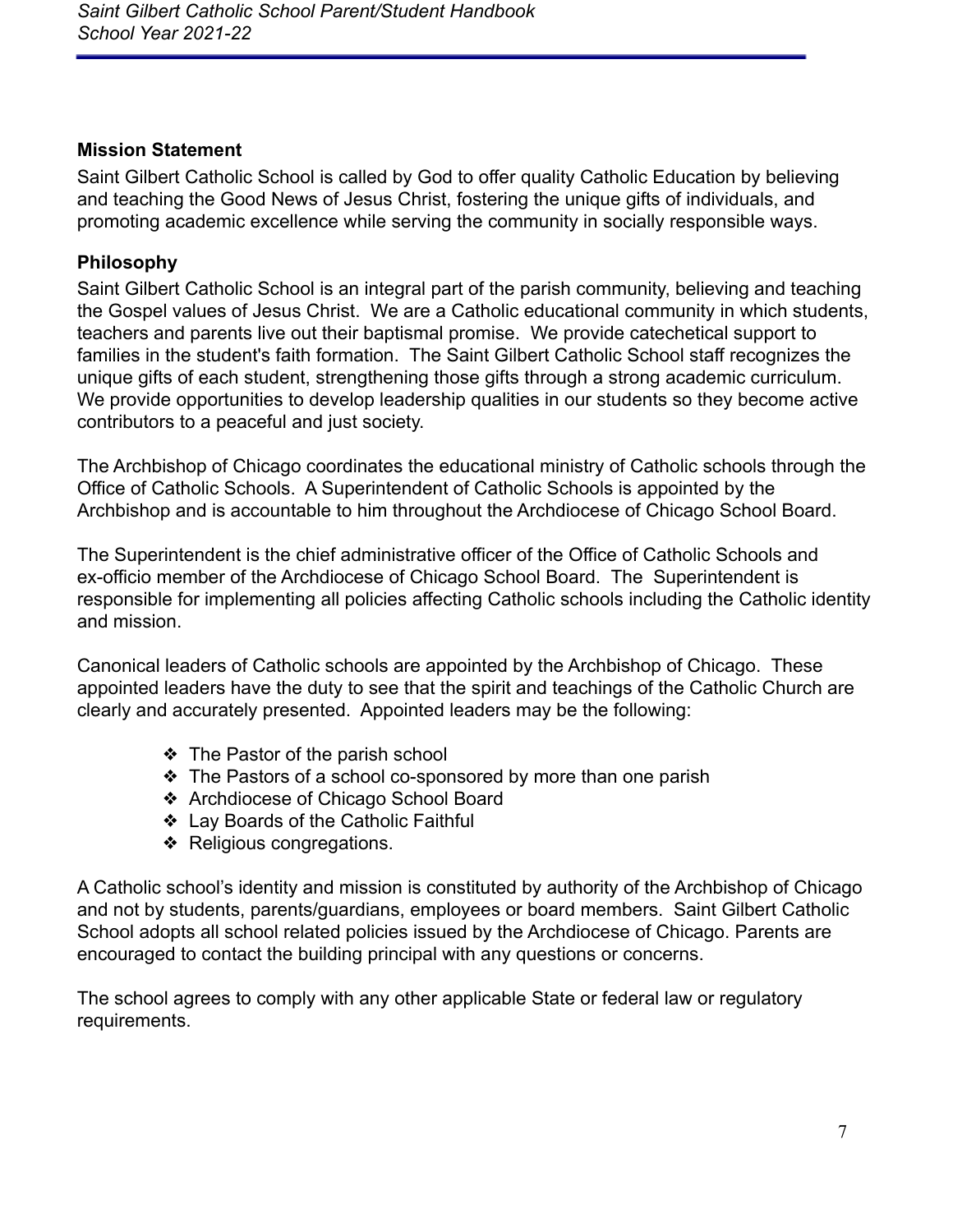## <span id="page-8-0"></span>**1.0 ADMISSIONS**

## <span id="page-8-1"></span>**1.1 Non-Discrimination Policy**

Archdiocesan schools admit students of any race, color, national and ethnic origin to all the rights, privileges, programs and activities generally accorded or made available to students in these schools in accordance with applicable local, state and federal anti-discrimination statutes to the extent that such anti-discrimination statutes do not conflict with the teachings of the Roman Catholic Church. Archdiocesan schools do not discriminate on the basis of gender, race, color, or national and ethnic origin in administration of educational policies, loan programs, athletic or other schooladministered programs in accordance with applicable local, state and federal antidiscrimination statutes to the extent that such anti-discrimination statutes do not conflict with the teachings of the Roman Catholic Church. Schools may admit students who are not Catholic provided that these students will not displace Catholic students and that both students and parents clearly understand that participation in Catholic religious instruction and school activities, related to the Catholic identity of the school, are required.

## <span id="page-8-2"></span>**1.2 Registration Date and Time**

The principal will announce the date and time for registration.

## <span id="page-8-3"></span>**1.3 Priority of Admission**

#### **1.4**

The order of priority in the admission of students to Saint Gilbert Catholic School shall be as follows:

- **1.4.1** Active students already at Saint Gilbert School
- **1.4.2** Newly registered families who are in good standing (discipline. academics and attendance)
- **1.4.3** Deviations to enrollment policies may be allowed to permit enrollment of all students within a family. Within each category, preference will be given to the earliest applicants.

## <span id="page-8-4"></span>**1.4 Entry Level – School Age**

State Law requires that a student has reached the entry age by or on September 1st of the given year.

Preschool – Age 3 Kindergarten – Age 5 Grade One – Age 6

## <span id="page-8-5"></span>**1.5 Kindergarten Screening**

Kindergarten screening will be given to all incoming kindergarten students. Kindergarten applicants are not accepted until they have passed the screening and have been notified of their acceptance after the screening.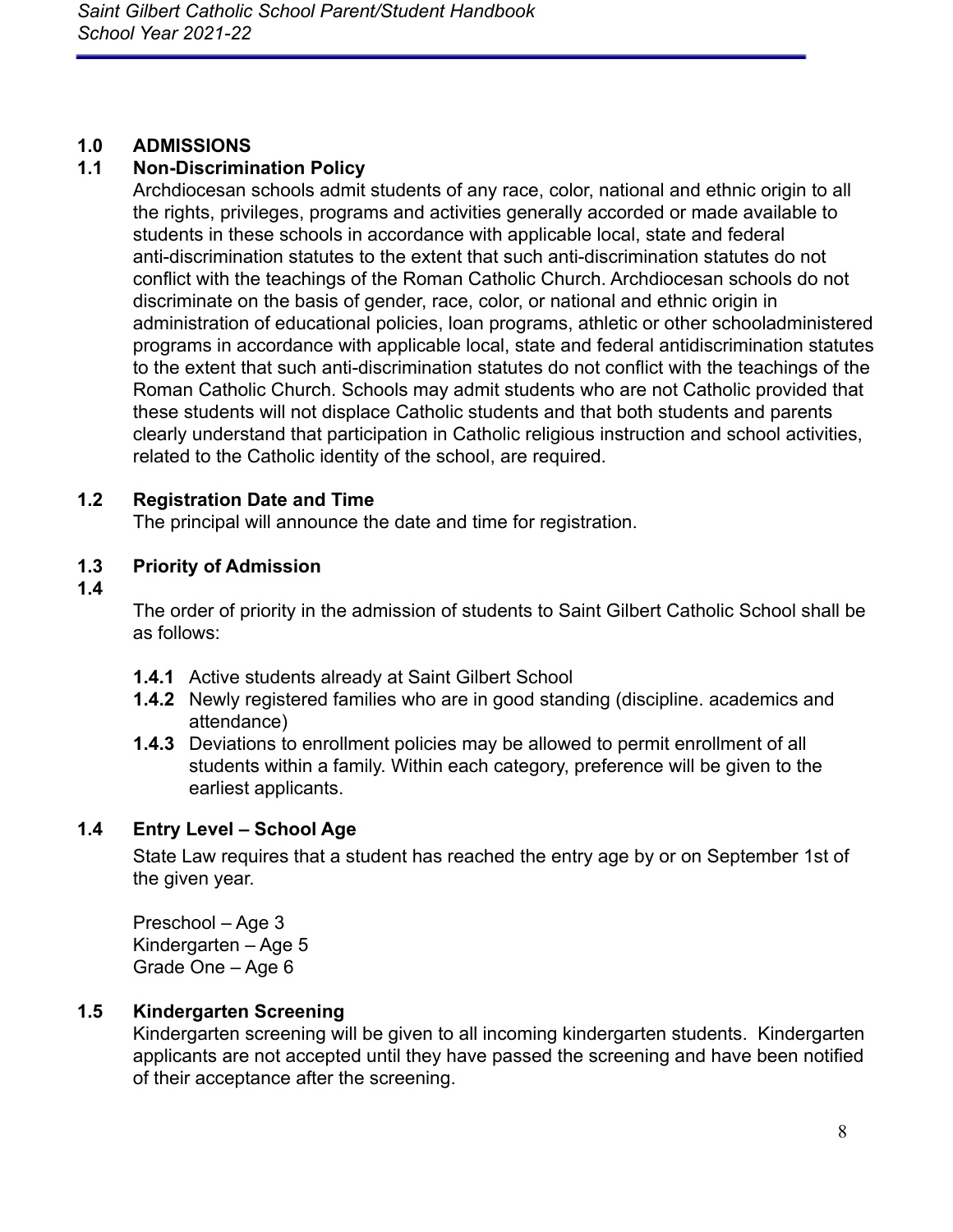## <span id="page-9-0"></span>**1.6 Transferring Students**

Any student transferring from another school must present a current report card showing a full academic year and the most recent assessment scores. Students and parents/guardians of fifth through eighth grade may be required to meet with the Principal/Assistant Principal. Saint Gilbert Catholic School reserves the right to request any other pertinent information before the student is accepted.

# **1.7 Admissions Policy:**

Welcome to St. Gilbert School! We are excited to begin this process and look forward to getting to know you and your family. Shown below is an idea of our admissions process.

- First, we get to know the parent(s) with a Principal meeting.
- Brief observation in your student's prospective classroom/tour of the school.
- Student shadowing process.
- Pre-K/Kindergarten Students: 15-minutes to a half-hour visit to a classroom with their parent.
- Elementary Students: Shadow Day, which can be half-day or full day.
- Middle School Students: Shadow Day, which can be a half-day or full day.

Saint Gilbert Catholic School offers an outstanding education for an excellent value and is competitive compared to other Catholic and private schools in our area. Setting fair and reasonable tuition rates is one of our highest strategic priorities and is central to our mission as part of the Catholic Church. We pride ourselves on our ability to meet our own financial obligations and to continue to provide an excellent Catholic education. This is only possible with continued timely payments and a commitment from our families to support the various fundraising and many school programs that enrich each child's school experience.

## Discounts:

Discounts are available for SGS Faculty & Staff, Carmel staff, Active Military and First Responders. This WILL BE CONTINGENT upon proof of continued and continuing employment. We also offer a pay in full discount of \$200.00 if your 2021-22 tuition is paid in full on or by June 1, 2021. Lastly, if you refer a family and they STAY FOR AT LEAST ONE FULL SCHOOL YEAR, you will receive a \$350.00 referral fee in the form of a tuition credit.

Financial Aid:

TAX CREDIT SCHOLARSHIPS

*All families that need financial aid must FIRST APPLY FOR A TAX CREDIT SCHOLARSHIP*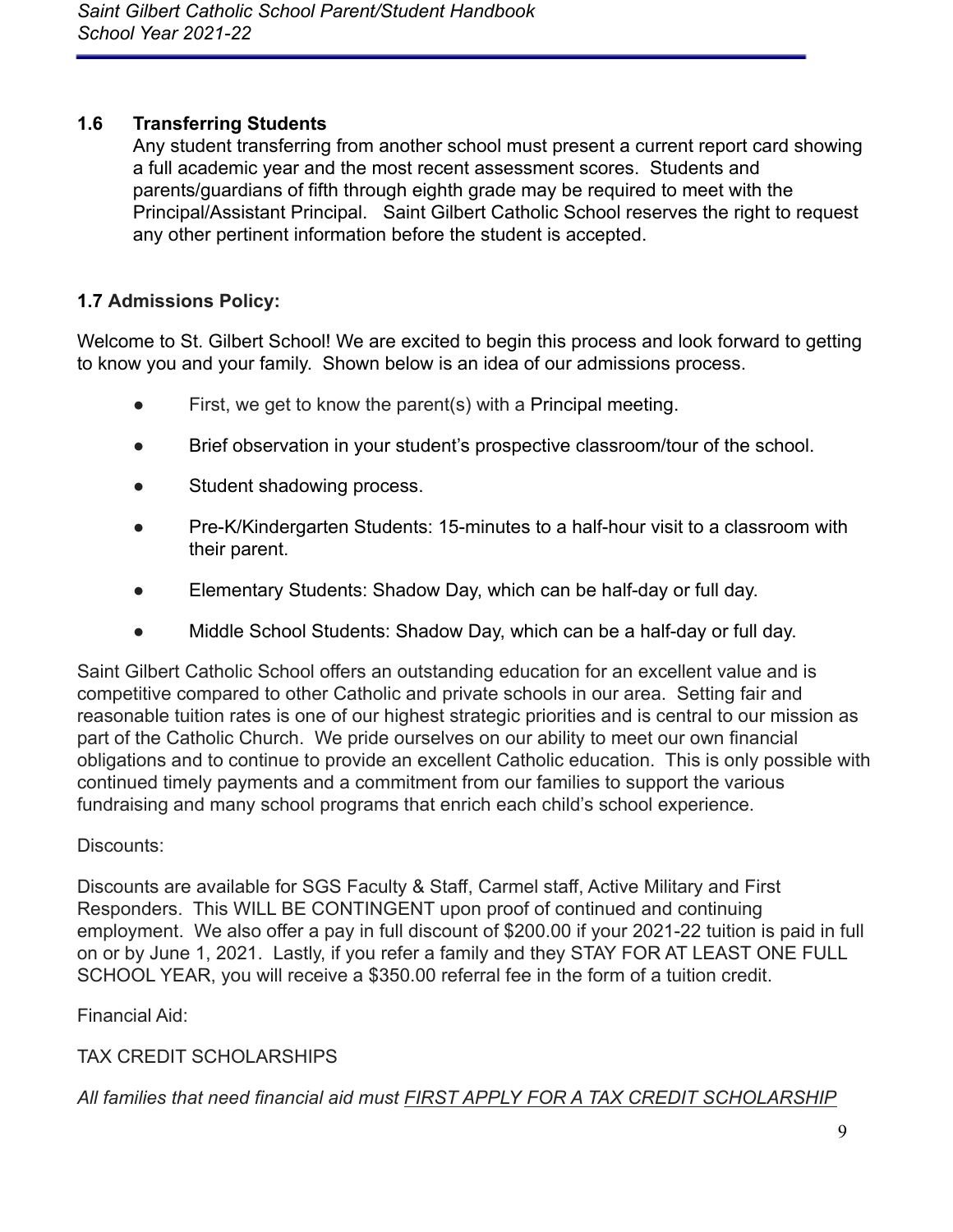*THRU EMPOWER ILLINOIS to be eligible for financial aid at the parish level if funds are not granted thru Empower Illinois.*

To apply go to: [www.empowerillinois.org](http://www.empowerillinois.org/)

For families that are not granted monies through a tax credit scholarship, financial assistance may be available for qualifying families. Parents or guardians MUST complete an application through FACTS to be considered for financial assistance from the parish. Applications are available by logging on to FACTS. To apply go to [www.https://online.factsmgt.com/aid](http://www.https/online.factsmgt.com/aid) *If denied for the Illinois Tax Credit Scholarship,* applications to be considered for financial assistance via the parish must be submitted into FACTS by May  $15<sup>th</sup>$ , 2021.

Financial assistance must be applied for annually and must follow the sequence of Illinois Tax Credit Scholarship assistance as the primary source with the secondary only applicable if you are denied by Empower Illinois.

# The parish cannot provide greater than 20% of financial aid to any single family.

Tuition Collection Policy:

The ability to operate Saint Gilbert School is based upon its ability to meet financial obligations that are dependent on the collection of school tuition and any fees in a timely manner and successful fundraising as well as support of Saint Gilbert Parish. A family whose tuition account becomes delinquent is subject to the consequences outlined in the school handbook.

Our Tuition Policy as stated in our Parent/Student Handbook;

*All payments are due on the selected due date. If payments are not received by the due date, a late fee will be assessed. All families are responsible for meeting their tuition obligation to Saint Gilbert Catholic School on a timely basis. Should you have difficulty in meeting your tuition obligation, it is your responsibility to notify the Principal/Pastor/ Business Manager so that special arrangements and adjustments to your agreement may be considered. This payment plan must be agreed upon by all parties. Any family whose tuition account falls two months in arrears and has not made alternative arrangements, will have their student's report cards held as well as PowerSchool access revoked and may be removed or restricted from all extracurricular activities (e.g. dances, class trips, sports or club activities) and subject to Financial Suspension. If Financial Suspension is imposed, the student will be asked to leave school until all tuition and fees are paid in full. No official school records will be released for any student until all financial obligations are completed.*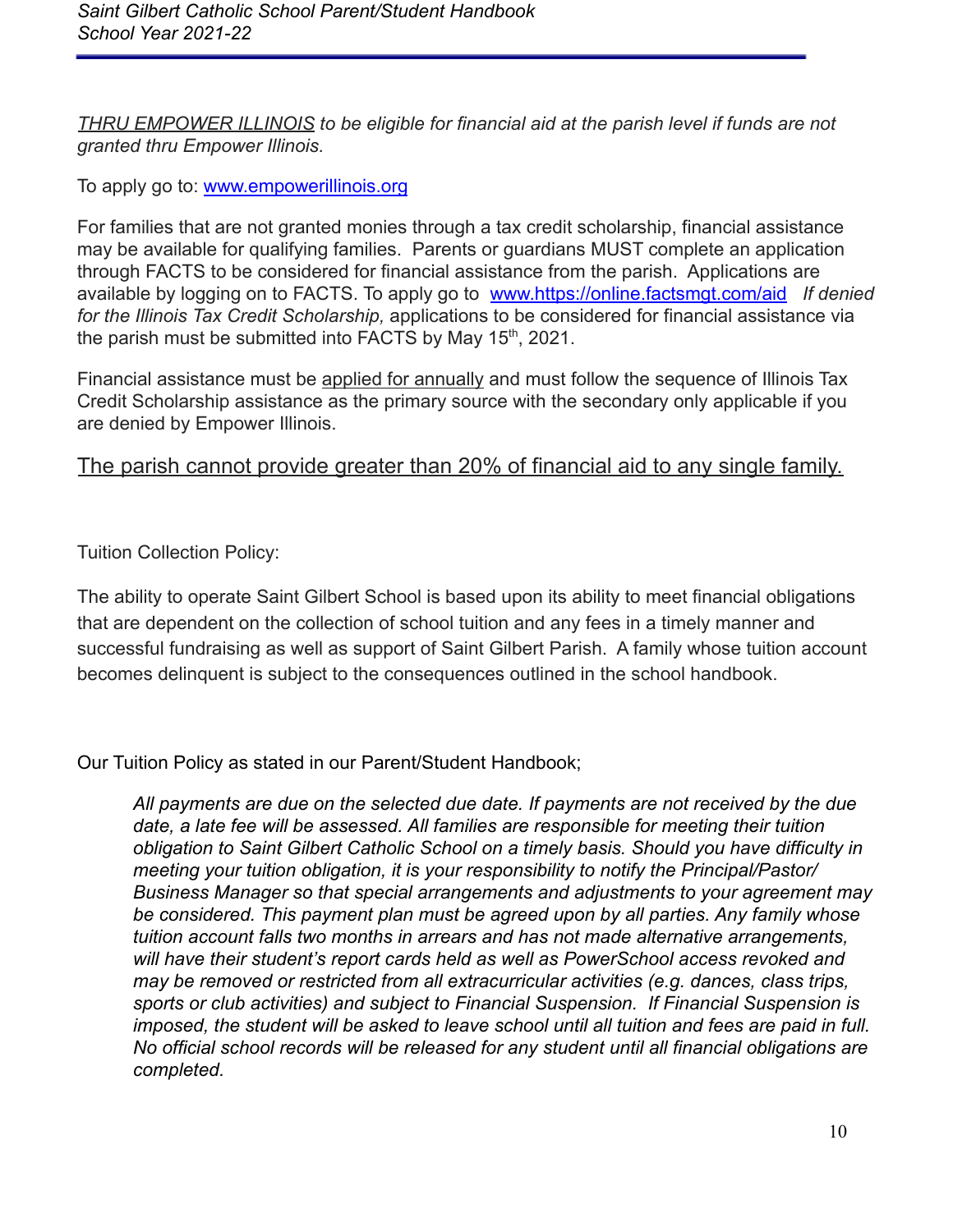● Our Commitment to you:

We will get to know each individual child, learning his/her passions, strengths and challenges.

We will encourage children to be active contributors to the community and hold them accountable for their choices.

We will provide opportunities for students to work on difficult tasks and learn academic concepts requiring perseverance in order to succeed.

Ø Diversity and Inclusion

Bringing real-world experience into the classroom is central to our mission. We are committed to creating a school community where we embrace and empower success across every race, gender, ethnicity, religion, and economic background. As we instill the quality of respect in our students, they learn to listen with an open mind and learn from others who may have different backgrounds, experiences and viewpoints.

Ø Early Childhood – Prekindergarten/Kindergarten

As these students begin their educational journey, we blend academic lessons with hands-on activities. We create an environment where they learn traditional educational concepts, but also begin to understand social interactions.

Ø Elementary – Grades 1–5

Our elementary program serves students from first to fifth grade. Lessons in the elementary classes are interactive and engaging, giving each student ample opportunity to express interests, ask questions, and make meaningful contributions.

Ø Middle School – Grades 6–8

Our Middle School program serves students from sixth to eighth grades. Our program blends rigorous academic curriculum. Our goal is to bring relevance to the academic content they are learning.

We understand this is a big decision. At Saint Gilbert we pride ourselves on a respectful, fun, educational and safe environment. We have high standards for discipline and respect, lower staff-to-student ratios, (PreK- maximum 20 students, K-2 maximum 28 students, 3-5 maximum 30 students and 6-8 30 students) which allows for more effective interaction, education and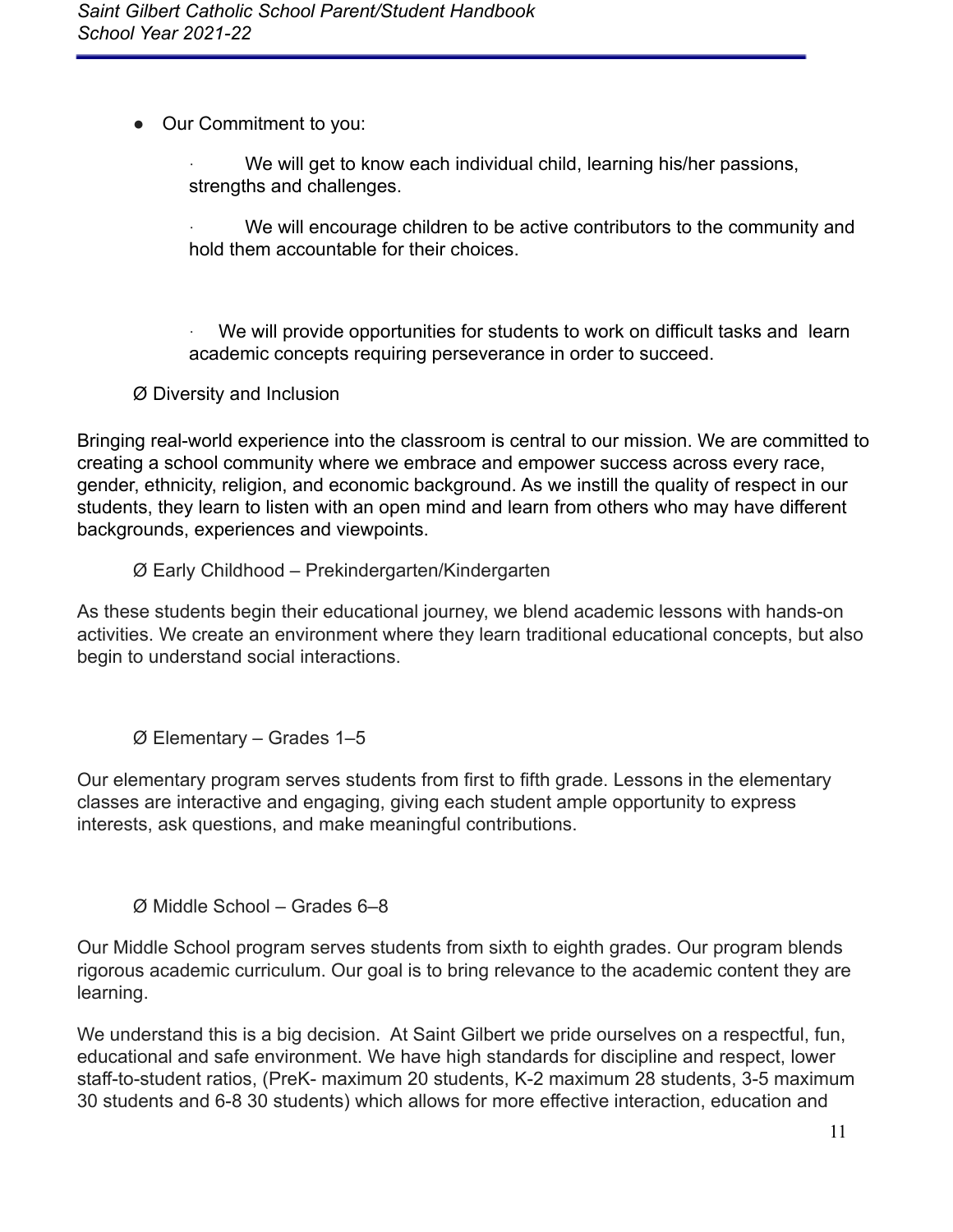control of classroom behavior. Our strong sense of community is evident in the success and happiness of our students.

## **ENROLLMENT APPLICATIONS ARE NOT FINALIZED UNTIL APPROVED BY**

## **SAINT GILBERT PARISH**

### <span id="page-12-0"></span>**1.7 Application Form**

To be considered for admission, parent/guardian must submit a completed application form which includes the following required documentation:

- **1.7.1** Birth Certificate issued by the County, State or National Agency evidencing that the student meets the age requirement
- **1.7.2** Baptismal Certificate, if applicable
- **1.7.3** Reconciliation date and location, if applicable
- **1.7.4** First Communion date and location, if applicable
- **1.7.5** A copy of the latest report card received for the student (one full year)
- **1.7.6** Official copy of the transfer (if a transfer student)
- **1.7.7** Bus information and an application fee are also required

## <span id="page-12-1"></span>**1.8 Bus Service and Fees**

Saint Gilbert Catholic School is serviced by the Grayslake School District #46 and the Woodland School District #50 for those living within the respective districts and outside one mile and a half from school and for those under a mile and a half who must cross a State Certified Safety Hazard. A fee is charged to those taking a Woodland bus.

- **1.8.1** The school is not required to transport students. Therefore, riding the bus is a privilege, which may be withdrawn from any student whose conduct warrants such action.
- **1.8.2** All inquiries regarding service should be directed to the bus company or to the school office.
- **1.8.3** Only registered riders may ride their assigned bus.
- **1.8.4** No non-registered guests are allowed on the bus.
- **1.8.5** Registered riders are not allowed to ride any bus other than their assigned bus.
- **1.8.6** Bus riders are only dropped off at their designated stop.

## <span id="page-12-2"></span>**2.0 TUITION**

## <span id="page-12-3"></span>**2.1 Tuition and Fee Payment**

The operation of Saint Gilbert Catholic School is tuition based; therefore, parental financial obligations are crucial to its smooth operation. Tuition payments are an investment in your student's education and religious formation. The tuition and fees for Saint Gilbert Catholic School are approved annually by the School Advisory Board, the Parish Finance Committee, the school's Administration and the Pastor. Tuition and fee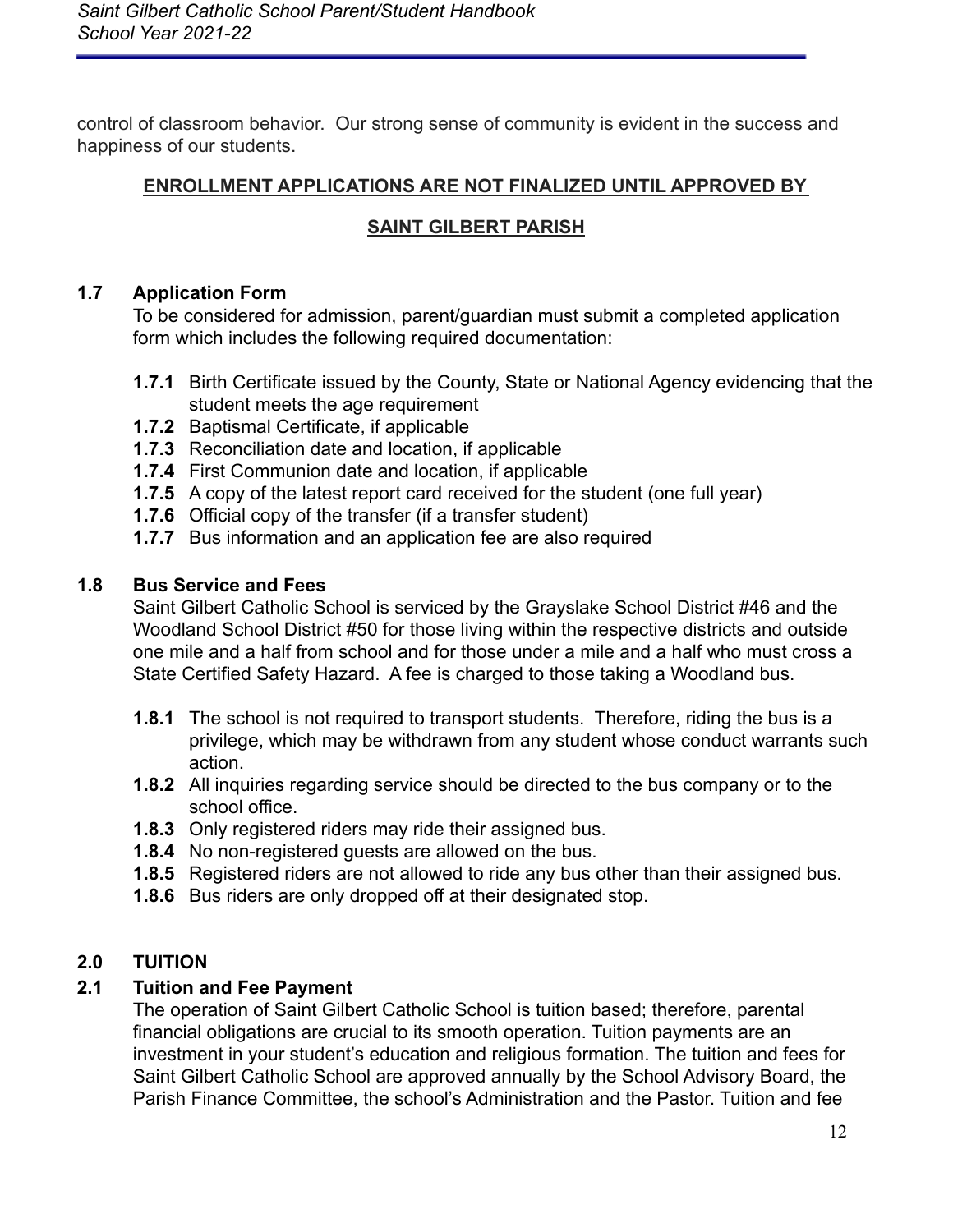payment policies apply to all students of Saint Gilbert Catholic School Preschool through 8<sup>th</sup> grade.

## <span id="page-13-0"></span>**2.2 FACTS Tuition Management**

FACTS Tuition Management is the contracted provider administering the Saint Gilbert Catholic School tuition program. All tuition payments must be processed through FACTS Tuition and will not be accepted by the School Office. This is a condition of enrollment.

- **2.1.1** All fees for this service are paid by the parents.
- **2.1.2** As part of the registration process, each student must have a completed FACTS Tuition agreement form. Registration is not complete and rooms will not be assigned until the FACTS Tuition agreement form is submitted within FACTS.
- **2.1.3** Parents are to enter all financial information into FACTS website, including checking account or charge card information.

## <span id="page-13-1"></span>**2.3 Tuition Payment and Payment Schedule**

There are a number of payment options to make tuition payments. The tuition plans are as follows:

- **2.3.1** Full Payment (One Payment) The entire Tuition is due on or before June 15. Families must notify the administration by May  $15<sup>th</sup>$  when selecting this payment option. If families choose to pay tuition in full by June  $1<sup>st</sup>$  there is a savings of \$200.00.
- **2.3.2** Monthly Payments (12 payments) Monthly payments are due on or before the 1<sup>st</sup> or the 15<sup>th</sup> of the month beginning in July and ending in June. All automatic payments must be set up two weeks before the actual due date.
- **2.3.3** 10 installment payments begin in August and run through and including May.
- **2.3.4** 4 installment payments are due in August, November, January, and April.
- **2.3.5** 2 installment payments are due in August and the 2nd in January.

## <span id="page-13-2"></span>**2.4 Late Payments**

All payments are due on the selected due date. If payments are not received by the due date, a late fee will be assessed. All families are responsible for meeting their tuition obligation to Saint Gilbert School on a timely basis. Should you have difficulty in meeting your tuition obligation, it is your responsibility to notify the Principal/Pastor/ Business Manager so that special arrangements and adjustments to your agreement may be considered. This payment plan must be agreed upon by all parties.

# <span id="page-13-3"></span>**2.5 Tuition Delinquency**

Any family whose tuition account falls two months in arrears and has not made alternative arrangements, will have their student's report cards held as well as PowerSchool access revoked and may be removed or restricted from all extracurricular activities (e.g. dances, class trips, sports or club activities) and subject to Financial Suspension.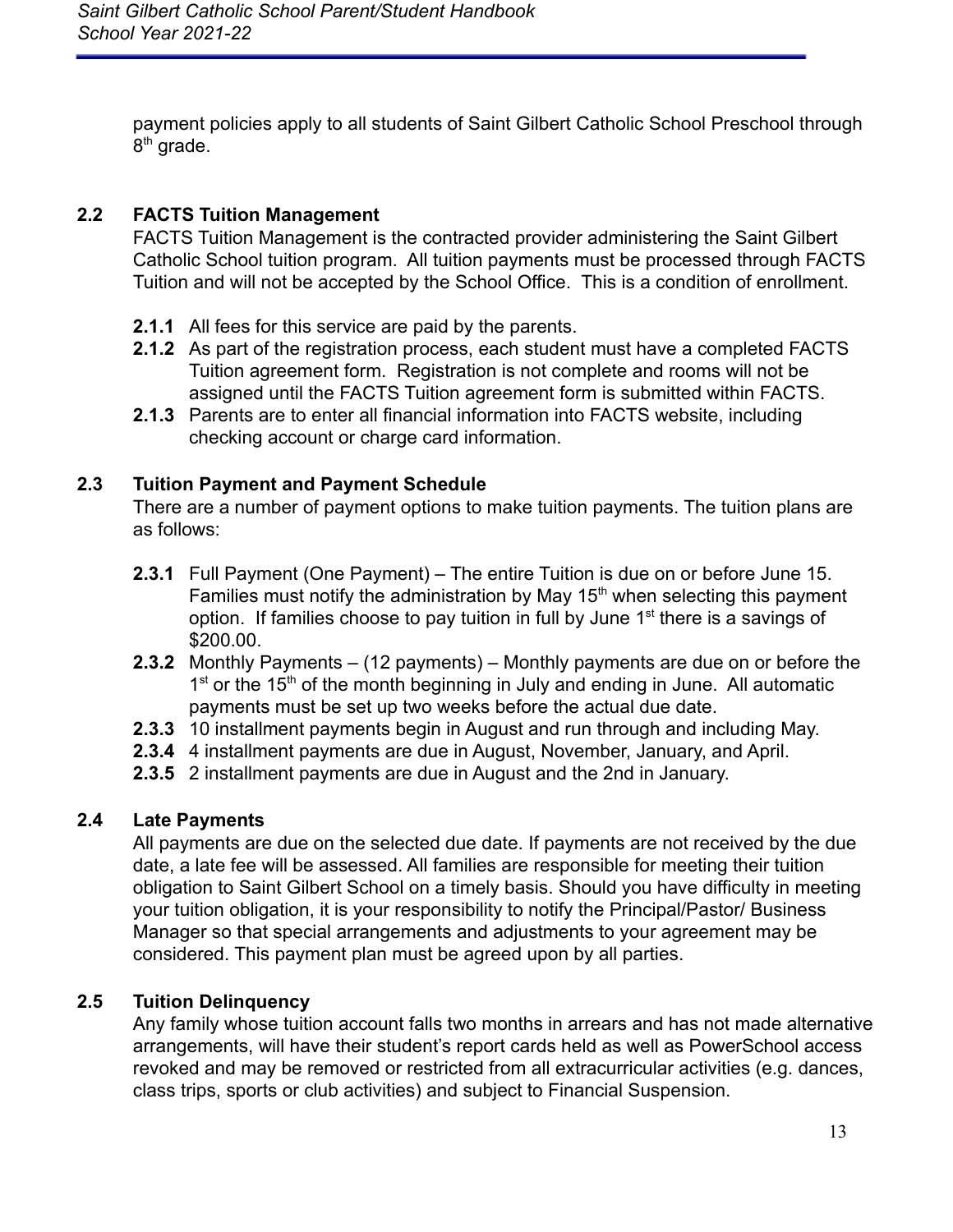- **2.5.1** If Financial Suspension is imposed, the student will be asked to leave school until all tuition and fees are paid in full. No official school records will be released for any student until all financial obligations are completed. All textbooks, library books, sports uniforms and/or and equipment must be returned as well.
- **2.5.2** Any eighth grade student with outstanding tuition or fees will not be able to participate in eighth grade activities, graduation ceremonies, or receive diplomas until all fees have been paid.

### <span id="page-14-0"></span>**2.6 Registration Fee**

New families must pay a registration fee and turn it in with their completed application. Returning students must complete and return all Tuition/Registration forms to the school office to hold or reserve his/her spot for the following year. If the school does not have all registration forms and/or fees, the student is not considered enrolled for the following year. Parents, guardians or persons responsible for the payment of tuition are required to sign and return all registration forms. If any registration forms are not signed and/or returned or fees have not been paid, the student will not be considered registered. ALL FEES ARE NON-REFUNDABLE.

### <span id="page-14-1"></span>**2.7 Late Registrations**

Families registering after June 15<sup>th</sup> will be expected to fulfill their tuition obligation according to the tuition policy stated above. Tuition for students registering on or after the first day of school shall be prorated over the number of school days they will be attending according to a formula established by the Administration.

### <span id="page-14-2"></span>**2.8 Refund Policy**

For students who withdraw from Saint Gilbert Catholic School, tuition refunds will be issued on a monthly basis. If a student withdraws prior to the first day of school, the entire tuition amount paid will be refunded.

Tuition is required for any month in which a student is in attendance regardless of the number of days. Refunds will be issued only for those months there was no attendance providing an official request for transfer or withdrawal has been received.

### <span id="page-14-3"></span>**2.9 Student Tuition Fees K-8**

| Grades K-8            | In Parish |
|-----------------------|-----------|
| One Student           | \$6,986   |
| <b>Two Students</b>   | \$11,427  |
| <b>Three Students</b> | \$14,473  |
| <b>Four Students</b>  | \$20,455  |

| Application Fee for New Student | \$100* |
|---------------------------------|--------|
|                                 |        |

#### \*Non-Refundable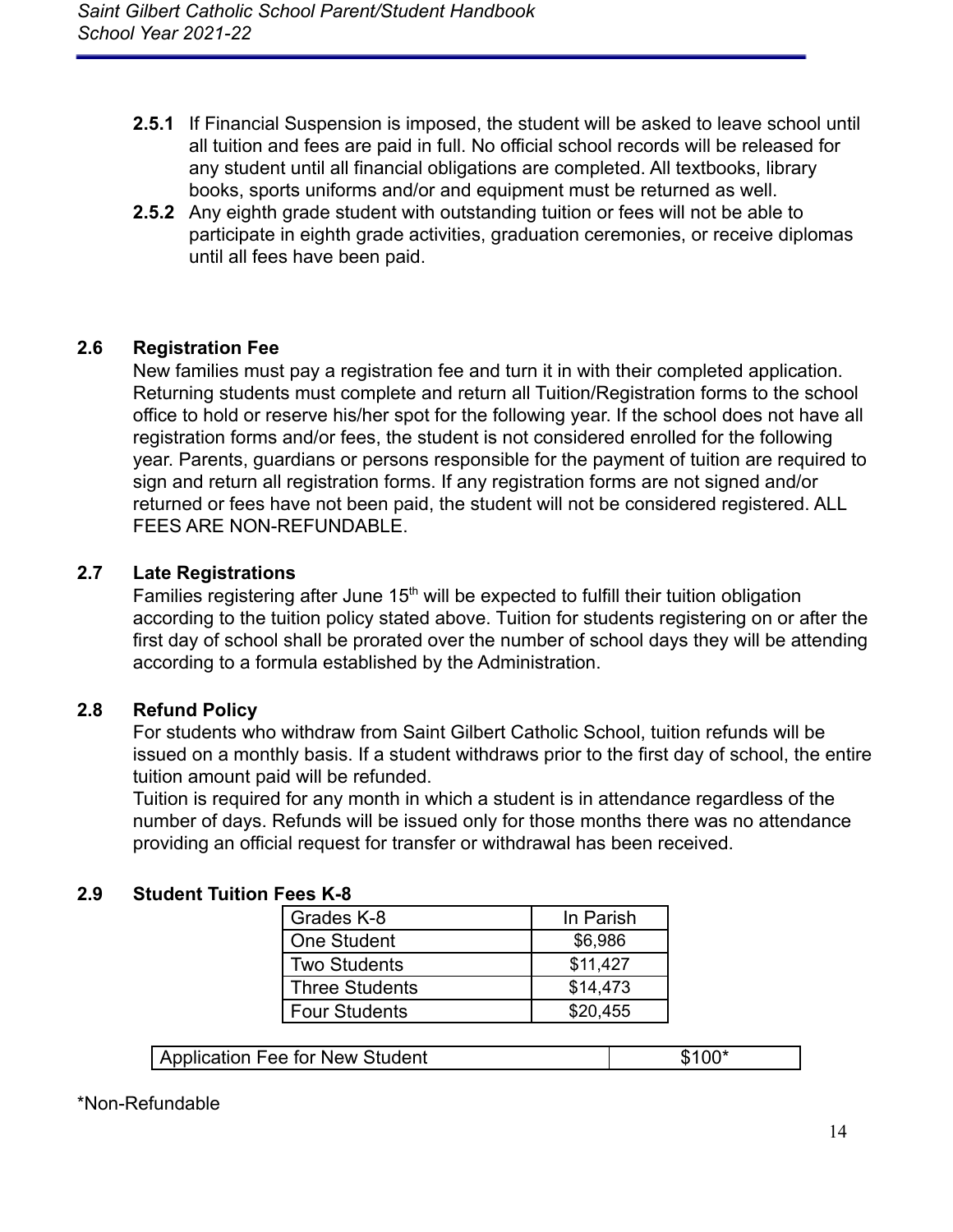### <span id="page-15-0"></span>**2.10 Preschool Tuition Fees**

|                 | Morning<br>Pre-School | All Day w/o Aftercare | All Day w/Aftercare |
|-----------------|-----------------------|-----------------------|---------------------|
| $2 \text{ day}$ | \$2,346               | \$3,311               | \$4,040             |
| 3 Day           | \$3,198               | \$4,593               | \$5,678             |
| 5 Day           | \$3,731               | \$6,088               | \$8,190             |

## <span id="page-15-1"></span>**2.11 New Student Application Fee**

| New Student Application Fee* | \$100 Per Student* |
|------------------------------|--------------------|
|                              |                    |

\*Non-Refundable

## <span id="page-15-2"></span>**2.12 Tuition and Fee Payment Requirements**

All tuition, after school fees, Woodland bus fees, textbook/library fees, and recess duty fees must be paid before diplomas are granted, final progress reports awarded or room placements assigned.

- **2.12.1** Because Saint Gilbert Catholic School incurs significant cost when enrolling or transferring a student mid-year, tuition for students arriving or departing mid-year shall be calculated on a per diem basis after adding ten school days to the actual number of days of enrollment. A transferring student must be paid in full before reports cards and records will be released (including Woodland bus fee, after school fees, textbook/library fees, and recess duty fees).
- **2.12.2** Also, please note that at any time throughout the school year, a large payment may be made which will reduce the "FACTS Tuition" monthly payment going forward from the time the large payment is made.
- **2.12.3** Be aware that the ONLY payment plan (other than Pay-in-Full) is the "FACTS Tuition" automatic debit option.

# <span id="page-15-3"></span>**3.0 GENERAL SCHOOL INFORMATION AND PROCEDURES**

### <span id="page-15-4"></span>**3.1 Absence**

For your student's protection, a parent must enter an absence in the Pikmykid app by 8:00 AM to report a student's absence. If a student is absent and the parent does not notify the school, the school receptionist will attempt to contact the parent/guardian to question the absence. To alleviate any undue anxiety and concern on the part of the school, please notify the school as directed above.

**3.1.1** If a student is absent for five (5) or more days, a physician's note should be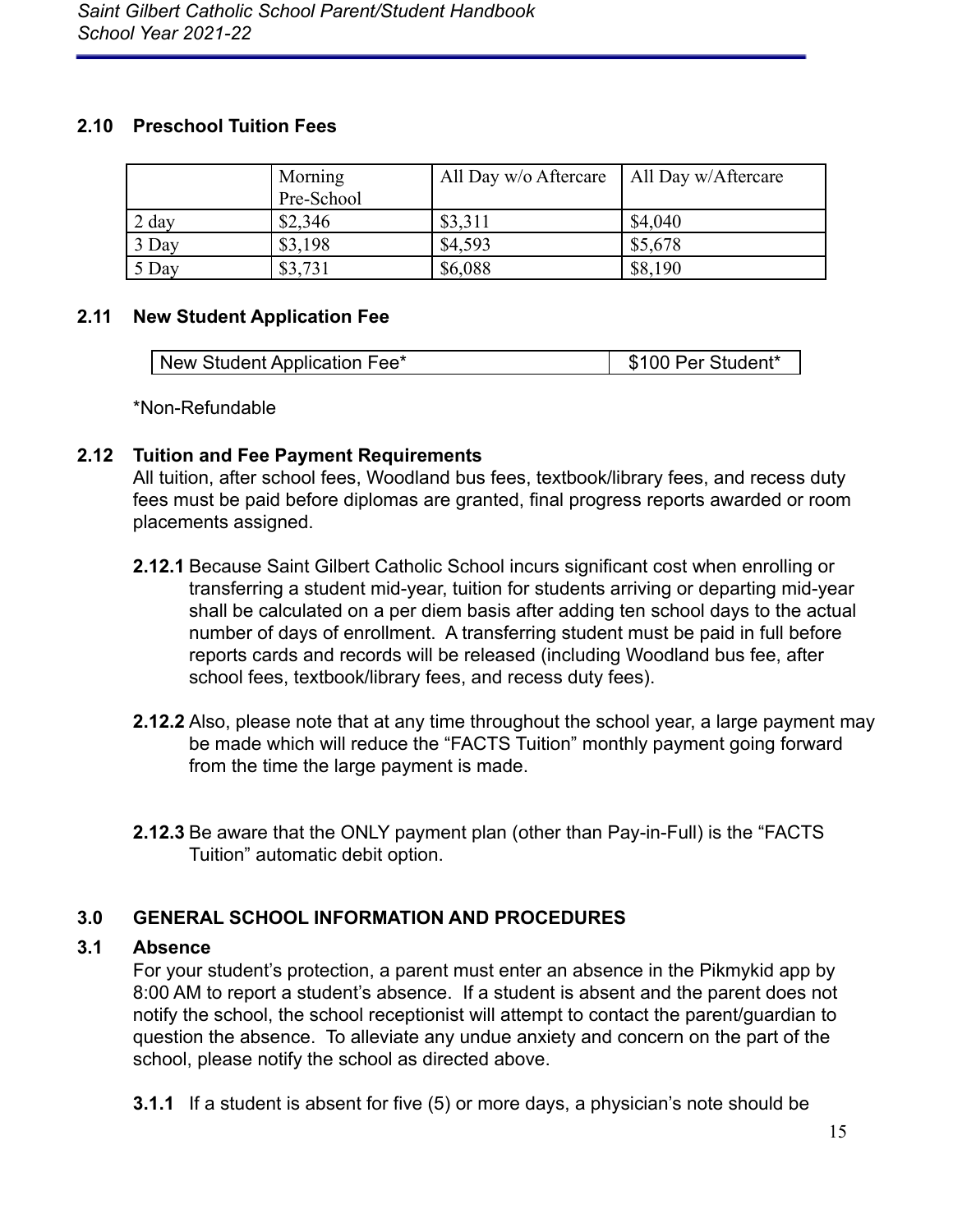presented to the office upon the student's return. All contagious diseases must be reported as soon as diagnosed.

**3.1.2** A student who is absent during the day for school will NOT be allowed to participate in any evening school activities or sports/cheerleading activities.

## <span id="page-16-0"></span>**3.2 Before and After School Care Program**

Saint Gilbert Catholic School offers an After School Care program which strives to provide a nurturing and safe environment for students, thus allowing parents a sense of peace knowing that their student(s) are in a caring and happy setting that is an extension of the student's school day.

For further information on After School Care, contact the school office or the After School Director at 847-223-8600, ext. 210.

#### <span id="page-16-1"></span>**3.3 Arrival Drop-Off and Dismissal Pick-Up Procedures for Grades K-8 (For Pre-School students please refer to the Pre-School Handbook)**

**3.3.1** Morning Drop Off. Car riders enter the West parking lot from the back driveway and Wicks St. Students in grades 4-8 are let out by the Parish Center Doors, grades 1-3 by door #2 (aftercare door), and Kindergarten and Preschool by door #24 in the front of the school building. Dropping any students at the office door before 7:20 AM is not permitted. **Students who are not in their homeroom by 7:25 AM are considered tardy and must report to the school office for a late check-in.**

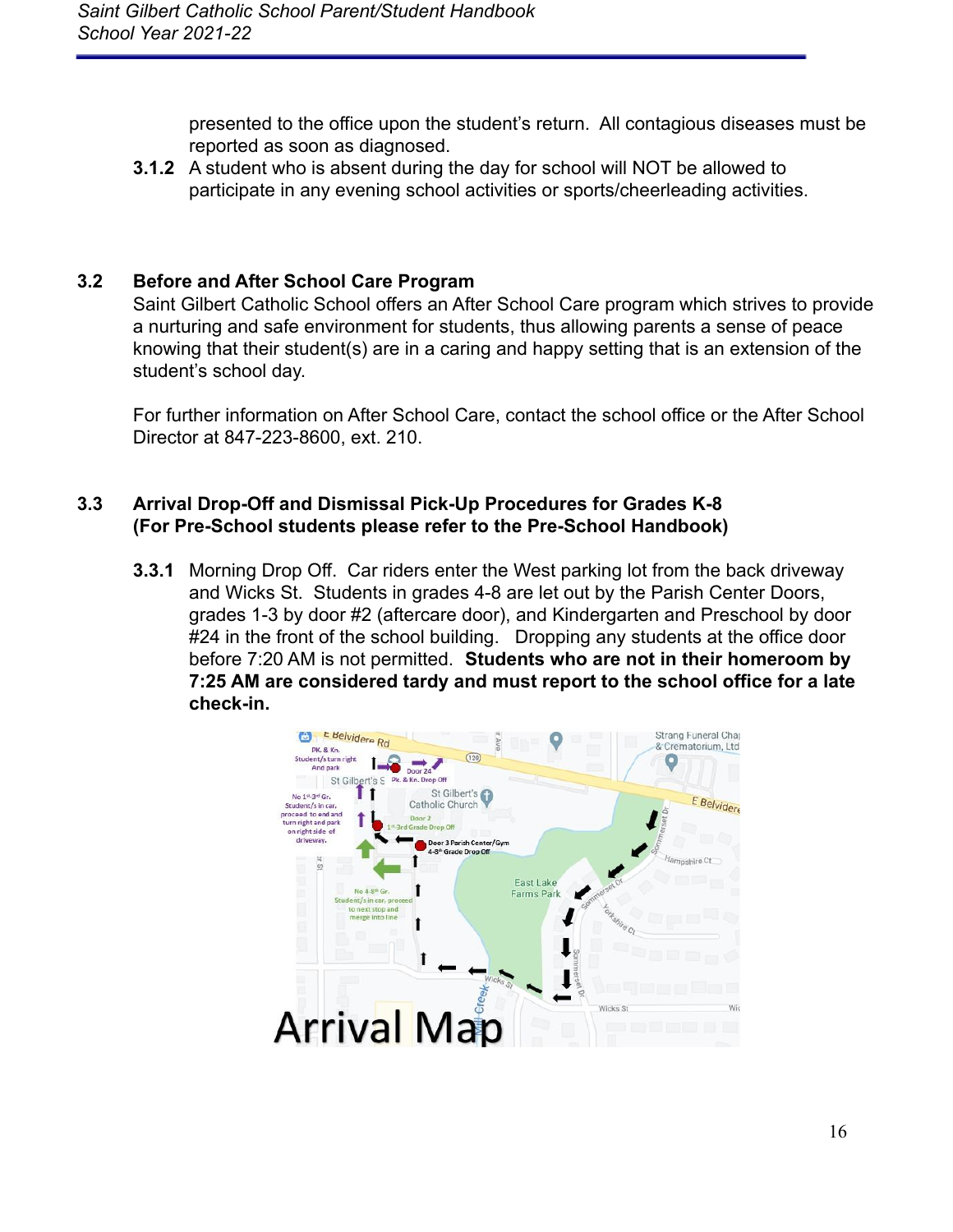**3.3.2** Afternoon Pick Up. The car rider dismissal takes place in the west parking lot or gym parking lot. Buses wait in the gym parking lot for Woodland and Grayslake bus riders and depart at 1:50PM. All families will use the PikMyKid App for car rider dismissal, and to report absent children as well as changes to their dismissal routines. Cars will be allowed into the West lot at approximately 1:45. If you arrive early you will be asked to wait in the East Parking Lot so as not to block bus traffic, or park in no parking zones along 120 and the surrounding neighborhoods. Please have your car tags visible on the drivers side window or visor, and announce your arrival using the App. Follow the directions of staff to park and wait for your child to come out to be loaded. We will load cars in groups of 24. No cars will move to dismiss until all 24 are loaded. Please flip up your visor so staff knows that your car is loaded. After pickup proceed down the driveway to the Wicks Street exit.



**3.3.3** Students are dismissed each day at 1:55. Aftercare is available to parents who are not able to pick up at our dismissal time. If a parent is late (2:15 or later) to pick up more than once in a trimester, the students will be sent to After School Care. Parents will be charged a registration fee and an hourly fee for the service used.

### <span id="page-17-0"></span>**3.4 Attendance**

Our school day begins at 7:25 AM and ends at 1:55 PM. Students are required to attend school every day for the entire school year. To receive the maximum benefit from classroom and instructional participation, it is important that a student report to school on time each day. Parents/guardians are urged to enforce this habit. Illness of the pupil, death in the family, and exceptional instances that affect the student and/or family are legitimate excuses for absence from school. A student who is not in school on an attendance day and who is not attending a school sponsored event or occasion at another location is recorded as being absent.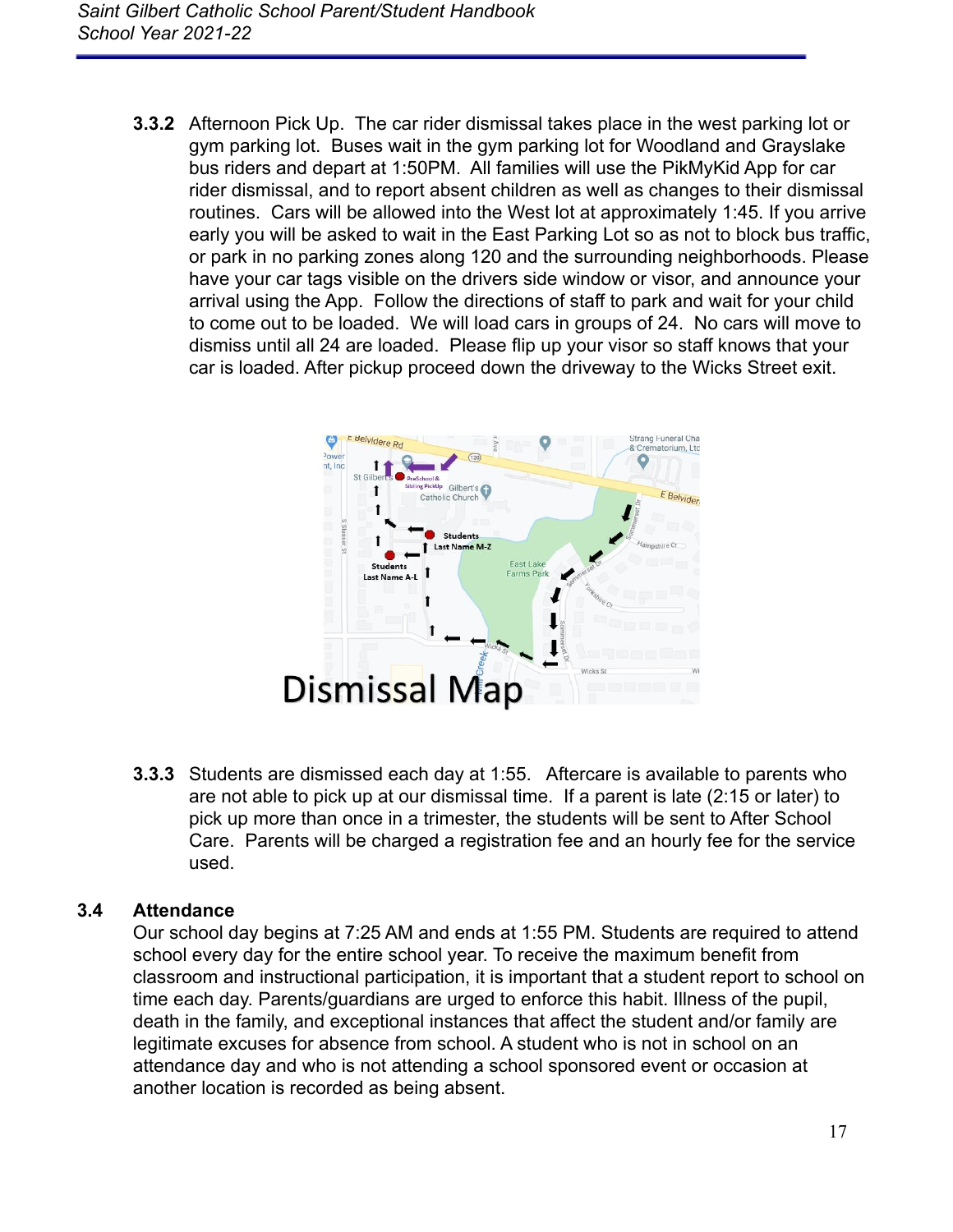- **3.4.1** The buses unload at 7:00 AM.
- **3.4.2** The school building is opened for car riders/walkers at 7:05 AM.
- **3.4.3** Students are expected to be in class at 7:25 AM.
- **3.4.4** The school is not responsible for students who arrive before the school building is open. Students are expected to wait in an orderly and safe manner.
- **3.4.5** Buses will depart promptly at 1:55 PM.

### <span id="page-18-0"></span>**3.5 Dismissal Changes**

Parents are to utilize the PikMyKid App to notify the school of any changes in their student's dismissal plans by 1:30 p.m. **Under** *emergency* **circumstances, we will allow exceptions to this policy**. Students will not be allowed to go home with another student unless they have written permission from a parent. Parent must use the PikMyKid App to indicate a change in dismissal routine. Students will NOT be allowed to call home for this permission.

### <span id="page-18-1"></span>**3.6 Early Dismissal**

Physician or other appointments should be scheduled outside school hours whenever possible. Permission to leave the school grounds at any time during the school day will be granted with written parental authorization. All students must be signed out by an authorized adult. PikMyKid App will be used for appointments during the school day. Parents must pick up te student by the School Office-door #1.

#### <span id="page-18-2"></span>**3.7 Tardy and Truancy**

Punctuality is very important to the education of students. Tardiness is a practice, which is disruptive for the given student, for the class, the teacher, and routines necessary for the functioning of the school. Occasional, tardiness for some unforeseen and valid reason should be accompanied by a note or phone call from the parent. A student who is late must report to the office and obtain an admittance slip to class. Chronic tardiness will result in written notification to parents or a call from the Principal. Continued tardiness will necessitate a conference to address the problem. Students that continue to be excessively late to school will be reported to the Lake County Superintendent of Schools' **Office** 

#### <span id="page-18-3"></span>*3.8* **Vacation Absences**

The school discourages vacations or trips taken during the school year. Family vacations should be planned to coincide with the school holiday periods. A child needs the continuity of the learning experiences provided through teacher presentations and student interaction. Written work alone cannot substitute for these experiences. If for some reason a family needs to remove a child from school for a vacation, please notify the office regarding the number of days that your child will not be in school.

#### **Parents/guardians who take their child out of school for vacation may not request**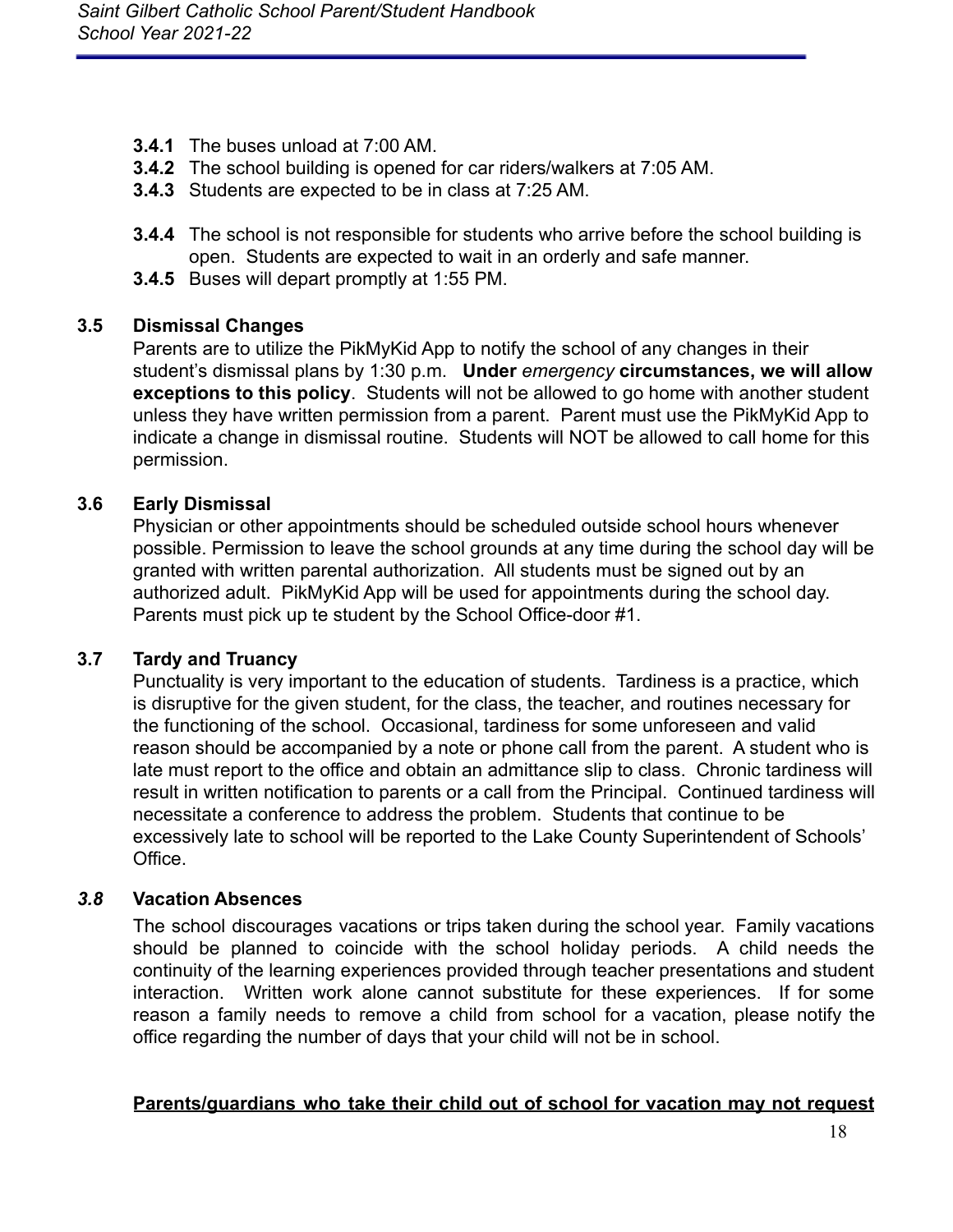**that teachers make special or individual assignments before the vacation begins.** Class assignments, homework and tests will be made up after the student returns to class. Students will have 1 week to turn in any missed assignments.

### <span id="page-19-0"></span>**3.9 Emergency Forms**

A copy of the emergency form is to be completed in full each school year, providing requested information to secure the health and safety of each student. **Please notify the school office and the rectory (if a parishioner) in writing if and when any information changes during the school year.**

### <span id="page-19-1"></span>**3.10 Classroom School Parties**

Parties will be held during the individual lunch times. Parties may be held to celebrate; Halloween, Christmas, Valentine's Day, End of the School Year. Only two Room Parents are allowed. Room Parents must be compliant in Virtus. Parents must okay the menu, in advance, with the teacher. The menu must fit under the guidelines of the Saint Gilbert School Wellness Policy. In addition, birthday treats should be limited to small gifts, if desired (pencils, erasers,etc) instead of food. A party fee of \$30.00 is included in the yearly tuition. This fee is to be used to pay for the main food items for the four parties. If parties are coordinated on days when hot lunch is being served, room parents might be able to budget their funds to include small gifts for the teacher for their birthday or end of the year thank you. Party funds main purpose is to cover the costs for items needed for the party, NOT for teacher gifts. Room parents may ask classroom parents for party items such as; plates, napkins, forks, desert, snack items, or drinks to supplement the class party.

### <span id="page-19-2"></span>**3.11 Invitations to Private Parties**

The school does not distribute invitations to private parties. Please be sensitive when having your student give out invitations to classmates, that all of the same gender, or the entire class is invited, otherwise do not use the school setting to distribute the invitations. Hold parties with a selected guest list on the weekends to avoid school time conversations which tend to foster division and hurt feelings. Sixth, seventh and eighth grade students are not allowed to hand out invitations at school.

### <span id="page-19-3"></span>**3.12 Homeroom Placement**

The assignment of homerooms is started in the spring of the prior year and finished during the summer. The goal of the collaborative decision by grade level teachers, departmental teachers, special education teachers, and the principal is to build a class which will enable each individual student to have an academically successful year in a social environment that supports continued growth and development.

**3.12.1** Homeroom make up is to provide a gender balance, a range of overall abilities and personalities, uniform class size and sensitivity to the number and nature of students receiving special services.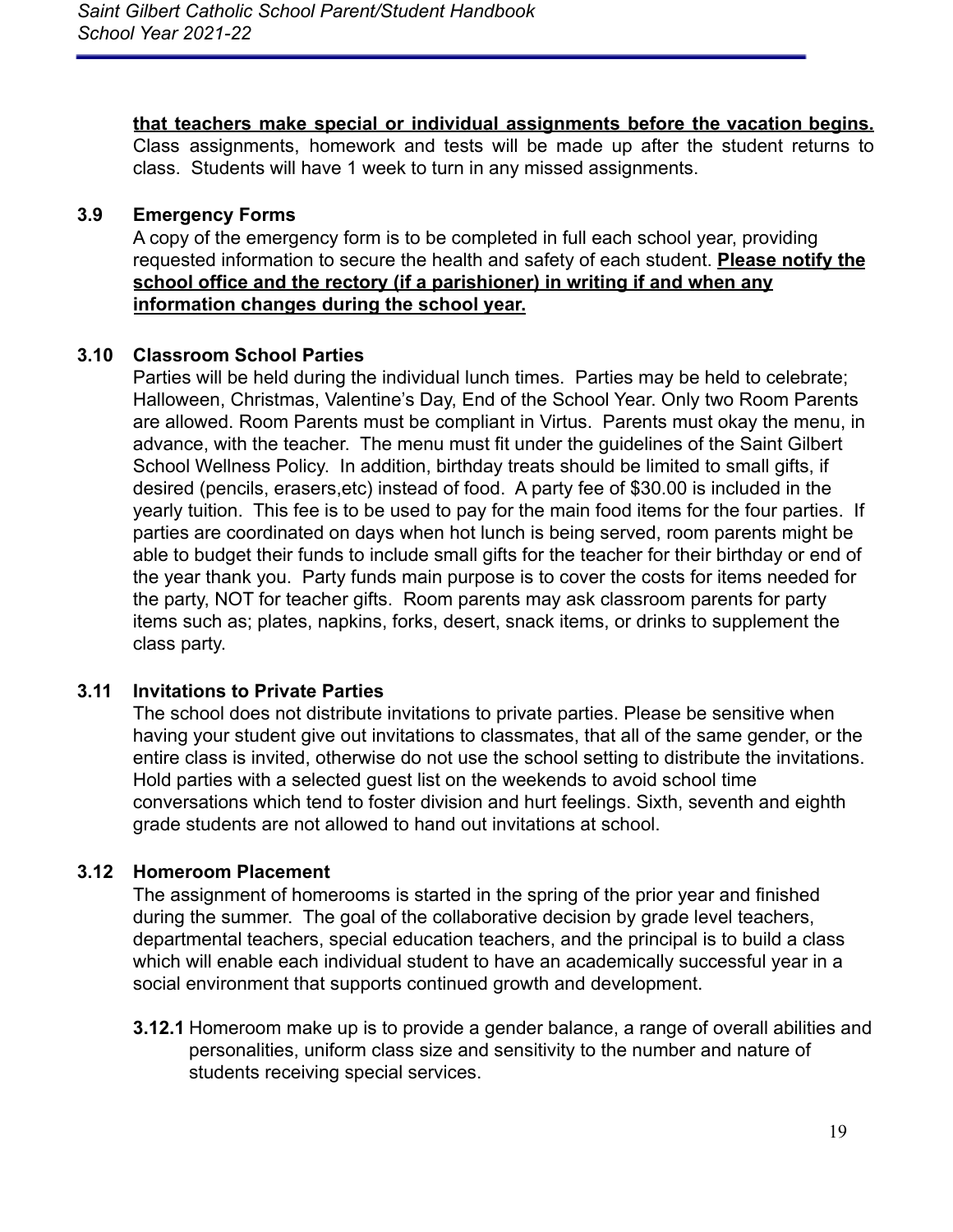**3.12.2** Saint Gilbert School will consider specific and relevant information, which describes or supports a particular academic or social/emotional need of your student. This information must be provided in writing to the Principal prior to March 15th. This information will be reviewed; however, specific requests are not guaranteed.

### <span id="page-20-0"></span>**3.13 Lost and Found**

Articles which contain no identification and are left unclaimed at the end of each trimester are sent to charity. If you are in the school building, it is a good idea to stop at the Lost and Found. The school is not responsible for any items that are lost or stolen. The lost and found container is kept in the main office.

### <span id="page-20-1"></span>**3.14 Lunch and Recess**

Lunch and recess period is 40-minutes long in grades K-8. All Day Preschool has a 20-minute recess period. If students are well enough to attend school, they are well enough to go outside for recess. Students will not be kept inside from recess every time they have a runny nose or a cough. If your student is too sick to go outside, then he/she needs to stay at home from school.

|           | <b>Recess</b> | Lunch       |              |
|-----------|---------------|-------------|--------------|
| <b>PK</b> | 10:40-11:00   | 11:00-11:30 | M-F          |
| $K-2$     | 11:40-12:00   | 11:20-11:40 | M, Tu, Th, F |
| $3-5$     | 11:00-11:20   | 11:20-11:40 | M,Tu,Th,F    |
| $6 - 8$   | 11:20-11:40   | 11:00-11:20 | M,Tu,Th,F    |

|         | Recess      | Lunch           | Wednesday only |
|---------|-------------|-----------------|----------------|
| K-2     | 11:20-11:40 | 11:00-11:20     |                |
| $3-5$   | 11:40-11:55 | $11:55 - 12:10$ |                |
| $ 6-8 $ | 11:55-12:10 | 11:40-11:55     |                |

### <span id="page-20-2"></span>**3.15 Fast Food Lunches**

Fast food lunches are not to be brought in for students.

### <span id="page-20-3"></span>**3.16 Parental/Volunteer Involvement**

As a family oriented school, Saint Gilbert Catholic School encourages parental involvement. There are many programs in the school that could not exist without the generosity of parents and members of the community. Below are some of these programs.

**3.16.1** Family School Association sponsors a variety of student activities and school support programs. It also provides opportunities for parents to be active participants in their student's education.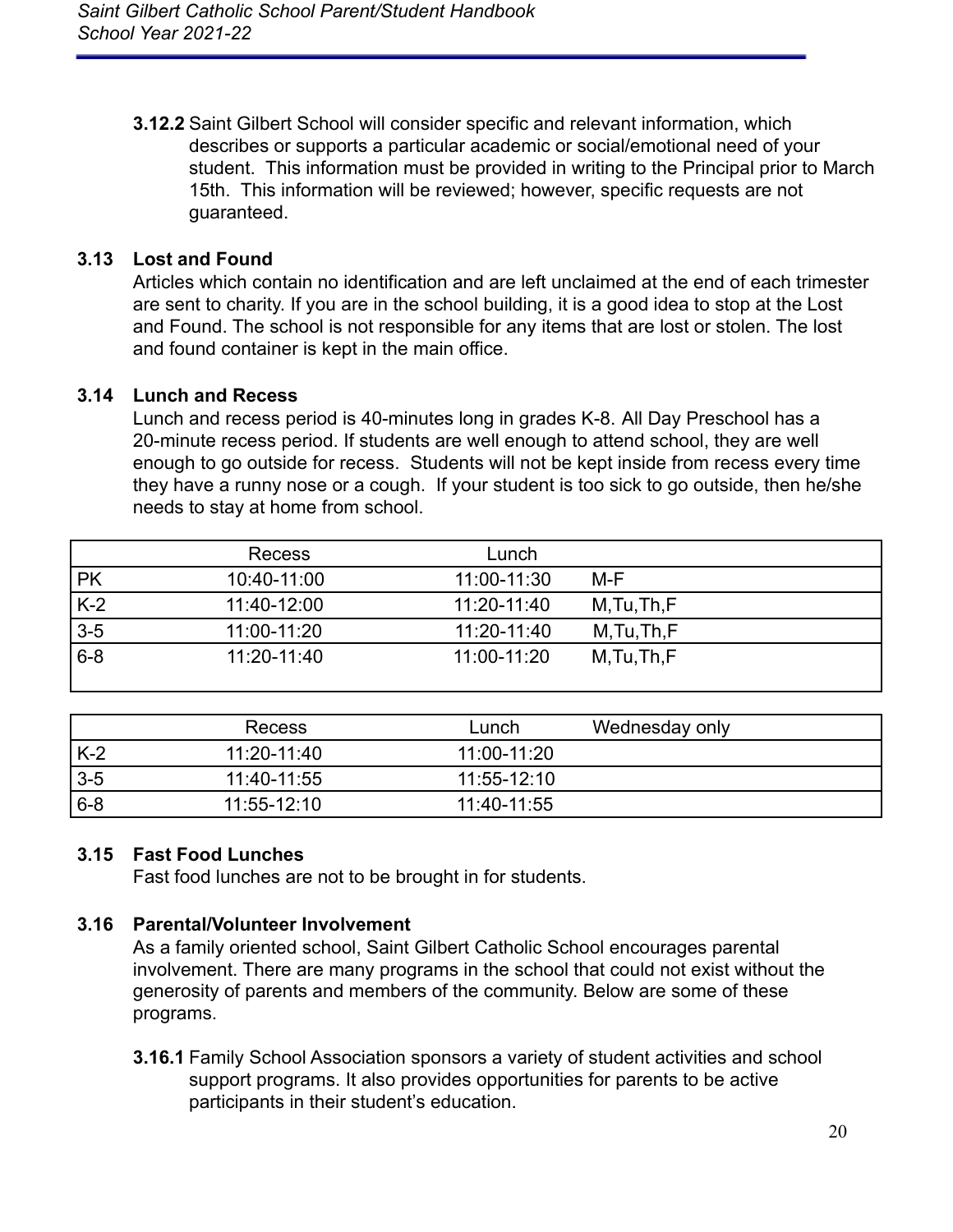- **3.16.2** School Advisory Board works with administration to develop policies that will enable the school to reach its goals and deal with recognized needs of the school community.
- **3.16.3** Hot Lunch Program offers a nutritious and "kid-pleasing" restaurant meal.
- **3.16.4** Classroom, Library and Playground Helpers assist on the playground, in the classrooms and in the library.

In certain instances, Saint Gilbert Catholic School reserves the right to limit or prohibit a parent from volunteering for some or all events. Individuals who choose to be a vital part of the school by sharing their time, treasures, and talents with students and staff, are required to complete the list of all the tasks/trainings outlined below in order to be in compliance with the Archdiocesan mission to protect children and young people.

For more information about all the requirements please visit [http://www.archchicago.org](http://www.archchicago.org/) and scroll to the *Protecting Children* button.

### **ANY PARENT WANTING TO CHAPERONE A FIELD TRIP OR SUPERVISE RECESS DUTY MUST BE IN COMPLIANCE WITH THE SCHOOL OFFICE PRIOR TO THE FIELD TRIP PERMISSION SLIPS DUE DATE OR THE DATE OF RECESS DUTY.**

### **Attend Virtus/Protecting God's Children for Adults.**

To view a list of upcoming Virtus classes: <https://www.virtusonline.org/virtus/>

**Note:** All participants must pre-register online to attend a class, after completion, a copy of the Virtus certificate must be put on file in the school office.

**Note:** If you have attended Virtus training in another diocese, call 888-847-8870 and ask if your Virtus training is transferable to the Archdiocese of Chicago, If yes, then submit a copy to the school office.

Note: For Virtus training, go to www.virtus.org.

- Click on "Begin the registration process".
- Select Chicago, IL (Archdiocese).
- Create a User ID and Password.
- Follow the instructions to register for training.
- Please make sure you pick Saint Gilbert Catholic School as your primary site.

### **Archdiocesan Standard of Behavior -Read and Sign**

You will find this form on our school's website. This form must be turned into the school office.

### **Child Abuse and Neglect Tracking Forms (CANTS 689)-Read and Sign.**

### This form must be turned into the school office. PLEASE DO NOT MAIL THIS FORM YOURSELF.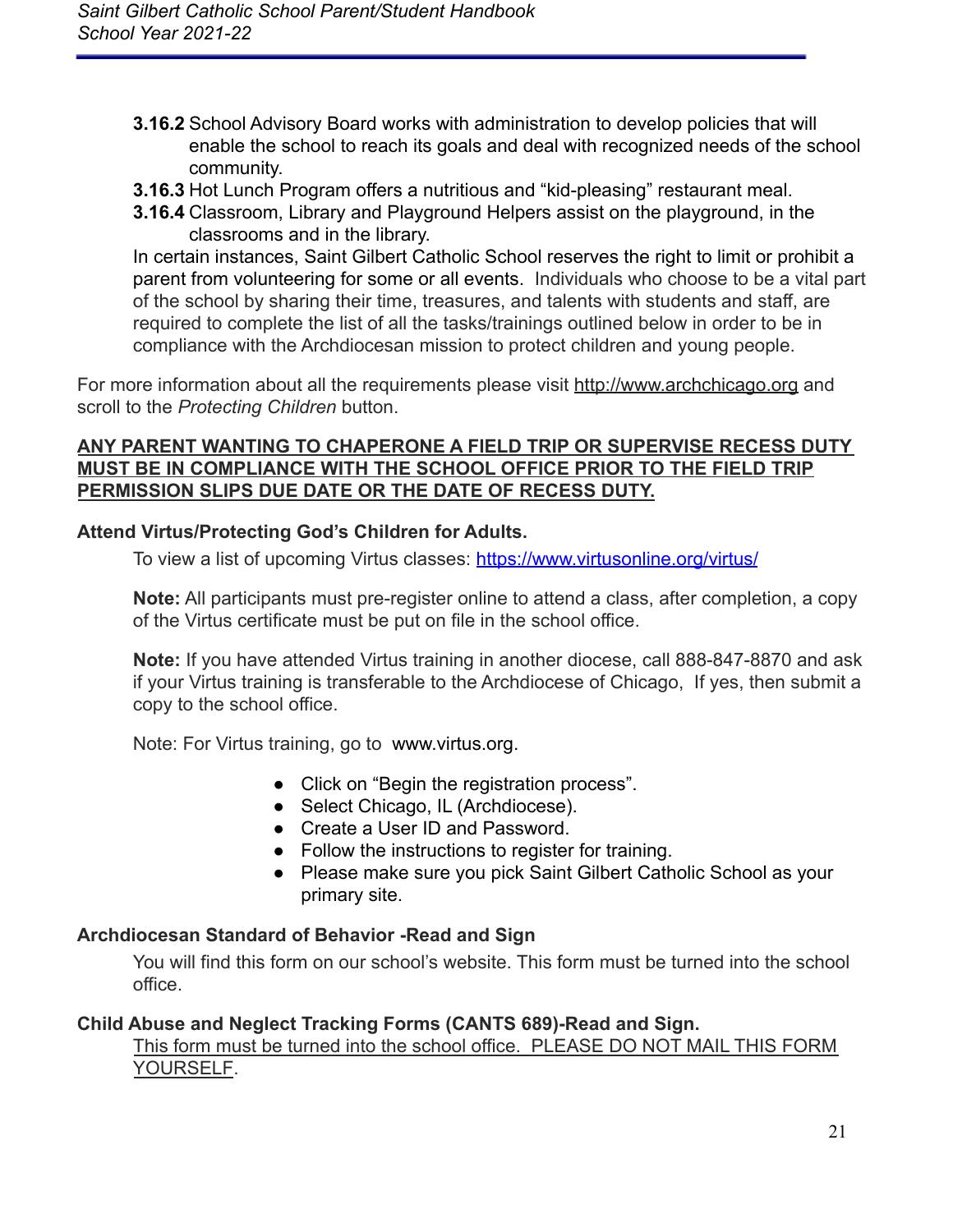Mandated Reporter Training and CANTS 22 form -Attend online training, send certificate and Cants 22 form to school office.

### <span id="page-22-0"></span>**3.17 Support School Fundraisers**

We ask that families support the functions and events sponsored by the school and the Family School Association. Specific events may include:

- **3.17.1** Boosterthon; Fun Run/or Dance-a-Thon
- **3.17.2** Other year round fundraisers include such things as Rebel Reserve, Box Tops and recycling ink cartridges.

## <span id="page-22-1"></span>**3.18 Parents Recess Duty**

All families will be assigned recess duty three or four times a year. Recess duty is scheduled alphabetically starting where the previous year ended. It is the responsibility of the family to arrange for a substitute or to serve their recess duty. The safety of the students is dependent on every scheduled person to be on the playground on their given day. Substitutes for recess duty are on a volunteer basis and are paid \$15 by the family needing a substitute. Those families paying the \$15 are to forward their payment to the office after they have arranged with the substitute for their service. If an emergency does occur and you are unable to serve your recess duty there is a \$25 fee. This fee helps to ensure that everyone will do their part in keeping Saint Gilbert Catholic School safe and helps to offset the cost of getting someone in an emergency when parents don't show up. If you are interested in helping as a regular recess substitute please call Pat Murphy or Cindy Reed in the school office. Please make note of the following when helping at recess time:

- **3.18.1** Parents who do not pay their missed recess duty fee after being notified will have this fee added to their FACTS Tuition draw in either December or April if applicable. Parents of students in Kindergarten- $7<sup>th</sup>$  grade, who still have unpaid recess fees at the end of the school year, will have the amount owed applied to their first tuition draw of the following school year or if paying in full, the amount will be added to the tuition total.
- **3.18.2** All recess duty fees must be paid before diplomas are granted, final progress reports awarded or before room placements are assigned.
- **3.18.3** Do not bring your young children with you or spend time talking to other parents on duty. Your primary duty is to keep an eye on the students at recess and keep them safe.
- **3.18.4** An emergency is defined as any event that causes a parent to be unable to serve their recess duty on the assigned day whether it be a sick child, a meeting at work, car trouble, a medical condition, etc. This will result in the \$25 missed recess duty fee being assigned.
- **3.18.5** If there are no substitutes available on your particular day and you are unable to to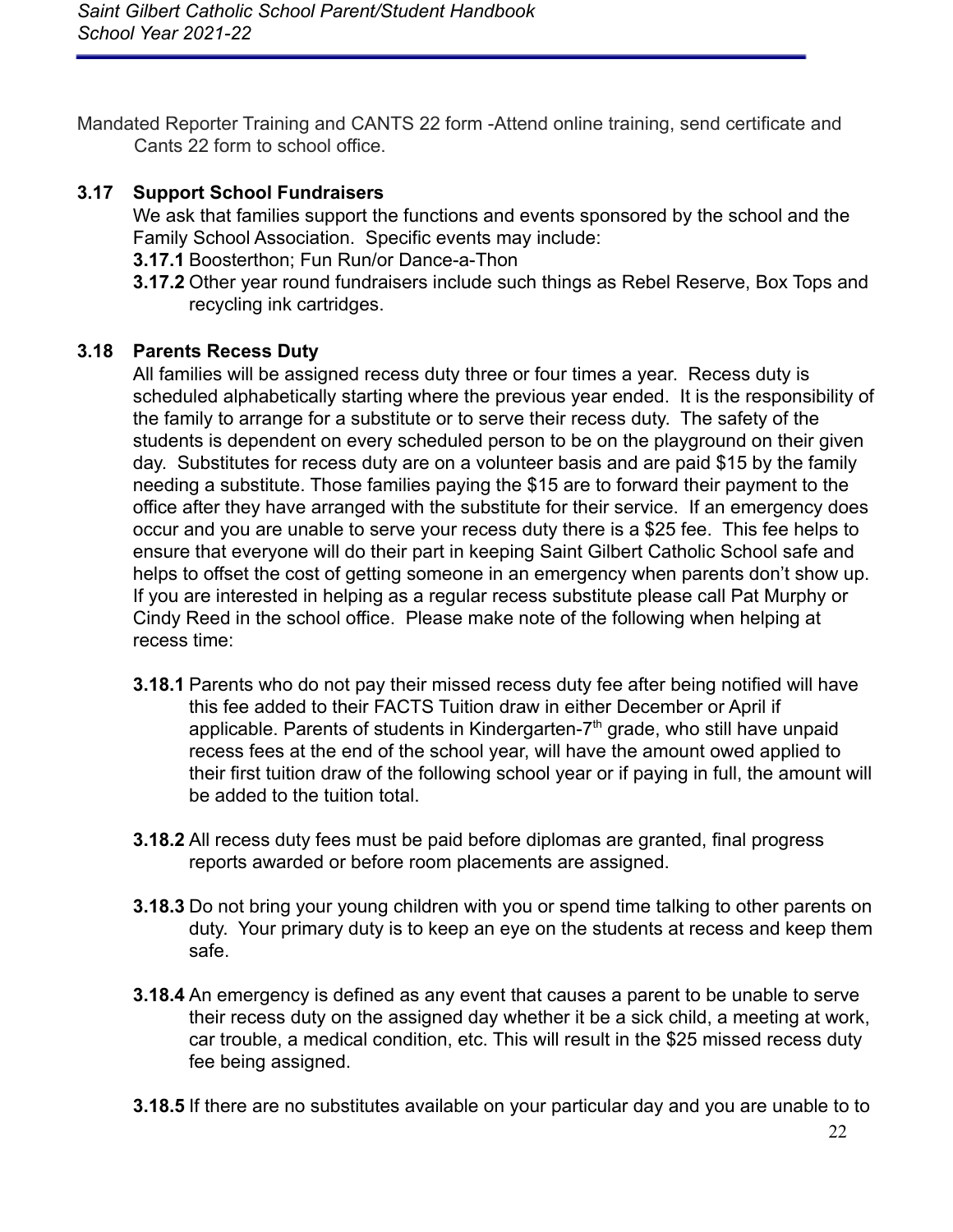switch with another family, the \$25 recess duty fee will be assessed.

- **3.18.6** If weather is inclement, your services are still required; we have indoor supervision needs so that teachers can have a lunch time.
- **3.18.7** Report to the recess monitor 5 minutes before the beginning of the first recess.
- **3.18.8** Recess times are 11:00 AM 12:00 PM

### <span id="page-23-0"></span>**3.19 School Security**

The school doors are locked during the time school is in session. Admittance is accessible by ringing the bell at the Office Entrance (Door #1). All parents and visitors must sign in and wear a family or visitor's badge.

- **3.19.1** Please do NOT ask a student or parent to open any other door. For the safety of all students, parents will NOT be allowed to enter the building from any other entrance.
- **3.19.2** Our teachers are not able to easily identify EVERY adult who tries to enter the building. Therefore, ALL parents must enter the building only through the main entrance.
- **3.19.3** If you (or someone else) are bringing your student to school and must help your student with something that needs to be brought into the building, please enter only through the doors by the office.

### <span id="page-23-1"></span>**3.20 Visitors**

Saint Gilbert Catholic School welcomes adult visitors and interested members of the community. As a courtesy, all visitors are requested to make advance arrangements with the school office for visits. For the safety and protection of all the students, all visitors are required to report to the office, sign in when entering the building, and receive a badge. Please use the Office Entrance (Door #1), located on the West side of the building, to gain entrance to the building during the school day. Preschool students, toddlers, and infants are expected to be under the direct care of parent visitors at all times.

### <span id="page-23-2"></span>**3.21 Withdrawals**

When a student transfers to another school, the school office should be notified at least two weeks in advance. It is necessary to know the name and address of the receiving school, as well as the new address of the family. Unofficial permanent records will be forwarded within 10-days directly to the receiving school once a transfer request has been received from the receiving school. All financial accounts must be completed before official records will be forwarded.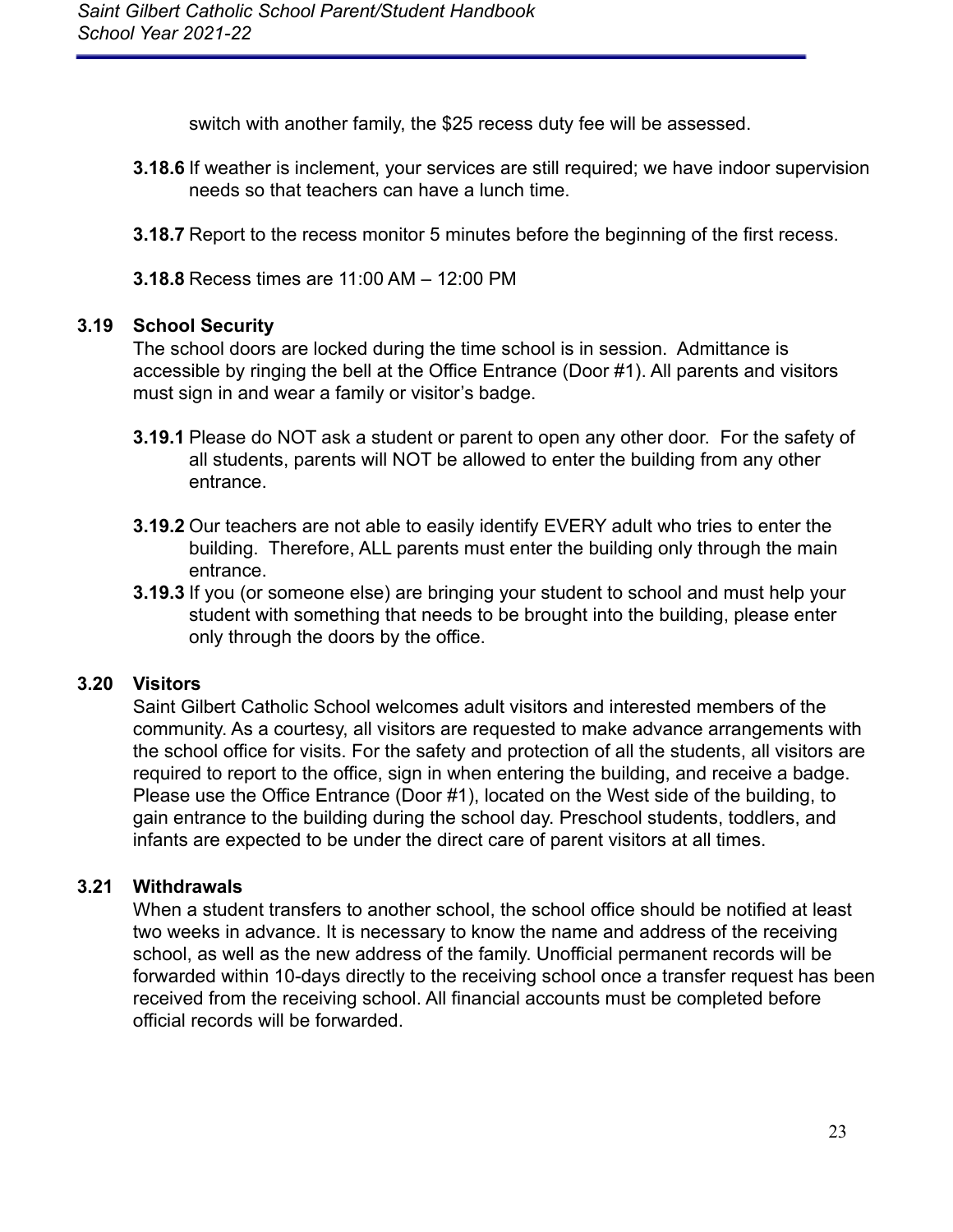### <span id="page-24-0"></span>**4.0 COMMUNICATION**

## <span id="page-24-1"></span>**4.1 School Calendar**

Please refer to Saint Gilbert School's calendar on our school's website for the most current information. This calendar should serve as your primary school scheduling resource. We encourage our families to regularly review the school's calendar in that additions and revisions may occur throughout the year. Within the website, directions are available to sync calendar to Smart Phones and computers. An annual school calendar is emailed to families during the spring of each year.

## <span id="page-24-2"></span>**4.2 Family School Association (FSA) Meeting Minutes**

The Family School Association publishes their meeting minutes. The minutes are posted approximately once a month.

## <span id="page-24-3"></span>**4.3 Principal's Weekly Newsletter**

The Principal's newsletter, "Thursday Tidbits" are distributed each week at 2:15 pm through School Messenger. All newsletters are archived throughout the year on the school website. If for any reason you do not receive a copy, please notify the school office.

## <span id="page-24-4"></span>**4.4 Messages for Teachers/Staff**

Teachers are involved with either classes or duty from 7:00 AM to 2:00 PM and are not available to receive telephone calls during these hours. An attempt will be made to deliver messages left on a school day before 1:00 PM.

### **4.4.1 Telephone Messages**

If it is necessary to contact a teacher, contact the school secretary at 847-223-8600 and leave a message for the teacher.

## **4.4.2 Email Messages**

Parents may also contact a teacher via email at their convenience. All teachers email addresses are as follows: *teacher's first name.teacher's last name@stgilbertschool.org.*

## <span id="page-24-5"></span>**4.5 Messages for Students**

Messages to students must be limited to emergencies. If it is necessary to contact a student, contact the school secretary at 847-223-8600 and leave a message for the student. If messages are left after 1:00 PM of the school day, we may not be able to deliver the message prior to the end of the school day. All arrangements for lunch, after school play, and special appointments are to be made with the student before he/she leaves home. A written note or email should be sent to the student's teacher explaining any changes.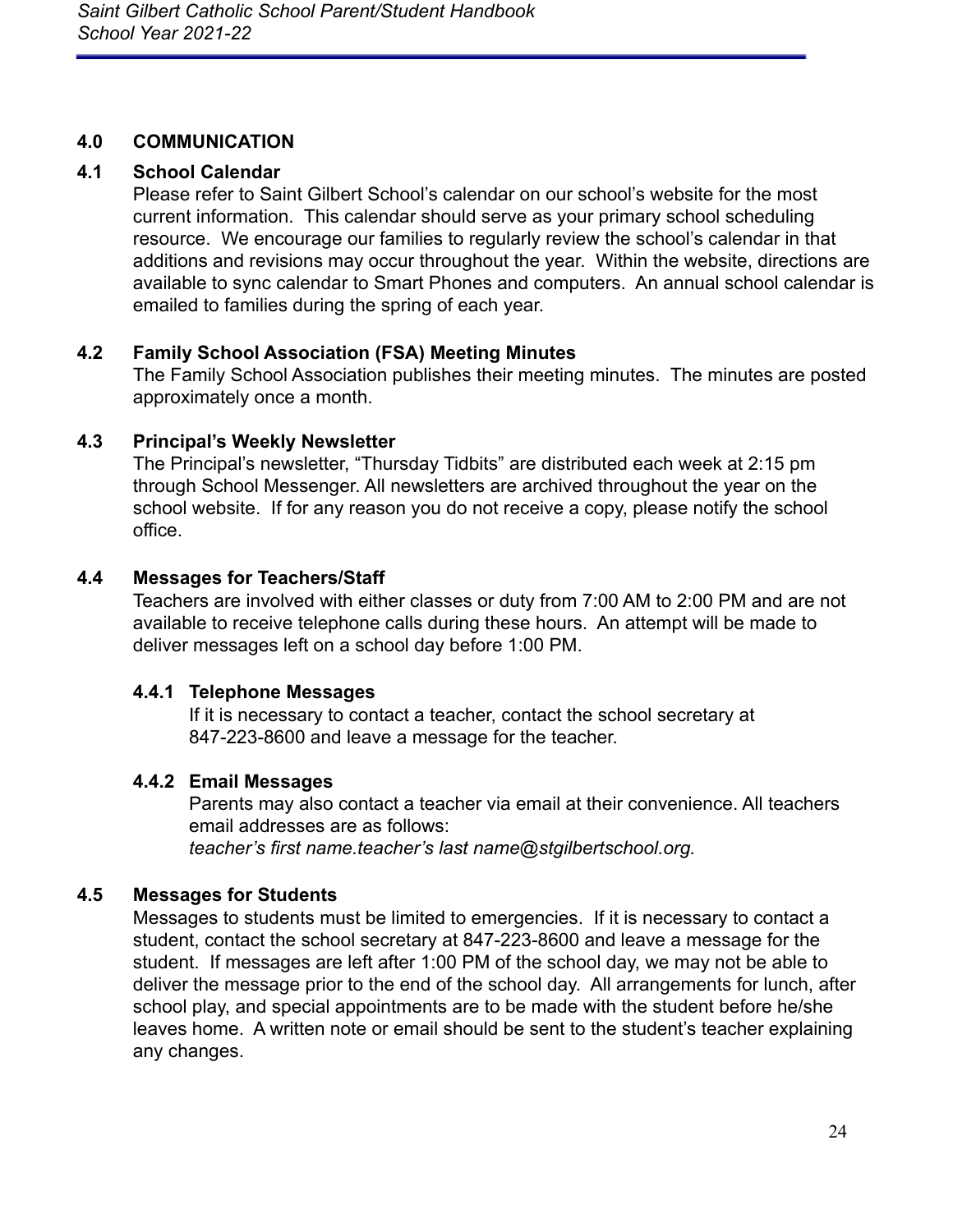#### <span id="page-25-0"></span>**4.6 Newspapers**

From time to time we request that news organizations come to our school to publicize individual, classroom and school related events. If your student's picture, name or work is published, both the first and last name of the student will be published in the paper. We do require that you sign the Acceptable Use Consent Form in order to publish this information.

### <span id="page-25-1"></span>**4.7 Non-custodial Parent Communication**

Saint Gilbert Catholic School abides by the provisions of the Family Educational Right to Privacy Act (Buckley Amendment) 20 USC S. 1232g, with respect to the rights of a non-custodial parent with access to the academic records and other school related

information regarding the student. If there is a court order specifying that no information is to be given, it is the responsibility of the custodial parent to provide the school with an official current copy of the court order. It is the responsibility of the non-custodial parent to notify the office, in writing, at the beginning of each school year if he or she wishes bulletins to be sent monthly and/or receive a copy of the report card.

## <span id="page-25-2"></span>**4.8 Parent Directory**

Annually, at the beginning of the school year, the Saint Gilbert Catholic School Family School Association (FSA) publishes a Parent Directory that is distributed to all school families. The directory also contains general information of a changing nature, such as school staff and assignments, yearly calendar, tuition, fee payment procedures and policies, officers of organizations, and important phone numbers.

- **4.8.1** The following information appears in the Parent Directory: Parent's Last Name; Father's First Name/Mother's First Name; Address (City, State, Zip Code), Telephone Numbers; Student's Name and Grade; and email address.
- **4.8.2** This information will appear in the Parent Directory unless specific notification is given to withhold that information. Inform the school office by September 1<sup>st</sup> if you want to remove any or all personal information from the Parent Directory. Unless notified, the information will appear in the next school year's distribution of the Parent Directory.

## <span id="page-25-3"></span>**4.9 Parental Grievance Procedure**

In choosing to register at Saint Gilbert Catholic School and with acceptance of the application, it is reasonable to expect that academic and discipline standards are compatible and that parents and school will work together in educating the students.

**4.9.1** Teachers, staff and the school administration will communicate with parents by standard means including but not limited to telephone calls, progress reports and/or conferences, particularly as concerns mount. It is Saint Gilbert Catholic School's intent and desire to work with the parents in meeting the needs of the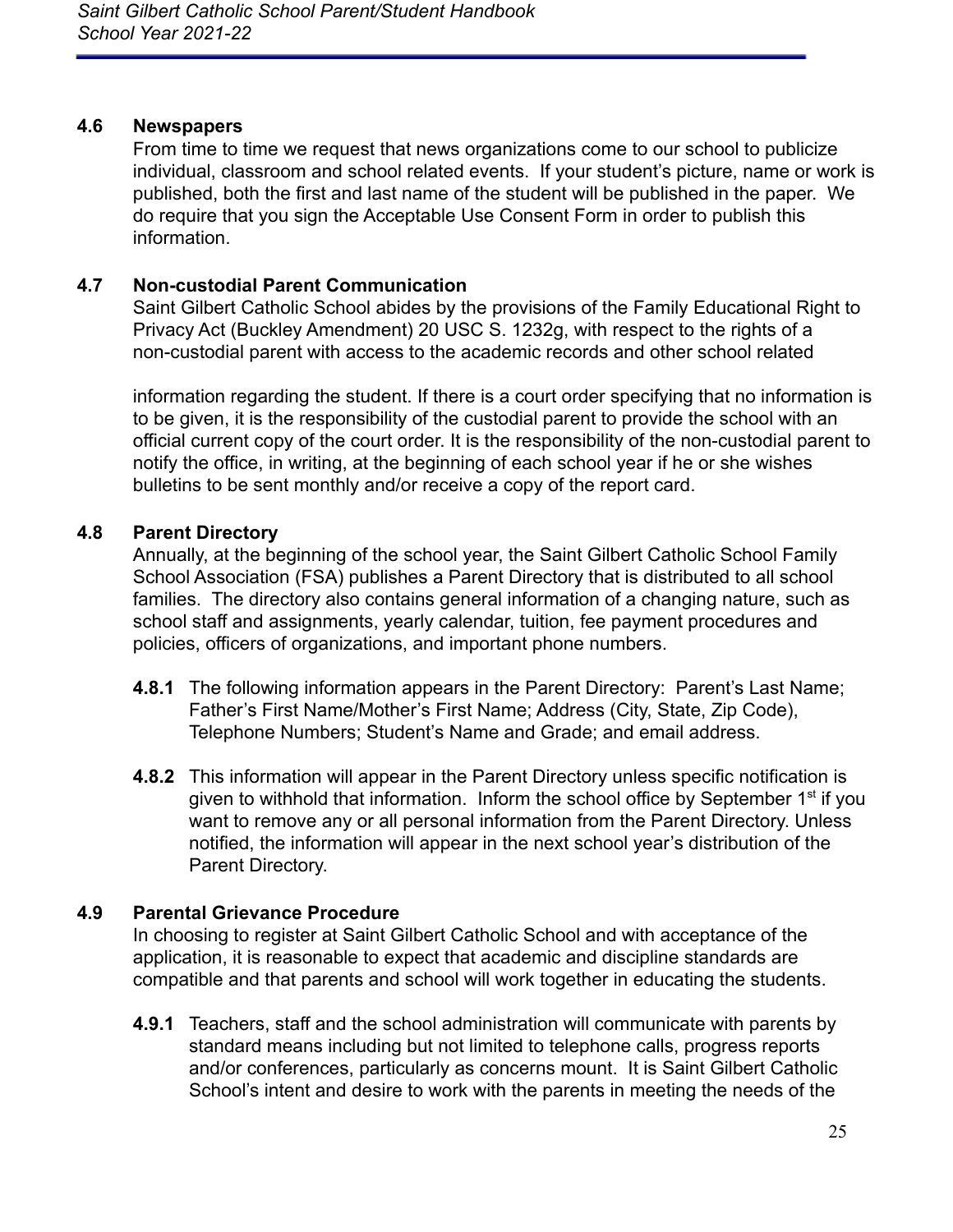student and to assist the student to be self-motivated and self-disciplined.

- **4.9.2** If a parent has a concern, the parent should first contact the teacher to express their concern as soon as possible. If the parent then feels that further action and/or communication is necessary, the Principal should be contacted within a reasonable amount of time.
- **4.9.3** If a parent is unable to communicate directly with a teacher, then the Principal will elect to act as a mediator to resolve the issue. If necessary, a meeting will be arranged with the teacher(s) and Principal present. One of the Dean of Students may be asked to attend these meetings.

## <span id="page-26-0"></span>**4.10 School Advisory Board**

The function of the Saint Gilbert Catholic School Advisory Board is to support and work with the administration of the school. It concerns itself with matters of budgetary controls, the establishment of school policies, and operates within the framework of policies enacted by the Office of Catholic Schools. The School Advisory Board is not a grievance committee for settling parent-teacher problems. The Principal handles these concerns in the school office. Information pertaining to the School Advisory Board is located on the school website. School Advisory Board minutes are also available on our website.

### <span id="page-26-1"></span>**4.11 Inclement Weather Closing**

Parents will be notified through the School Reach Emergency Notification System for any emergencies or school closings. Notifications are also provided by major broadcasting radio stations or television channels (WGN, WMAQ, WLS/FM, and FOX 32). You may also visit the Emergency Closing Center at

*http://www.emergencyclosingcenter.com/ecc/home.jsp*, for verification of closure status. In the event of inclement weather, do not call the school office or rectory for school status. If the school is closed for weather, or other emergency the students will be eLearning for the day. Teachers wil communicate work using the LMS Systems of SeeSaw (K-3), and Google.classroom for (4-8).

- **4.11.1** In case of a tornado warning while classes are in session, or other endangering circumstances, all students will be kept in school until the all clear signal has been given. If parents do come before the all clear signal, they must sign their student out. Parents are not allowed to take any students other than their own.
- **4.11.2** In the event of a building evacuation, all students will be bussed to Grayslake Middle School, at 440 N. Barron Blvd., Grayslake, IL 60030 or all students will walk to Westlake Christian Academy, at 275 S. Lake St., Grayslake, IL 60030.

### <span id="page-26-2"></span>**4.12 Special Appointments**

If you would like to meet with a teacher, a Dean or the Principal please contact the school office to make an appointment. The teachers, Deans and the Principal may have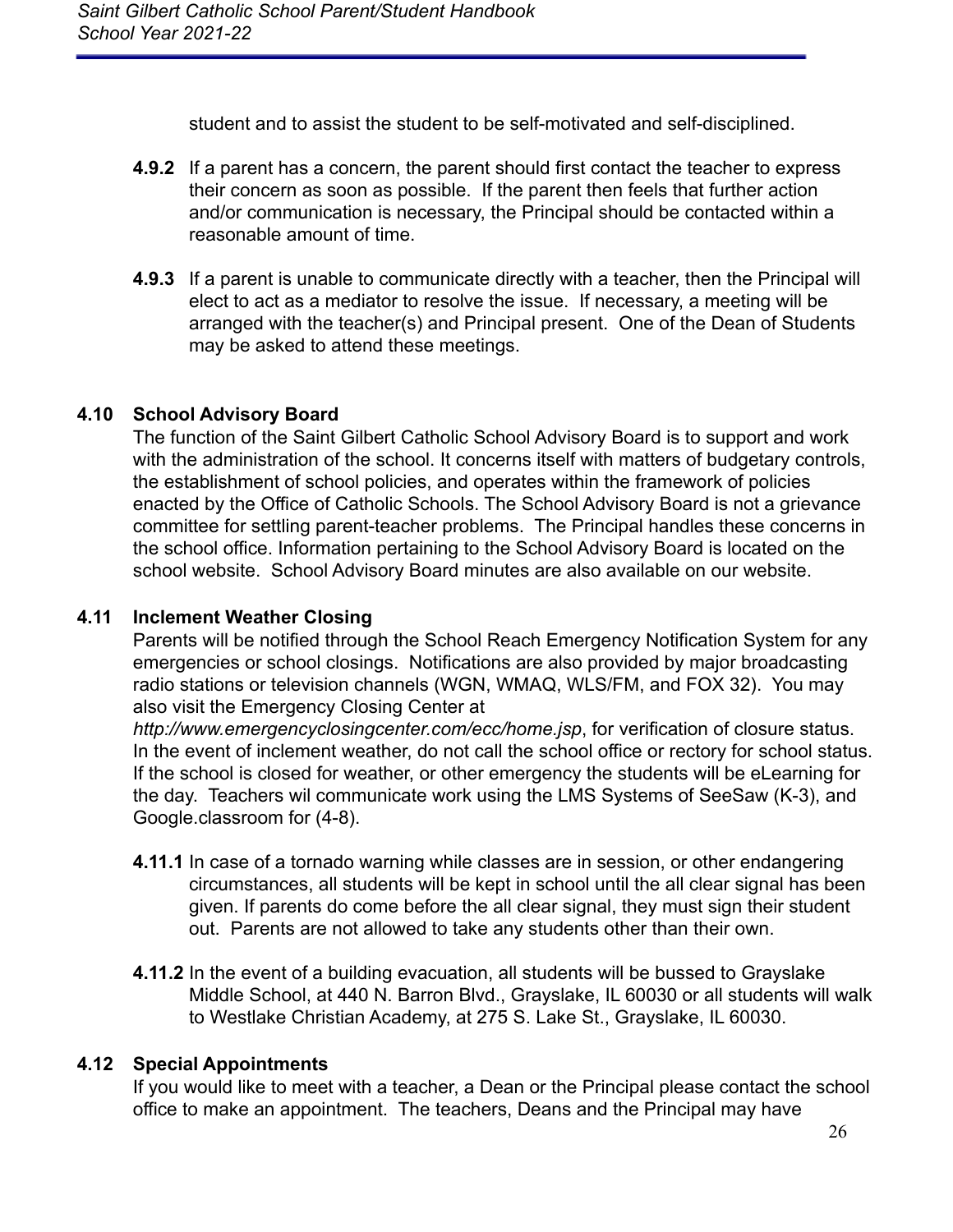scheduled appointments and are not always able to accommodate drop-ins. The office staff will help you in scheduling appointments.

- **4.12.1** No parent or visitor may go to a classroom during hours of instruction.
- **4.12.2** To respect teachers and staff of Saint Gilbert Catholic School, please do not call them at their residence.

### <span id="page-27-0"></span>**4.13 Thursday Mail**

The youngest student of a family is designated as the messenger for written information from school to home each Thursday, as such one set of Thursday mail information is sent to each family. Non-custodial parents may request this information per non-custodial parent communication section of this handbook. Upon receipt of information which requires a signed response, please respond in a timely fashion. If your child is in pre-school the next youngest child will be the designated messenger. St. Gilbert School is trying to be environmentally friendly and limited information will be sent home by paper version. See the Principal's weekly Thursday Tidbits for links, flyers, and upcoming information.

### <span id="page-27-1"></span>**4.14 Saint Gilbert Catholic School Website**

The official website for school is www.stgilbertschool.org. A variety of information pertaining to Saint Gilbert Catholic School can be found on the school's website, and is managed in accordance with the guidelines established by the Archdiocese of Chicago. The Saint Gilbert Catholic School website includes information regarding the school's educational mission, goals, objectives, enrollment information, curriculum information, athletics and school events.

- **4.14.1** The guidelines for the school's website include that they must support the objectives of the Archdiocese and must be appropriate for anyone to access. In producing web pages the following goals are considered: (1) introducing external visitors to the school and its program; (2) linking internal users to outside information resources.
- **4.14.2** As part of class/course projects, students may be developing and publishing web pages(s) on the Internet. Publishing web pages is similar to publishing a newspaper with text and pictures. Just as anyone may pick up and read an article in a newspaper, anyone with access to a computer and to the Internet may find the student web pages.
- **4.14.3** Each student must have a signed Acceptable Use Consent Form on file in order to publish this information.
- **4.14.4** Archdiocesan guidelines for student work posted on the school's website are shown below.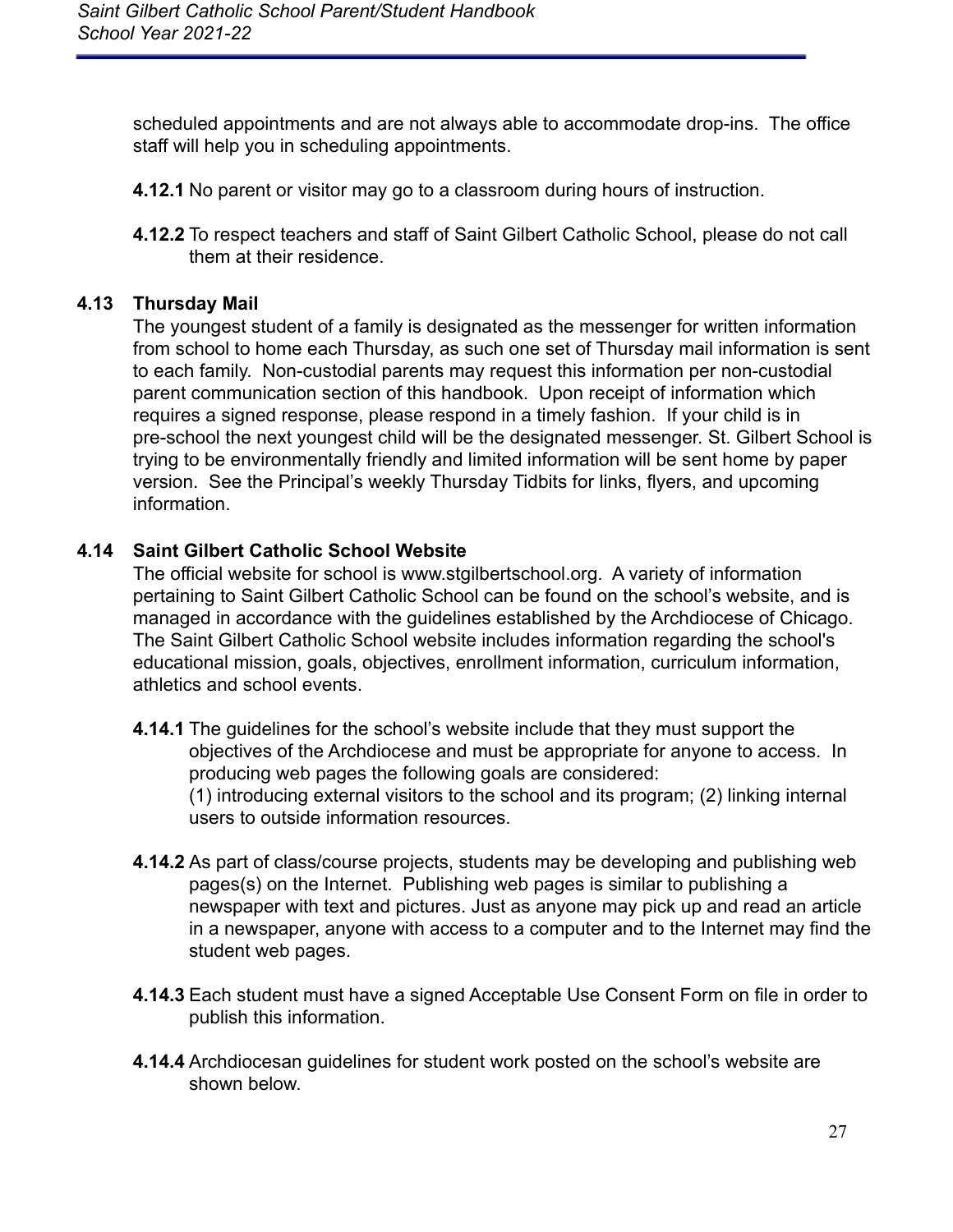| Grades Pre-K through 6                                                                                                                                                        | Grades 7 through 12                                                                                                                  |  |
|-------------------------------------------------------------------------------------------------------------------------------------------------------------------------------|--------------------------------------------------------------------------------------------------------------------------------------|--|
| <b>Student Work</b>                                                                                                                                                           | <b>Student Work</b>                                                                                                                  |  |
| First name only will be used, no<br>photograph                                                                                                                                | First name, last name initial are<br>permitted with no indication of grade<br>level and no individual photograph<br>with the name.   |  |
| <b>Student Photographs</b>                                                                                                                                                    | <b>Student Photographs</b>                                                                                                           |  |
| Small or large group photographs<br>of students are permitted but may<br>not have any identifying names.<br>Individual student photographs are<br>$\bullet$<br>not permitted. | Individual, small or large group<br>$\bullet$<br>photographs of students are permitted<br>but may not have any identifying<br>names. |  |

At times during the school year, students may be photographed or videotaped for use in program displays, newspaper stories, and social media coverage about the school. These materials will be used only for appropriate and legitimate purposes.

### <span id="page-28-0"></span>**5.0 SCHOOL POLICIES**

### <span id="page-28-1"></span>**5.1 After School Activities**

Only those students who have permission from their parents/guardians to remain for after-school activities are allowed in the building after 2:00 PM. If a child is not picked up on time, your child will be taken to the Saint Gilbert's After School Care and parents will be charged a fee for the time spent there.

#### <span id="page-28-2"></span>**5.2 Cellular Telephones**

Cellular telephones may be brought to school but must be turned off during the day. Cellular telephones will be confiscated if a student has a cellular telephone in his/her possession during the day or if it is discovered that the cellular telephone has been turned on during the school day. Parents will need to come to the office to pick up their child's cellular telephone if it is confiscated. The school is not responsible for the loss of any cellular telephone brought to school. Occasionally a teacher will allow cellular telephones to be used as part of a class project.

#### <span id="page-28-3"></span>**5.3 Electronic Devices**

The use of CD players, laser devices, iPods, iTouch, compact music or video devices, cameras, video games, Smart Watches and items of this nature are not permitted in the school at any time. Such devices are subject to confiscation by the teacher or school administration. Parents will be required to pick up confiscated electronic devices from school. Students will be subject to the disciplinary consequence of an after-school detention for using such items at school.

#### <span id="page-28-4"></span>**5.4 Child Abuse**

By law (P.A. 81-1077, ILCS 5/3, 5/4.02, 5/7) school staff is required to report any suspected child abuse or neglect directly to the Illinois Department of Children and Family Services (DCFS). Any person required by law to report child abuse and neglect who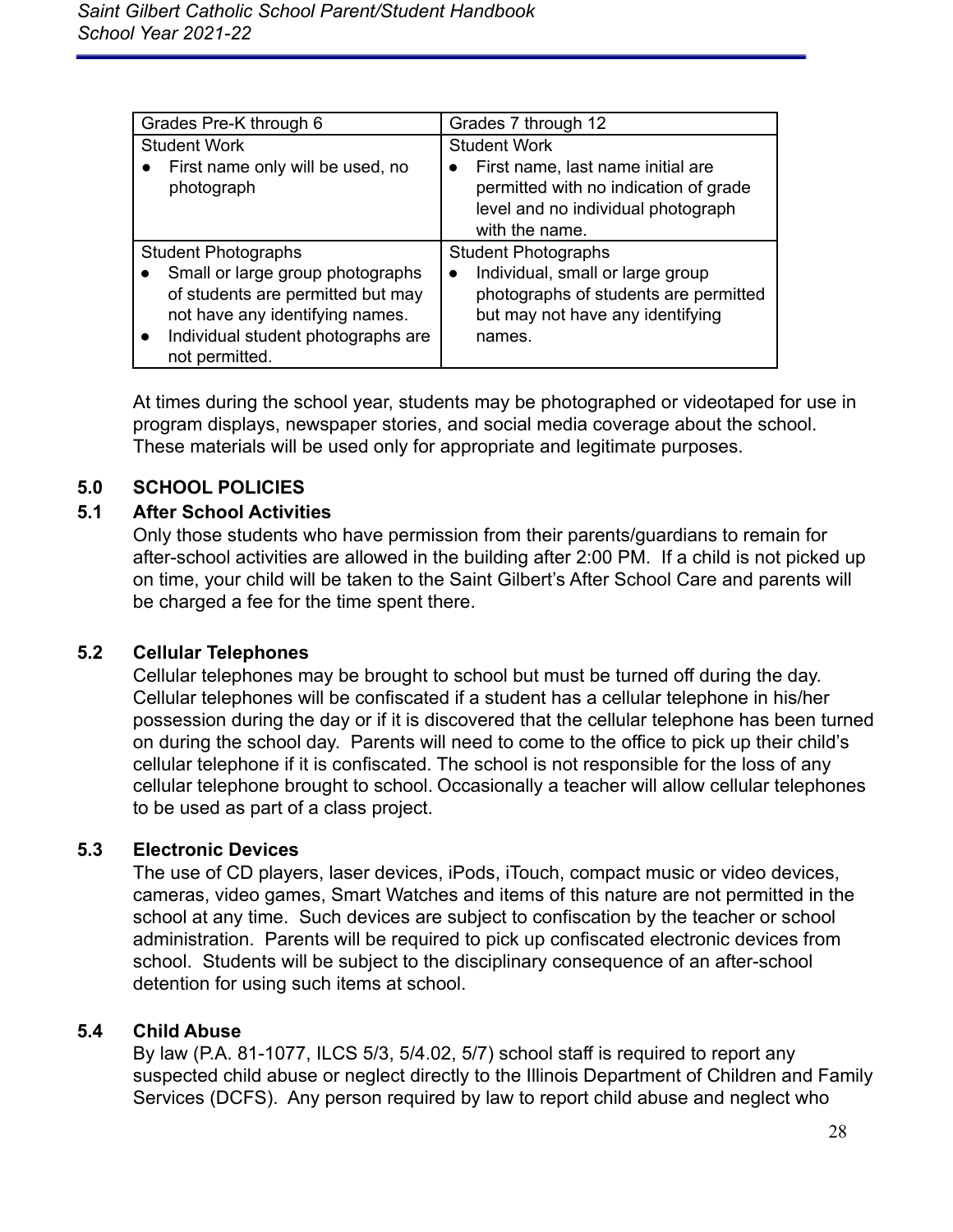willfully fails to report is guilty of a Class A misdemeanor.

## <span id="page-29-0"></span>**5.5 Child Custody**

### **5.5.1 Release of a Child to Non-Custodial Parent**

A court order is required to prevent a non-custodial parent access to the child or to school visitation rights. This includes the release of the child to the non-custodial parent in addition to school visitation rights. If it is determined by the school that the custodial parent may not be expecting release of the child to the non-custodial parent, the school will make every effort to contact the custodial parent immediately. The school may not release a child to a non-custodial parent if there are concerns regarding the child's welfare and safety. In such cases, the non-custodial parent may be denied access to the child. If necessary, local law enforcement will be contacted.

### **5.5.2 Parent-Teacher Conferences/Communication**

In the absence of a court order, a school will provide the non-custodial parent the opportunity (upon request) for a parent-teacher conference. The conference should be scheduled at a time other than that of the custodial parent unless both parents do not object to the same conference. Likewise, the sharing of school information pertinent to the child will be provided to the non-custodial parent in a timely fashion. It is the responsibility of the non-custodial parent to notify the office, in writing, at the beginning of each school year if he or she wishes bulletins to be sent monthly and/or receive a copy of the report card.

### <span id="page-29-1"></span>**5.6 Discipline**

- **5.6.1** Saint Gilbert Catholic School uses a school wide positive behavior model based off our school motto; REBEL
- **5.6.2** Rebel Way Organizer: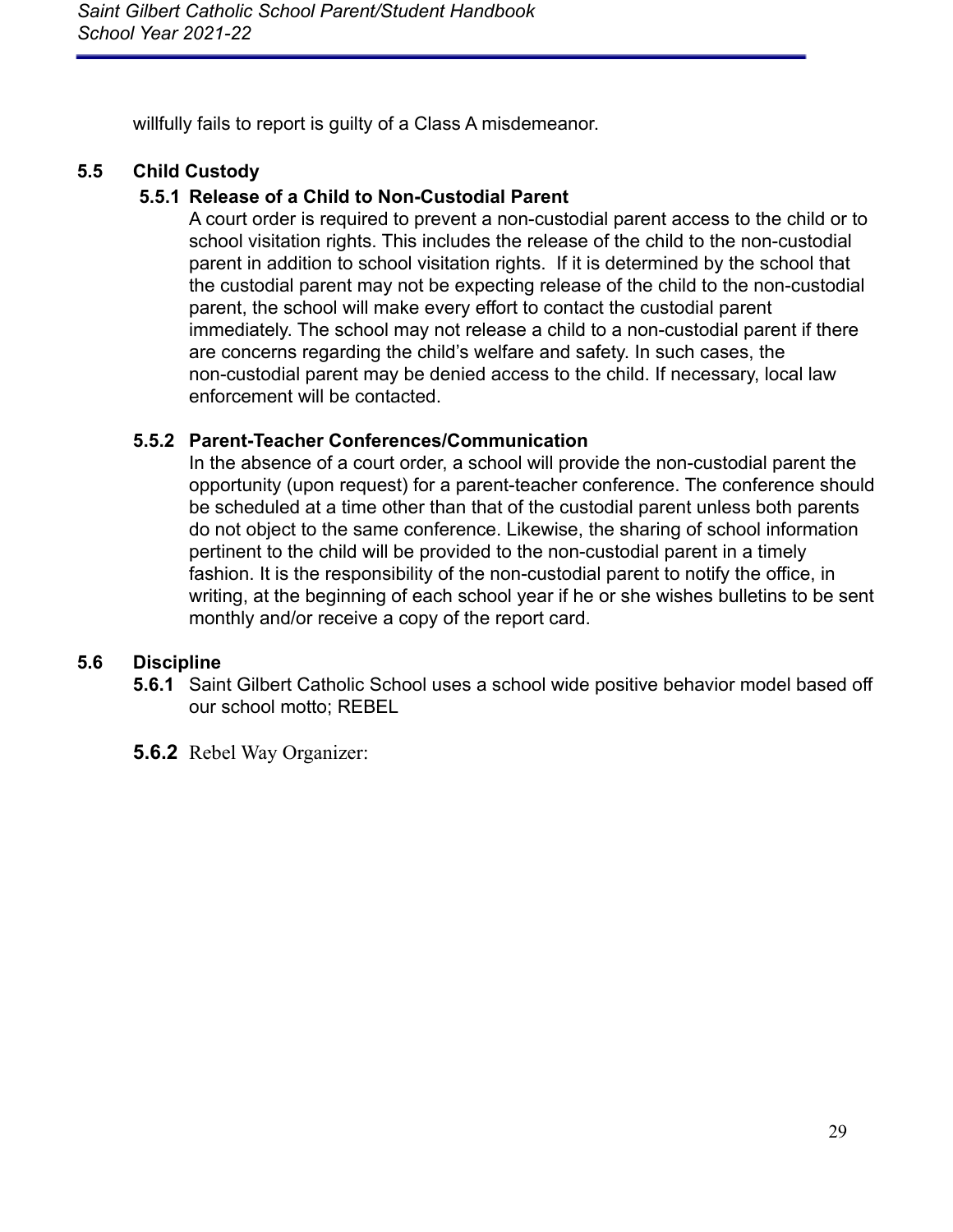| тне            | <b>REBEL WAY</b>                                                                                                                                                  |  |
|----------------|-------------------------------------------------------------------------------------------------------------------------------------------------------------------|--|
|                | Respectful:<br>Takes care of school / classroom<br>property<br>Uses manners to adults & classmates<br>$\bullet$<br><b>Actively listens to others</b><br>$\bullet$ |  |
|                | Enthusiastic:<br><b>School spirit</b><br>$\bullet$<br><b>Positive attitude</b><br><b>Encourages others</b><br>$\bullet$                                           |  |
|                | <b>Big Hearted:</b><br><b>Loves like Jesus</b><br>$\bullet$<br>Shows faith by actions<br>$\bullet$<br>Is helpful to others<br>$\bullet$                           |  |
| <b>Service</b> | <b>Empathetic:</b><br>Is tolerant of others<br>$\bullet$<br><b>Accepts others' differences</b><br>$\bullet$<br>Considerate of others' feelings<br>$\bullet$       |  |
|                | Leader:<br>Participates in Mass, class, & school<br>events<br><b>Goal achiever</b><br>$\bullet$<br>Organized<br>$\bullet$                                         |  |

**5.6.2 Rebel Way Description:** Students are given tickets when observed to be following the Rebel Way of behaving. Each week the "Rebel Way Prize Cart" will go around the school and tickets can be turned in for a prize (K-3), or two tickets will be pulled from a jar for a prize (4-8). Every Trimester teachers will select a "Rebel Way Leader" from their homeroom. This individual will have demonstrated the "Rebel Way" consistently throughout the trimester. Rebel Way Leaders will received a certificate of recognition along with a special treat from the Principal. With this program we hope to develop leaders who are focused on positive behavior rather than negative.

### **5.6.3 Behavior Tracking System/Principal, Deans, Teachers**

The Behavior Tracking System consists of Steps and Levels that start over each Trimester. This system provides for teacher documentation, student and teacher consultation, and communication with parent(s)/guardians(s). Steps are determined by each individual teacher, whereas the Levels for Conduct Checks at grade levels 4-8 are cumulative for all teachers associated for a particular student.

### **KINDERGARTEN-THIRD GRADE BEHAVIOR MANAGEMENT SYSTEM**

Five step teacher process Three step principal process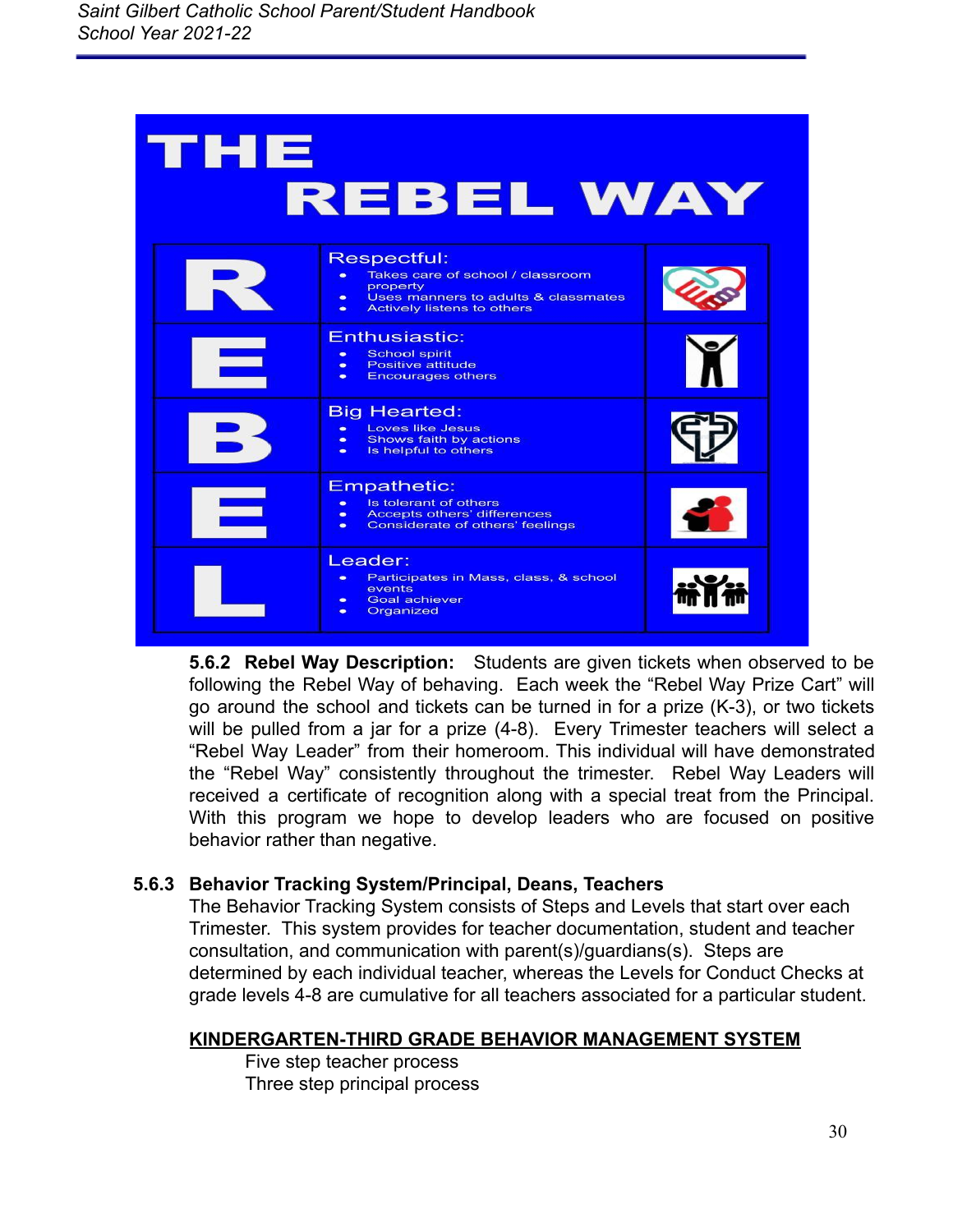#### **FIVE STEP TEACHER PROCESS**

- **Step 1:** This step serves as a warning. Students are informed of their misbehavior. Minor management changes may be implemented.
- **Step 2:** The warning takes a higher significance. Methods to change the behavior could include changing a student's seating arrangement within the classroom, etc.
- **Step 3:** The teacher contacts the parent(s)/quardian(s) to share the components of misbehavior and to discuss solutions to assist in successfully attaining a positive change.
- **Step 4:** Teachers will again provide some type of management change as a reminder to the student that the next Step involves going to the Principal.
- **Step 5** Teacher sends the student to the Principal.

### **THREE STEP PRINCIPAL PROCESS**

- *Step 1:* Principal speaks with the student.
- **Step 2:** Principal speaks with the student and calls the parent(s)/guardian(s).
- **Step 3:** Principal implements a meeting with the student and their parent(s)/guardian(s). At this point, several types of disciplines could occur that may include detention after school, in school or out of school suspensions, removal from field trips and/or special events.

## **FOURTH-EIGHTH GRADE BEHAVIOR MANAGEMENT SYSTEM**

### **FOUR STEP COMBINED TEACHER AND PRINCIPAL PROCESS**

**Step 1:** This step serves as a warning. Students are informed of their misbehavior. Minor management changes may be implemented.

*Step: 2:* The warning takes a higher significance. Methods to change the behavior could include changing a student's seating arrangement within the classroom, etc.

**Step 3:** The teacher contacts the parent(s)/guardian(s) to share the components of misbehavior and to discuss solutions to assist in successfully attaining a positive change.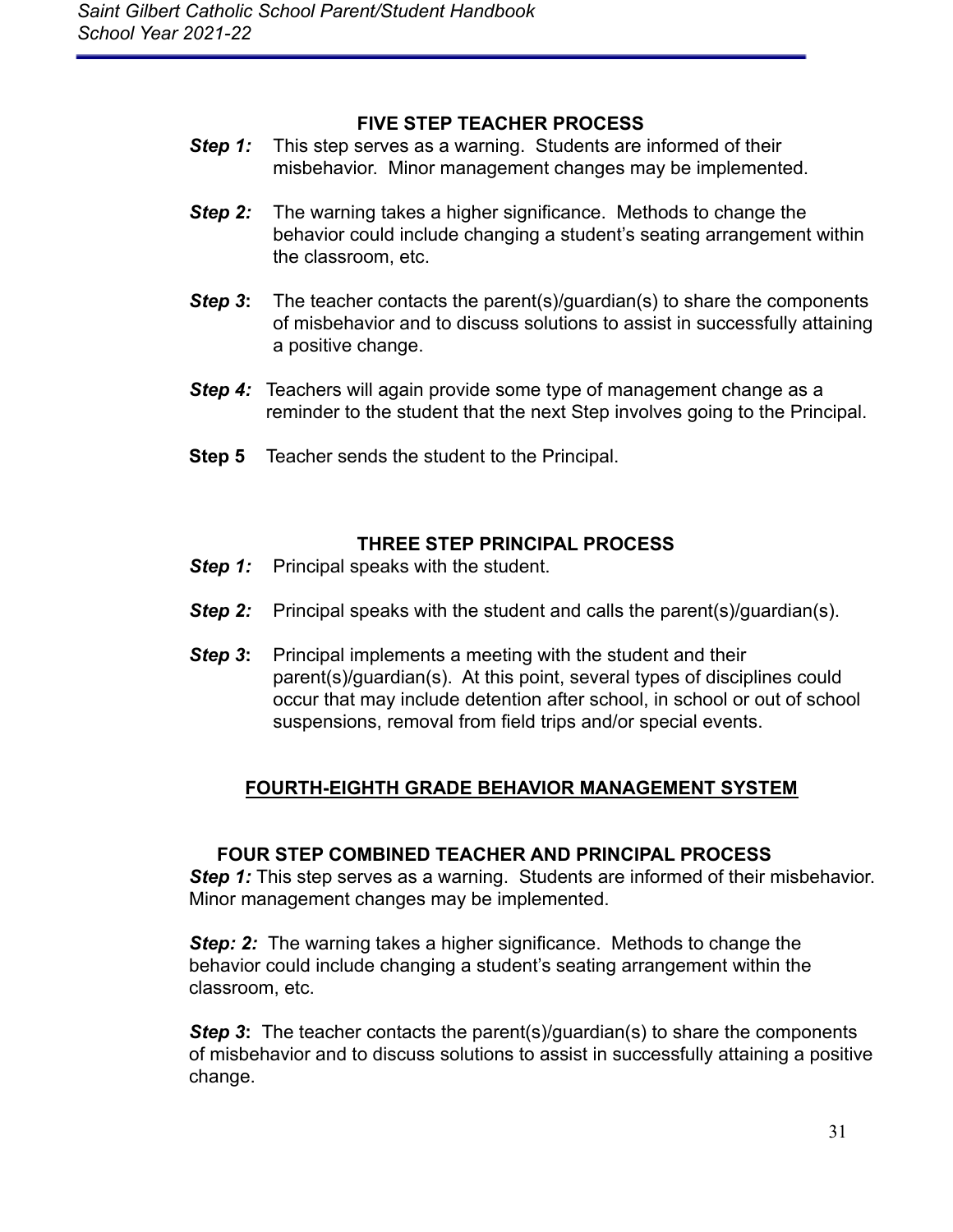**Step 4:** Conduct Checks will be utilized to assist in emphasizing a change in behavior.

### **Fourth and Fifth Grade Levels**

Students follow the four steps listed below regarding Conduct Checks. Although the Conduct Checks reduces a student's Conduct grade incrementally, it drops an entire grade initially after five conduct checks. Students receive a conduct grade on the Report Card.

| <b>LEVEL</b>   | AFTER RECEIVING<br>NUMBER OF CONDUCT<br><b>CHECKS</b> | <b>GRADE</b><br><b>LOWERED TO</b> | <b>DISCIPLINE</b>                                                                                                                |
|----------------|-------------------------------------------------------|-----------------------------------|----------------------------------------------------------------------------------------------------------------------------------|
| 1              | 5                                                     | B+                                | Principal notified                                                                                                               |
| $\overline{2}$ | 10                                                    | C+                                | Conference with teacher,<br>student, parents and<br>principal                                                                    |
| 3              | 15                                                    | D+                                | Conference with teacher,<br>student, parents and<br>principal. Could result<br>with in-school or<br>out-of-school suspension.    |
| 4              | 22                                                    | F                                 | In or out-of-school<br>suspension, no sports,<br>eliminated from field trips<br>and/or special events, or<br>other consequences. |

## **Sixth – Eighth Grade Levels**

Students follow the four steps listed below regarding Conduct Checks. Although the Conduct Checks reduces a student's Conduct grade incrementally, it drops an entire grade initially after three conduct checks. Students receive a conduct grade on the Report Card. See below for more information.

| <b>LEVEL</b> | AFTER RECEIVING NUMBER<br>OF CONDUCT CHECKS | <b>GRADE</b><br><b>LOWERED TO</b> | <b>DISCIPLINE</b>                                                                                                                                    |
|--------------|---------------------------------------------|-----------------------------------|------------------------------------------------------------------------------------------------------------------------------------------------------|
|              |                                             | B+                                | <b>Principal Notified</b>                                                                                                                            |
|              | 6                                           | C+                                | Conference with teacher,<br>student, parents and<br>principal. Discipline could<br>result in a detention, possible<br>loss of field trip privileges, |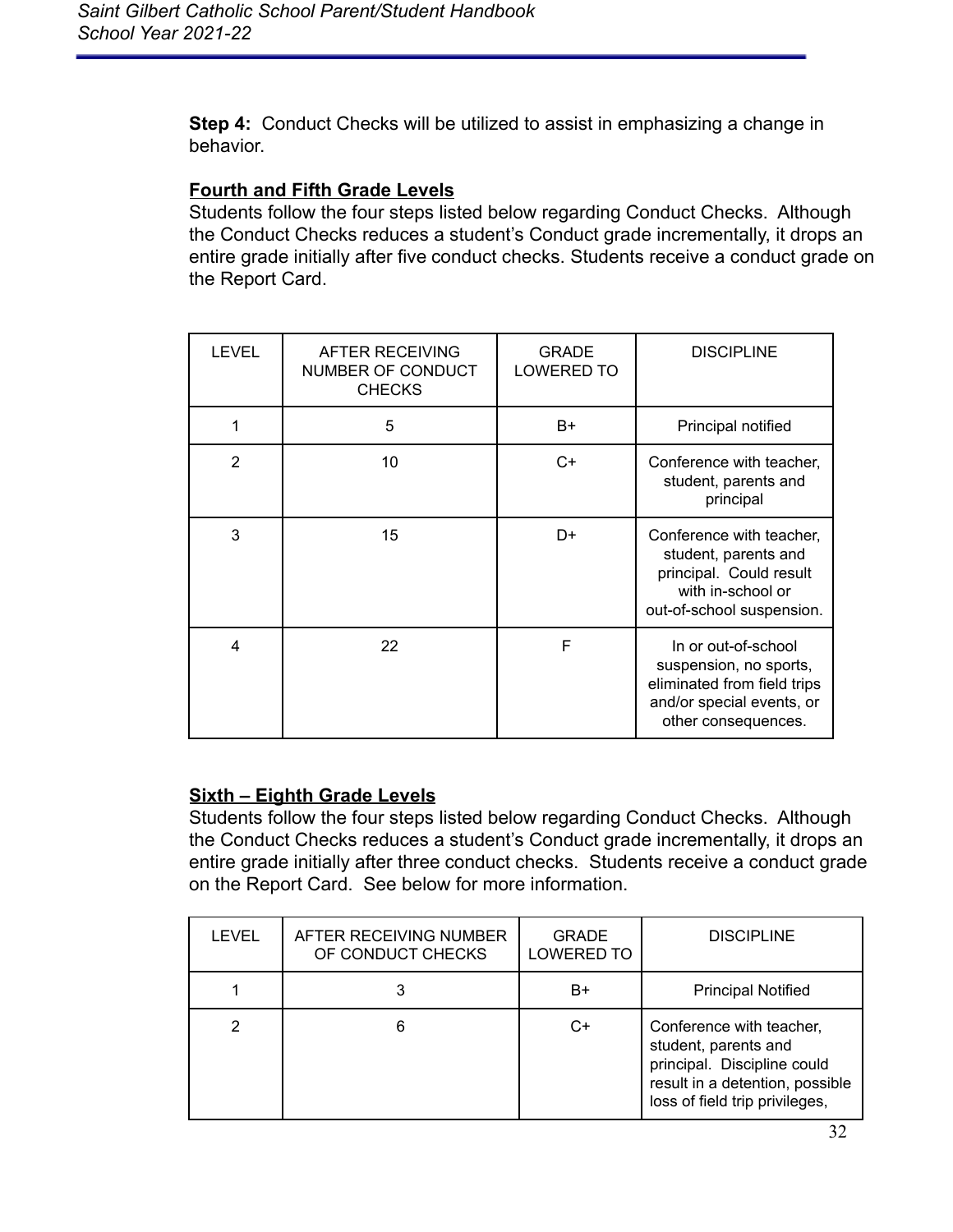|   |    |    | and/or other consequences<br>assigned).                                                                                                                  |
|---|----|----|----------------------------------------------------------------------------------------------------------------------------------------------------------|
| 3 | 9  | D+ | Conference with teacher,<br>student, parents and<br>principal. Could result with<br>in-school or out-of-school<br>suspension.                            |
| 4 | 15 | F  | In or out-of-school<br>suspension, no sports<br>(athletic probation),<br>eliminated from field trips<br>and/or special events, or<br>other consequences. |

### **CONDUCT CHECKS:**

### **5.6.2.1 Level One**

Students all begin each trimester with an "A+" in Conduct. The homeroom teacher records all conduct checks and sends a copy of the conduct check infractions to the Principal and/or Dean of Students. All conduct check forms will be sent home to be signed by a parent/guardian and be returned the next day to the homeroom teacher. If a student fails to return a signed conduct check form the next day, another conduct check could be issued. According to the grade level for receiving a specific number of Conduct Checks (5 Conduct Checks for grade levels fourth and fifth; 3

Conduct Checks for grade levels sixth-eighth), the student's grade is dropped to a "B+." Then the student receives a detention notice to be signed by their parent/guardian and be returned to the school office the next day. If the detention form is not returned the next day, the Principal will be notified.

### **5.6.2.2 Level Two**

According to the grade level for receiving a specific number of Conduct Checks (10 Conduct Checks for grade levels fourth-fifth; 6 Conduct Checks for grade levels sixth-eighth), the student's conduct grade is dropped to a "C+." The student receives a detention notice to be signed by their parent/guardian and it is to be returned to the school office the next day. A formal conference with the student, teacher/teachers and Principal will take place. Discipline could result in a detention, possible loss of field trip privileges, and/or other consequences assigned).

#### **5.6.2.3 Level Three**

According to the grade level for receiving a specific number of Conduct Checks (15 Conduct Checks for grade levels fourth and fifth; 9 Conduct Checks for grade levels sixth-eighth), the student's conduct grade is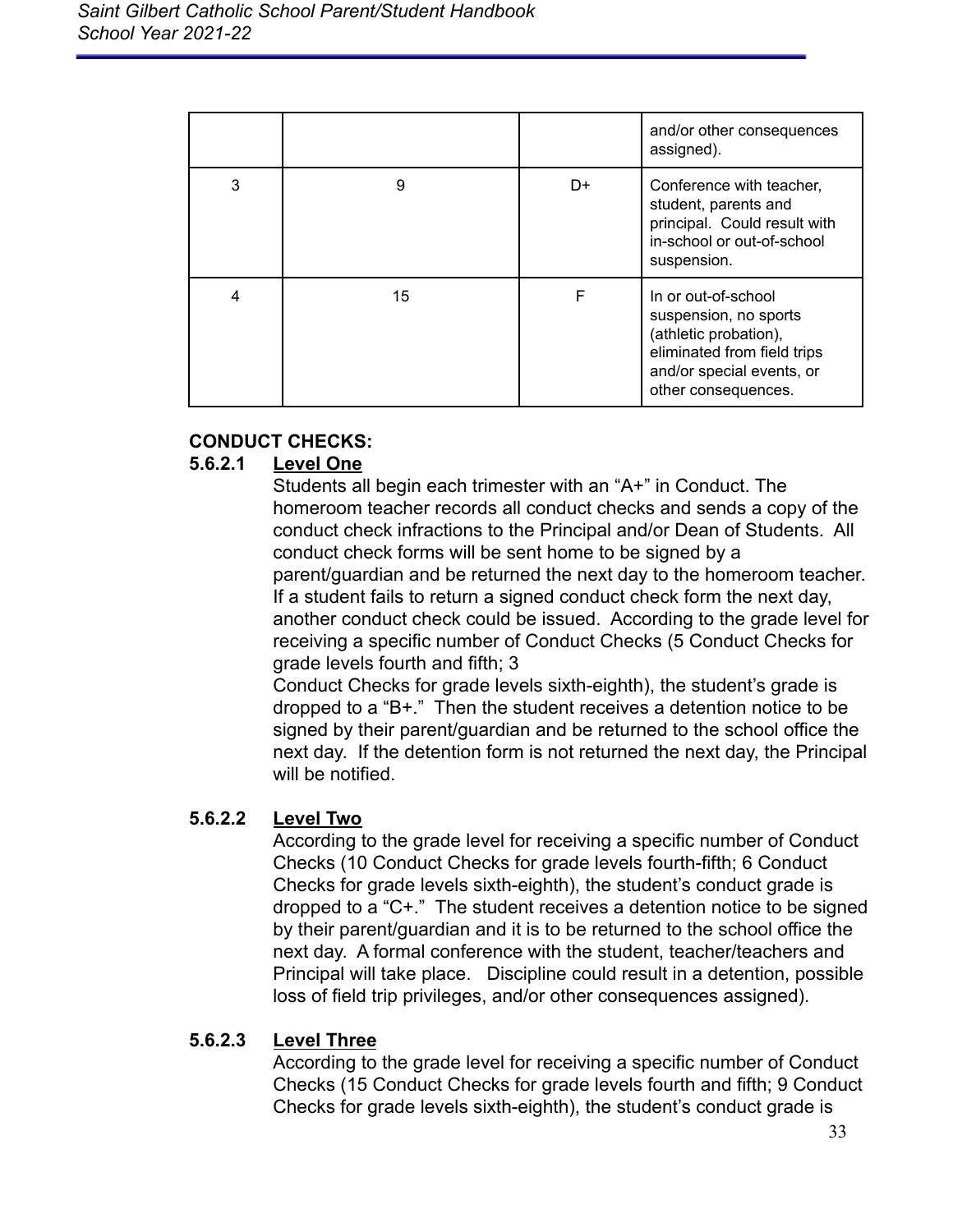dropped to a "D+." The student is sent to the office to meet with the Principal and the student receives a detention notice to be signed by their parent/guardian and it is to be returned to the school office the next day. A formal conference with teacher, student, parents and principal. Could result with in-school or out-of-school suspension.

## **5.6.2.4 Level Four**

According to the grade level receiving a specific number of Conduct Checks (22 Conduct Checks for grade levels fourth & fifth; 15 Conduct Checks for grade levels sixth-eighth), the student's conduct grade is dropped to "F." A formal conference with parents, Principal or Assistant Principal will then be scheduled, which would result in an in-school or out-of-school suspension and/or other consequences. The student would be placed on probation, which will include athletic probation.

## <span id="page-34-0"></span>**5.7 School Discipline Mechanisms**

When there is serious or repeated misconduct by a student the following measures will be taken:

- **5.7.1** Office Referrals. Teachers may refer a student to the office for severe disobedience or other interruptions that are of a more serious nature. An Office Referral would likely result in a detention assigned.
- **5.7.2** Student Detentions will be given automatically for more serious behavioral issues.
- 5.7.3 8<sup>Th</sup> grade students are required to have a B average in Conduct to participate in the end of year trip.
- **5.7.4** Detentions for serious infractions of the rules will be given (but not limited to):
	- **5.7.4.1** Fighting and rough play (all involved will receive a detention)
	- **5.7.4.2** Bullying and teasing behavior
	- **5.7.4.3** Fraudulently signing parents' names on school forms
	- **5.7.4.4** Damaging school property
	- **5.7.4.5** Use of profanity and vulgar language or indecent gestures while on school property, during sports events, or while on the bus
	- **5.7.4.6** Insubordination or disrespect for any adult in authority
	- **5.7.4.7** Repeated dress code violations.
	- **5.7.4.8** Bus Conduct Report
	- **5.7.4.9** Inappropriate use of a computer in ANY classroom

### **5.7.5 Suspension**

A student may be suspended officially by the Principal for serious disciplinary infractions. Suspension means exclusion from all school activities including athletic activities and removal from the school setting. If a student is suspended from school, he/she is automatically suspended from an athletic team or any extracurricular activities in which the student participates. Suspensions may begin on the day that the infraction happens. An Out-of-School Suspension will result in the automatic lowering of a student's conduct grade by one letter grade.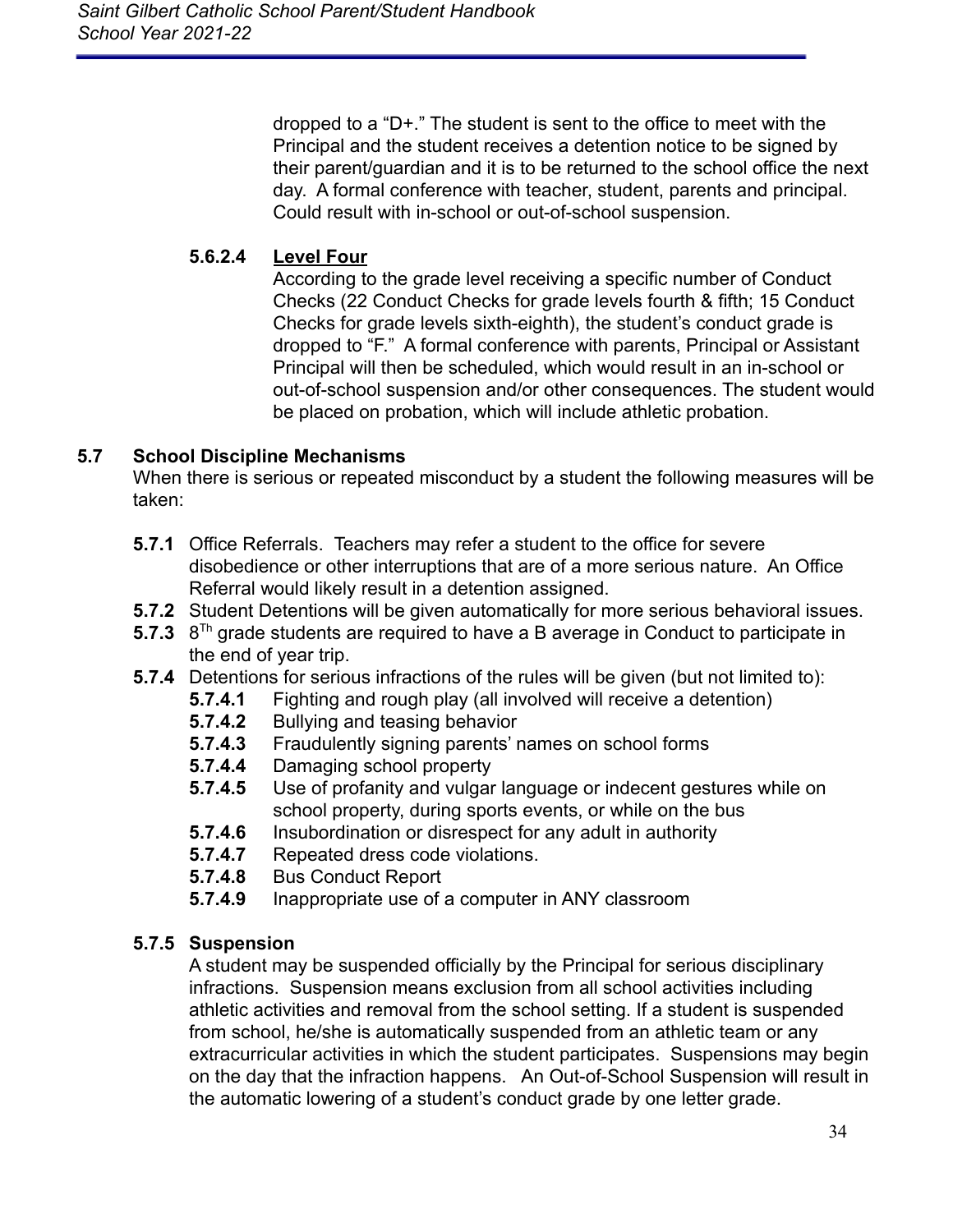- **5.7.5.1** In-School Suspension: Removal from class and isolation for a day. The student completes work given to him/her by the teachers during the day and must complete regular work at home that evening. The number of days a student received in-school suspension is determined by the administration. An In-School Suspension may result in suspension from the athletic team or extracurricular activity for a designated number of dates.
- **5.7.5.2** Out of School Suspension: A temporary termination of enrollment until stipulated conditions are met. Responsibility for suspending a student resides with the Principal. An Out of School Suspension will result in suspension from the athletic team or extracurricular activity for five additional days, beyond the day of the infraction. If a student receives an Out of School Suspension, the parents/guardians are REQUIRED to meet with the Principal/Assistant Principal BEFORE the student may return to school.
- **5.7.5.3** Suspension or In-School Supervision may be given for but not limited to smoking, setting off firecrackers, smoke bombs, carrying matches or cigarette lighters, or tobacco or any device that could cause a fire, smoke, or damage to the school.
- **5.7.5.1** Theft.
- **5.7.5.2** Leaving the school grounds without permission at any time during school hours.
- **5.7.5.3** Second offense for Bullying and teasing behavior.
- **5.7.5.4** Chronic behavior that undermines classroom discipline and impedes the academic progress of the entire class.
- **5.7.5.5** Abusive or foul language: Oral or written obscenity, deliberate defiance or serious disrespect toward a teacher, a substitute, lunch monitor, adult and/or peers.
- **5.7.5.6** Deliberate destruction of school property vandalism.
- **5.7.5.7** Gang writing of any kind on books, notebooks, book covers etc., wearing of any gang related dress or symbols or anything to do with gangs. Police will be called and there is the possibility of expulsion
- **5.7.5.8** Fighting which involves throwing punches or serious blows, kicks, etc. to another person.
- **5.7.5.9** Any possession or use of weapons and the use of other objects in a way that endangers the wellbeing of others in accordance with the Gun Free Schools Act. For the purpose of this rule, "weapon" may include but not be limited to bullets, fireworks, firearms, knives, (or objects that resemble real firearms, knives, or fireworks) of any kind and any destructive devices that are determined to be unsafe by the administration OR that are used inappropriately by a student (could be cause for expulsion).
- **5.7.5.10** Improper use of technology at school or home that goes against the standards set for students at Saint Gilbert Catholic School, i.e. inappropriate language, inappropriate pictures, gestures etc. and/or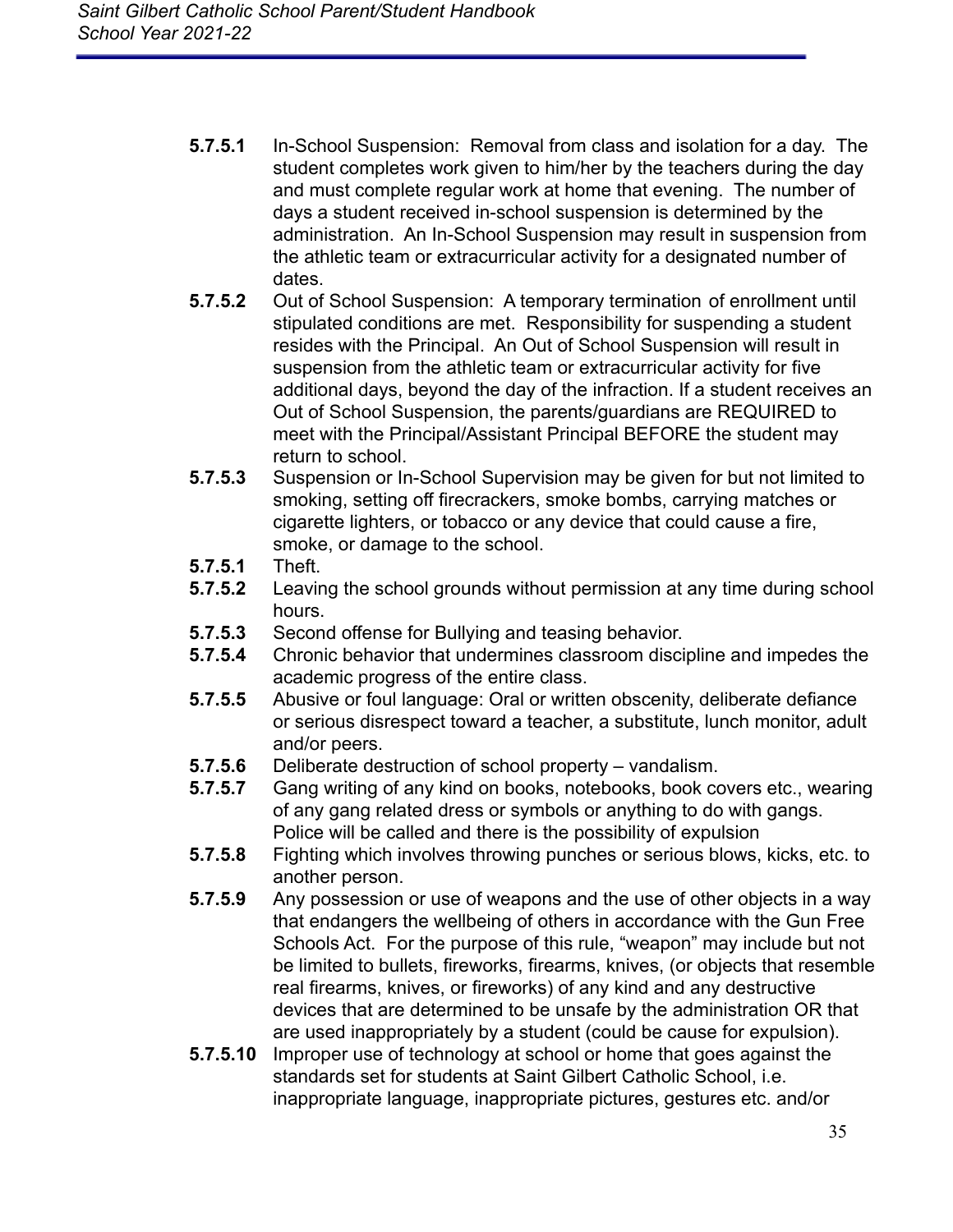negative, inappropriate or degrading pictures or conversation on a website such as Facebook, Instagram, Twitter etc. about the school, teachers, administration, or students. This could also be a cause for expulsion.

### **5.7.6 Suspensions**

Students who have been suspended from either sports or extracurricular activities will be monitored for improvements in behavior. Failure to make improvements in behavior could result in permanent suspension from ALL extracurricular activities including sports.

### **5.7.7 Probation**

A conditional enrollment during a trial period. Responsibility of placing a student on probation resides with the Principal. Probation may lead to expulsion.

### **5.7.8 Expulsion**

The termination of the student's privilege to attend school. A student may be expelled for repeated refusal to obey school rules, consistent disruption of classroom learning, or conduct which endangers property, health or safety of others, and when expulsion is deemed to be in the best interest of the school.

### <span id="page-36-1"></span><span id="page-36-0"></span>**5.8 Technology**

#### **5.8.1 Computer and Communication Technology Ethics**

Saint Gilbert Catholic School regulations for student acceptable use of school technology resources include but are not limited to the Internet, Internet access, fax, email, stand alone computers and telephones.

#### <span id="page-36-2"></span>**5.8.2 Student Internet Acceptable Use Policy**

Internet access is available to students, teachers and staff at Saint Gilbert Catholic School. The Internet offers vast, diverse and unique resources to teachers, staff and students. Our goal in providing this service is to promote educational excellence in our school by facilitating resource sharing, innovation and communication.

Through the Internet, students can access data from colleges and universities, scientific research facilities, government resources and many other informative sites throughout the world. While there is an enormous amount of useful and valuable information available, due to the global nature of the Internet and the lack of effective control over its content, access brings with it the potential for misuse and abuse.

### <span id="page-36-3"></span>**5.8.3 Technology Protection Measures**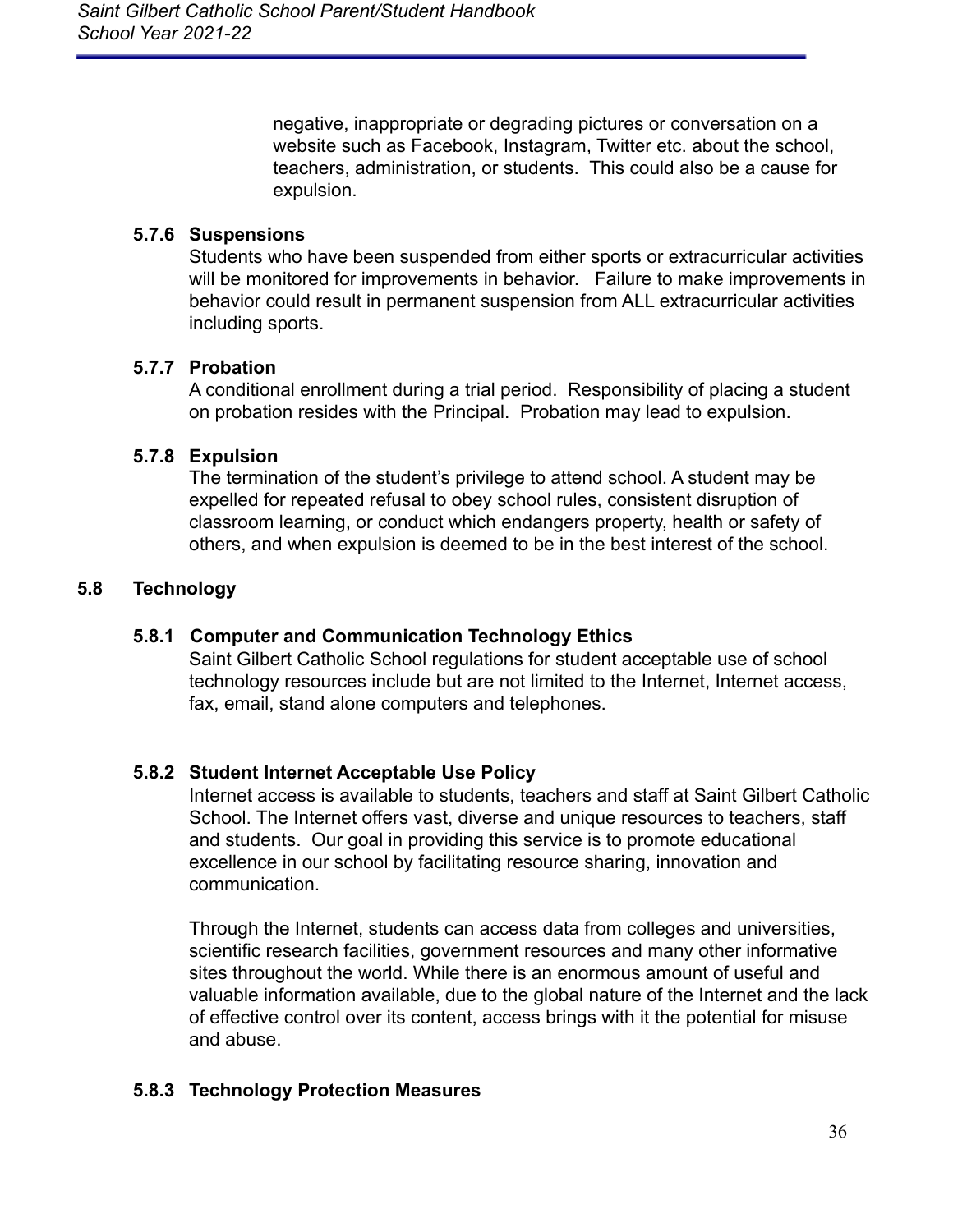Technology Protection Measure refers to a specific technology that blocks or filters Internet access to visual depictions that are:

- **5.8.3.1** Obscene, as defined in section 1460 of Title 18, United States Code;
- **5.8.3.2** Child Pornography, as that term is defined in section 2256 of title 18, United States Code;
- **5.8.3.3** Harmful to Minors means any picture, image, graphic image file, or other visual depiction that, taken has a whole and with respect to minors, appeals to a prurient interest in nudity, sex or excretion; depicts, describes, or represents, in a patently offensive way with respect to what is suitable for minors, an actual or simulated sexual act or sexual contact, actual or simulated normal or perverted sexual acts, or a lewd exhibition of the genitals; taken as a whole, lacks serious literary, artistic, political, or scientific values as to minor.

### <span id="page-37-0"></span>**5.8.4 Internet Content Filtering Software**

In accordance with the Children's Internet Protection Act (CIPA) of 1998, Saint Gilbert Catholic School uses Internet filtering to restrict access to inappropriate websites which contain visual depictions that are obscene, pornographic, and harmful to minors. Students and parents are cautioned that due to the continuous proliferation of websites, there can be no guarantee that inappropriate sites will never be accessed.

Saint Gilbert Catholic School uses an Internet content filtering software. This filtering software blocks access to websites flagged as potentially offensive. Our software works in a similar way to programs such as Cybersitter, SurfWatch, Cyber Patrol, and Net-Nanny. However, it is designed to efficiently service "server-based" filtering. With server-based solutions, a site is blocked before it gets to the user's computer. Disabling of the internet content software may be allowed for bona fide

research assignments and other lawful purposes. The Internet software will only be disabled by appropriate school personnel. Saint Gilbert Catholic School reserves the right to update and change its content filtering policy at any time without notice.

### <span id="page-37-1"></span>**5.8.5 Access Privileges**

Access to the Internet is a privilege offered to the students at the discretion of the administrators, teachers and library media staff at Saint Gilbert Catholic School. Internet access at our school is a privilege, not a right, and inappropriate use will result in a cancellation of those privileges and other disciplinary actions.

Saint Gilbert Catholic School expects all students to use the Internet in an appropriate and responsible manner for educational purposes only. The smooth operation of the Saint Gilbert Catholic School network is dependent on its students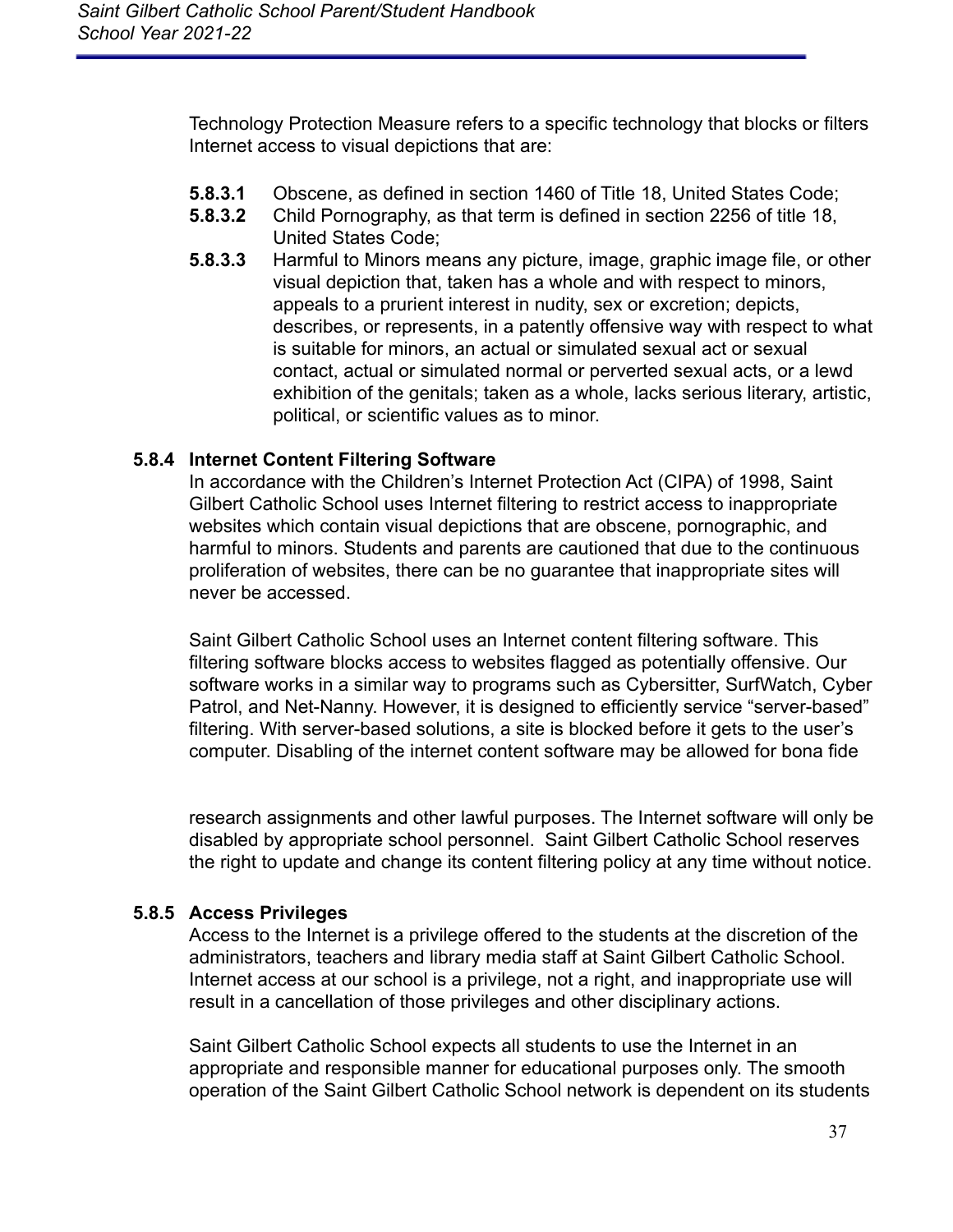who must adhere to strict guidelines. These guidelines are provided here so that you are aware of the responsibilities your children are about to acquire.

While at school, students may only log onto computers using their student account provided by Saint Gilbert Catholic School, and may not use personal or home accounts. The Saint Gilbert Catholic School student account is to be used for educational purposes only, including research for school projects and intellectual inquiry.

Students of the Saint Gilbert Catholic School computer networks are responsible for their behavior and communications over those networks. It is understood that each student will follow the Saint Gilbert Catholic School standards and honor the agreements outlined in the acceptable use policy. Beyond explaining the standards, Saint Gilbert Catholic School is not responsible for restricting, monitoring or controlling the communications of individuals utilizing the network, although it reserves the right to do so.

### <span id="page-38-0"></span>**5.8.6 Privacy**

Equipment and access to the Internet remains the property and responsibility of Saint Gilbert Catholic School which offers it to students for their convenience and educational use. Saint Gilbert Catholic School reserves the right to log network use, monitor files and file space, thus students should not expect their use to remain private. Saint Gilbert Catholic School reserves the right to modify these guidelines at any time. School administrators may review files and communications to check system integrity and be sure that students are using the system responsibly. Students should not expect that files stored on Saint Gilbert Catholic School servers are private.

Students must understand that communications on the Internet/email are often public in nature and are monitored routinely by Saint Gilbert Catholic School, the school's Internet providers and/or law enforcement agencies such as the Federal Communications Commission (FCC) and the Federal Bureau of Investigation (FBI).

#### <span id="page-38-1"></span>**5.8.7 Guidance**

During school hours, teachers will guide students toward appropriate materials. Outside of school, families have the same responsibility for such guidance as they guide student use of the Internet, television, telephones, movies, radio, and other potentially offensive media. It is strongly recommended that all parents take time to talk with their children concerning the proper and safe use of the Internet.

#### <span id="page-38-2"></span>**5.8.8 Acceptable Use**

Students are expected to use the Internet in a responsible manner and to follow the acceptable use guidelines outlined below. Students will: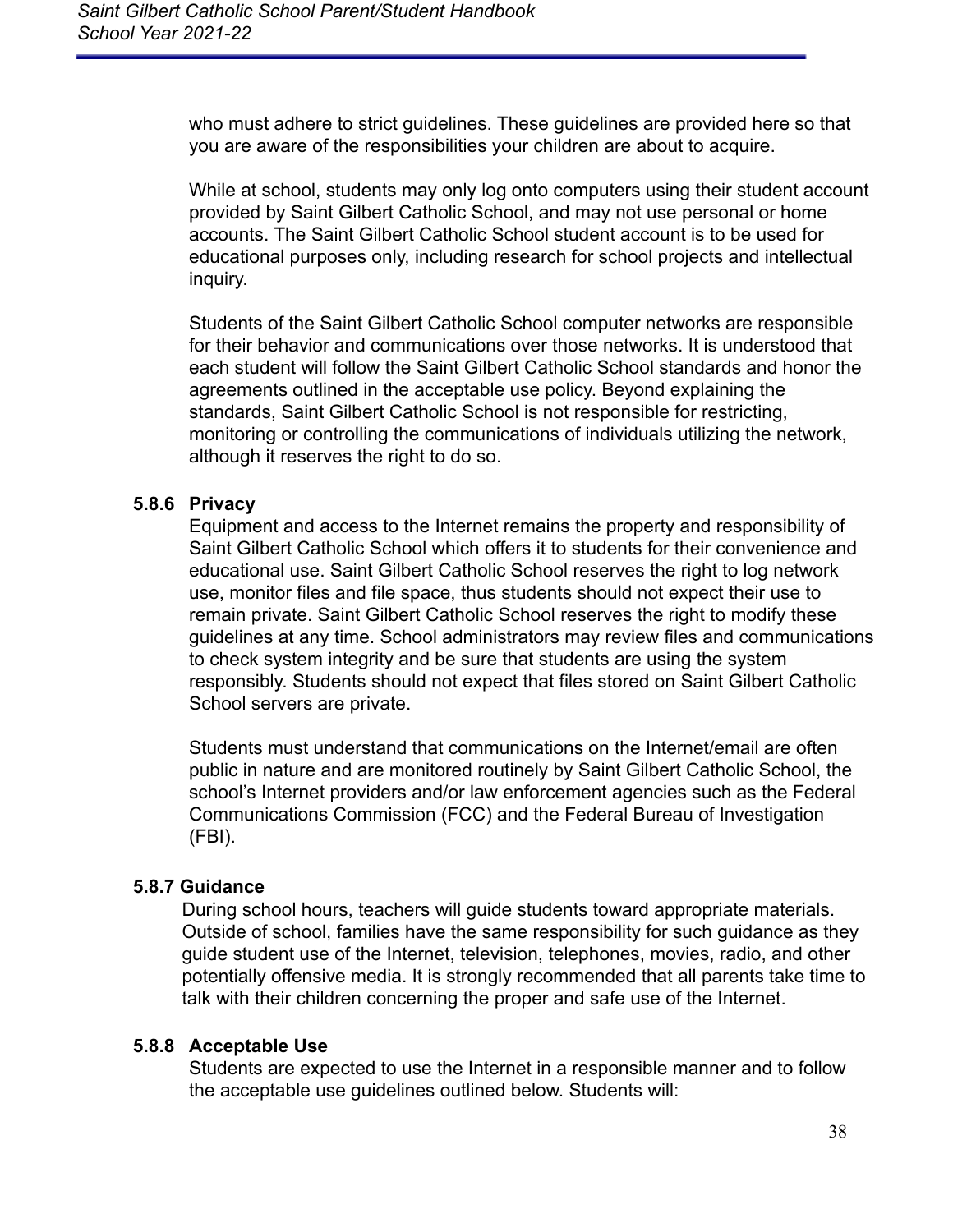- **5.8.8.1** Conform to copyright laws regarding reasonable use.
- **5.8.8.2** Be courteous, sensitive and considerate of others.
- **5.8.8.3** Never give any passwords or account access to others.
- **5.8.8.4** Never give out their full name, home address, phone number or those of anyone else.
- **5.8.8.5** Not use the network in any way that would disrupt its use by other students.
- **5.8.8.6** Consider all communications and information accessible via the network to be private property.
- **5.8.8.7** Report any problems or violations to school officials immediately.

### <span id="page-39-0"></span>**5.8.9 Unacceptable Use**

The following types of access are considered to be unacceptable uses and any student using Saint Gilbert Catholic School's computers in the following manner will be subject to disciplinary action:

- **5.8.9.1** Students are not to transmit, receive, submit, display, publish or otherwise access information deemed inappropriate, including, but not limited to, material that is defamatory, inflammatory, inaccurate, abusive, threatening, harassing, obscene, rude, vulgar, profane, racially or gender offensive, unethical, sexually oriented, illegal, material suggesting illegal acts and material advocating violence or discrimination.
- **5.8.9.2** Students may not view or post to any instant message systems, news groups, personal web pages or personal web services unless directed and supervised by a staff member for a classroom assignment.
- **5.8.9.3** Students may not download any software without authorization by a teacher or school administrator.
- **5.8.9.4** Students may not use the school's Internet account to conduct private, commercial, personal or illegal business, which includes buying or selling any products or services.
- **5.8.9.5** Students may not use the network while access privileges are suspended or revoked. Students must notify a teacher or administrator if they suspect someone of using their password.

### <span id="page-39-1"></span>**5.8.10 Technology Vandalism**

Any malicious attempt by a student of Saint Gilbert Catholic School to harm or destroy data; data of another user; the Internet as a whole; the Saint Gilbert Catholic School network; or any other network shall be interpreted as technology vandalism. This includes, but is not limited to: Uploading or creation of computer viruses.

**5.8.10.1** Causing damage to or changing function, operation or design of the technology.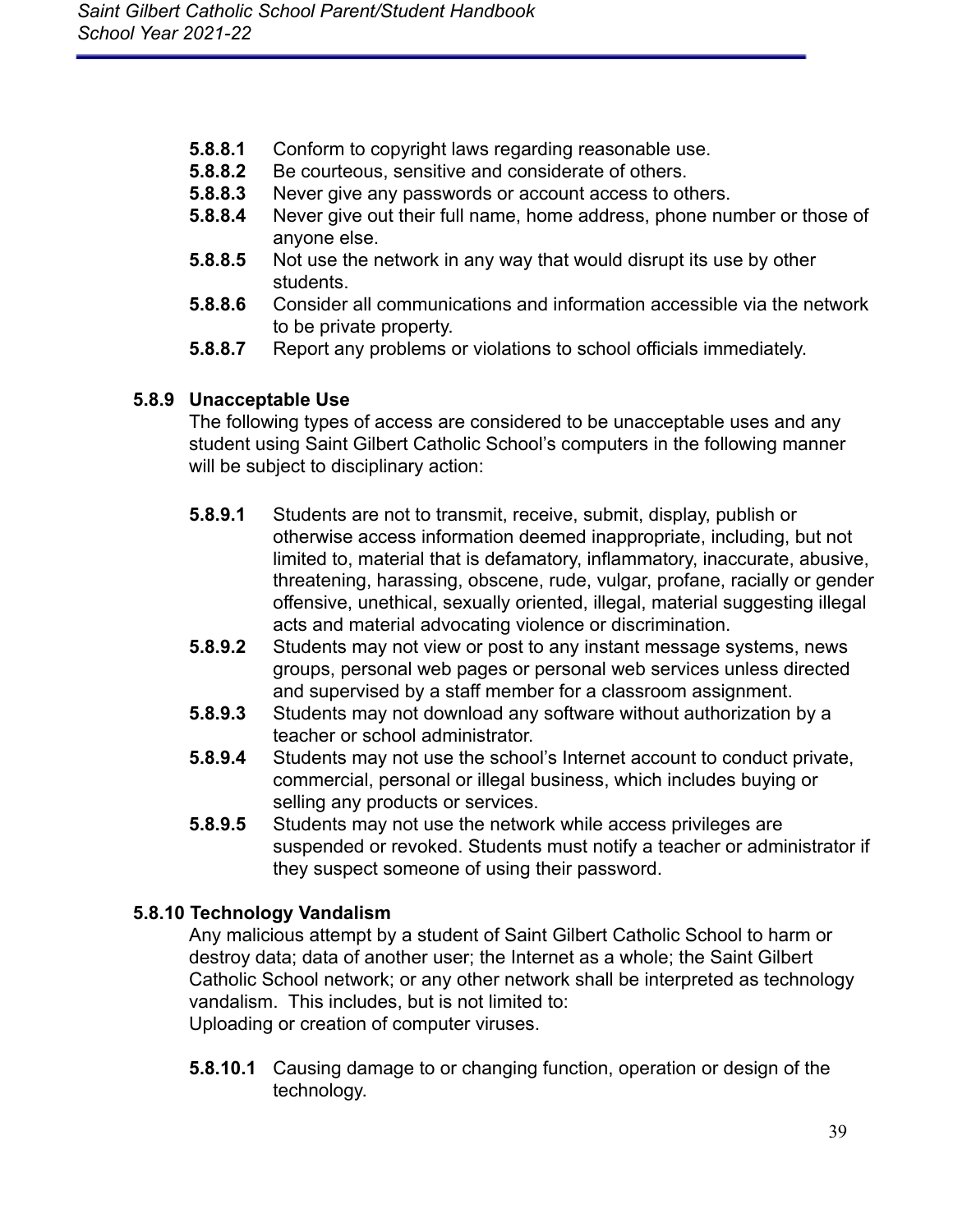- **5.8.10.2** Intentionally wasting computer resources, such as file space or bandwidth.
- **5.8.10.3** Granting Internet or Network access to unauthorized persons.
- **5.8.10.4** Damaging computers, computer systems, software, computer networks, or data belonging to someone else.
- **5.8.10.5** Invading the privacy of individuals.
- **5.8.10.6** Unauthorized use of data in folders or work files.
- **5.8.10.7** Access any resources (including accessing login accounts) that are restricted, confidential or privileged).

### <span id="page-40-0"></span>**5.8.11 Technology Violations**

Inappropriate behavior on the part of any student while using technology in or out of school may result in, but may not be limited to, loss of computer access privileges, restitution for expenses accrued to investigate and correct system problems, suspension, and/or expulsion. Under appropriate circumstances, law enforcement officials may be notified.

### <span id="page-40-1"></span>**5.8.12 Agreement and Student Acknowledgement**

All students who use Saint Gilbert Catholic School technology resources shall sign a form acknowledging the requirements of the guidelines on student acceptable use.

The student and parent/guardian must sign an Internet Use Agreement before the student is given access to the school's Internet resources. School personnel or the parent/guardian may withdraw student Internet access at any time.

- **5.8.12.1** The school is not responsible for any damages the student may suffer, including the loss of data. The school is not responsible for the accuracy or quality of any information obtained through any school Internet connection.
- **5.8.12.2** The school will not be responsible for unauthorized costs incurred by

students, nor will the student vouch for the accuracy of information obtained through the Internet, nor will the school be responsible for students' negligence or mistakes.

- **5.8.12.3** The parent/guardian is responsible for any damage caused through the student's inappropriate use of the Internet system.
- **5.8.12.4** The Parent or Guardian must give Consent for Student Use of Saint Gilbert Catholic School Technology Resources.
- **5.8.12.5** Prior to the use of a student's account on Saint Gilbert Catholic School technology resources, the parent or guardian of the student must provide written authorization.

### <span id="page-40-2"></span>**5.8.13 Technology Use Outside of School**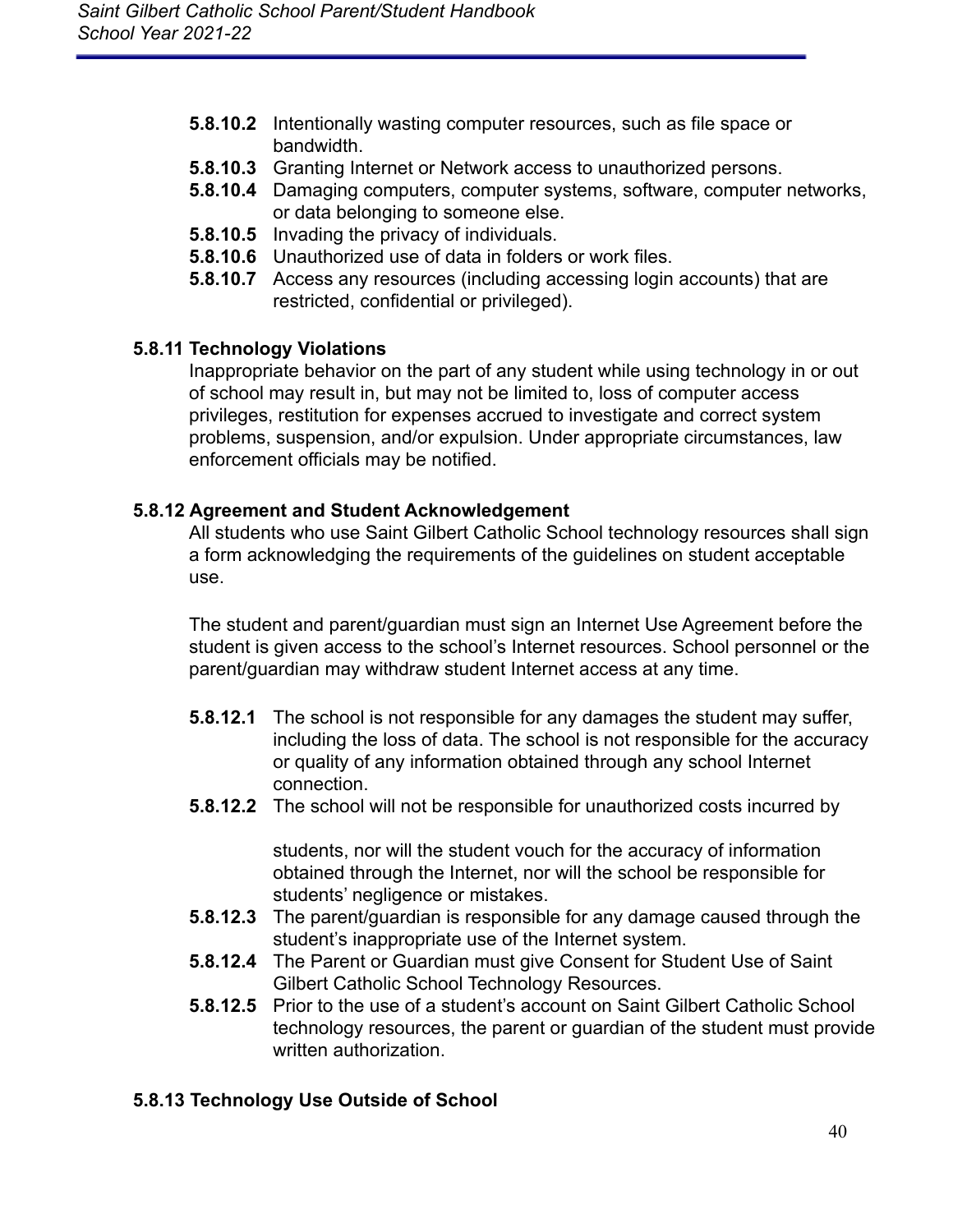Parents/Guardians are primarily responsible for the student's appropriate and ethical use of technology outside of school. However, the inappropriate use of technology outside of school may subject the student to disciplinary action. Inappropriate use of technology may include, but is not limited to harassment of others, use of the school name, remarks directed to or about teachers and staff, offensive communications including videos/photographs and threats. Unauthorized costs incurred for online purchases charged to the school are the responsibility of the student and her/his family.

The amended Juvenile Court Act (effective 1, 2011) prohibits a minor under the age of 18 from electronically distributing or disseminating any material that depicts another minor nude or engaged in any sexual or lewd conduct.

The possession of sexually explicit images of minors on any device is prohibited regardless if any state laws are violated or not. Parents/Guardians and the police may be contacted to investigate all involved in sexting. Cell phones may be searched if reasonable suspicion exists that the phone contains evidence of a violation of school policy.

Students will be disciplined for sexting and each case will be referred to local law enforcement to determine whether or not criminal charges are appropriate.

Unauthorized costs incurred for online purchases charged to the school are the responsibility of the student and her/his family.

#### **5.9.14 Technology, Internet, Social Media**

At no time will any staff member or member of administration request a student password for their personal social media, or personal electronic mail accounts. If an investigation is required, parents and/or local authorities will be contacted to request that a student cooperate with an investigation which could include sharing information from their personal account, but not their password.

The school may conduct an investigation or require a student to cooperate in an investigation if there is sufficient evidence to suggest the student's social network account violates the school's disciplinary policy; and the school may require the student to share content in the course of such investigation. Sufficient evidence would involve a statement being submitted to the school office of improper usage. School administration or their designee would be authorized to carry out the investigation.

The school may require the student to share content in the course of such an investigation but not the student's username and password.

#### <span id="page-41-0"></span>**5.9 Crisis Management**

To assist the staff, an extensive safety and crisis management plan has been developed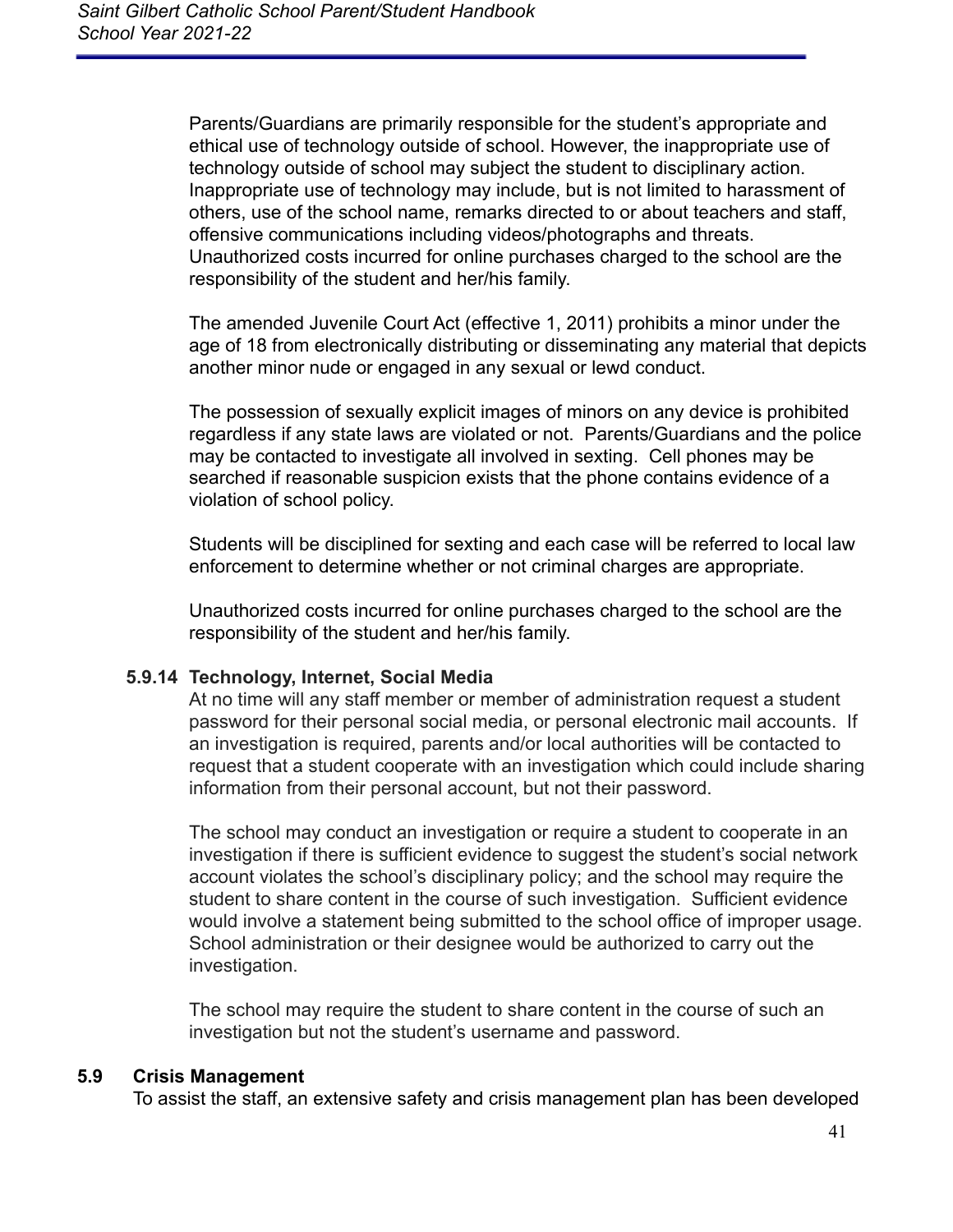by the school. The program provides information and guidelines for the staff for emergency situations, which affect the well-being and safety of the school community. The endangering situations may have its source in an external event, weather condition, or could be human initiated: it may be an internal condition created by the physical environment, a medical need, or a group action. A copy of the plan is available for examination in the school office.

If evacuation of the building was needed, students would walk to Westlake Christian Academy that is located across Route 120 (Belvidere Road). If we need to move students further away from our building, students would be transported by the Grayslake School District to Grayslake Middle School, located at 440 Barron Blvd. in Grayslake, Illinois. Should such an emergency evacuation take place, parents will be notified by our School Reach Emergency Notification System. For more information please refer to: School Closings, School Security.

### <span id="page-42-0"></span>**5.10 Deliveries to School**

Any items forgotten at home should be delivered to the school office. This should be a rare occasion. Delivery of the items will be at the convenience of the office personnel and cannot be guaranteed to be given to the student by a specific time. Please do not make deliveries to your child's classroom, as this can be disruptive. Flowers and balloons for students may NOT be delivered to the classroom. These will be held in the office and

kept until the end of the day. Students are not allowed to phone home for items, including homework, projects, and gym clothes. Please help your child develop a sense of responsibility in this regard. Any work left at home and delivered to the school will be delivered to the teacher before the end of the day. There is no guarantee that the teacher will receive it before the class period. Lunches are to be dropped at the office and the child will be notified to come and pick it up.

#### <span id="page-42-1"></span>**5.11 Health Records and Requirements**

For the safety and well-being of all children, each student is required by the State of Illinois School Code to furnish documented evidence of a physical and proof of immunizations. The school is required by the State Board of Education to use a standard form furnished by the state to record and verify the physical examination and immunization data. This form is available at the school and on our website at www.stgillbertschool.org. This required form is asked to be returned to the school office on or before the first day of class. Archdiocese of Chicago Policy ES150./HS310.1 requires that each school shall comply with the local and State of Illinois requirements regarding physical examinations, immunizations and contagious diseases of students.

Schools in the Archdiocese of Chicago follow the guidelines set forth by the City of Chicago, Cook County and Lake County Health Departments and the State of Illinois. All children in Illinois shall present proof of having had a health examination and received such immunizations against preventable communicable diseases as required by the Department of Public Health. These records are presented to the school before the first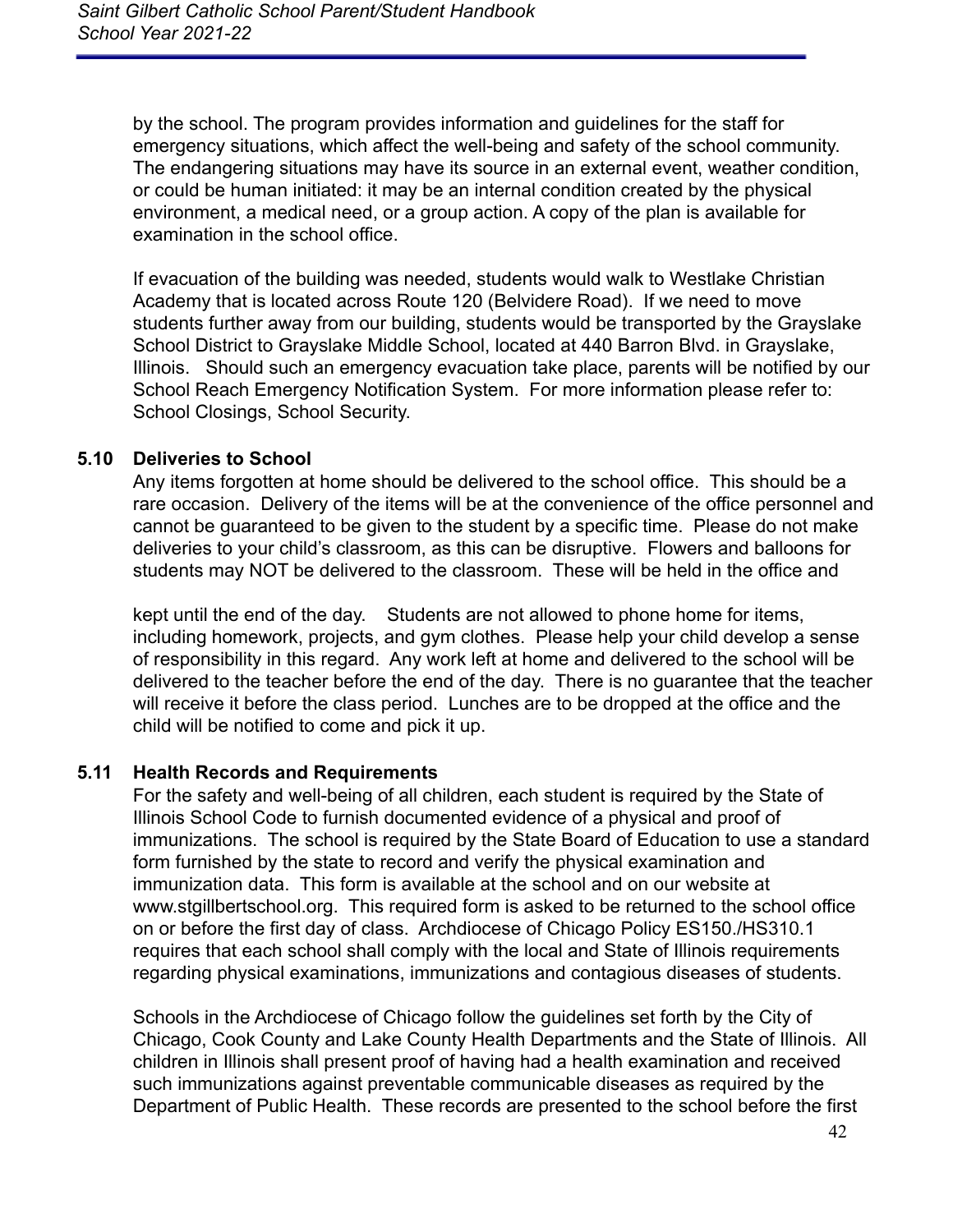day of school. If a child is not in compliance with the health and immunization requirements by October 15th, the principal shall exclude the child from school until the child presents proof of having had the health examination and presents proof of having received required immunizations.

### **5.12 Health Examinations and Proof of Immunization**

All children in Illinois shall have a health examination as follows:

- **5.12.1** Immediately prior to or upon entrance into any public, private or parochial preschool or transferring from outside of the state of Illinois.
- **5.12.2** Prior to entering kindergarten or the first grade.
- **5.12.3** Upon entering sixth grade.

### <span id="page-43-0"></span>**5.13 Dental Examinations**

All children in kindergarten, second and sixth grade levels shall have a dental examination by a licensed dentist. Parents/Guardians seeking an exemption to this requirement must submit the Dental Examination Waiver Form, provided by the State of Illinois Department of Public Health, to the school administrator.

### <span id="page-43-1"></span>**5.14 Vision Examinations**

All children enrolling in public, private or parochial for the first time (excluding pre-school) or entering kindergarten school shall have an eye exam. Proof of having been examined by a physician licensed to practice medicine in all its branches or a licensed optometrist is to be submitted to the school. Report cards may be held if the student is not in compliance with this regulation. This requirement may be waived for those families who show an undue burden or a lack of access to a physician licensed to practice medicine or to a licensed optometrist.

#### <span id="page-43-2"></span>**5.15 Medical Objections**

The Physician Statement of Immunity must be attached to the Certificate of Child Health Examination Form. Questions regarding medical exemptions should be directed to the Regional Immunization Representative or the Illinois Department of Public Health Immunization Section at: 217-785-1455.

#### <span id="page-43-3"></span>**5.16 Religious Objections to Immunization and Vision Examination**

Under Illinois law, a religious objection to immunizations or vision examinations must be in writing and must set forth the specific religious belief which conflicts with each immunization or examination. It is the responsibility of the Archdiocese of Chicago, as the local authority, to determine whether the written statement constitutes a valid religious objection. The written objection to immunization or the vision examination must be sent to the Principal so a determination can be made as to whether the objection is valid under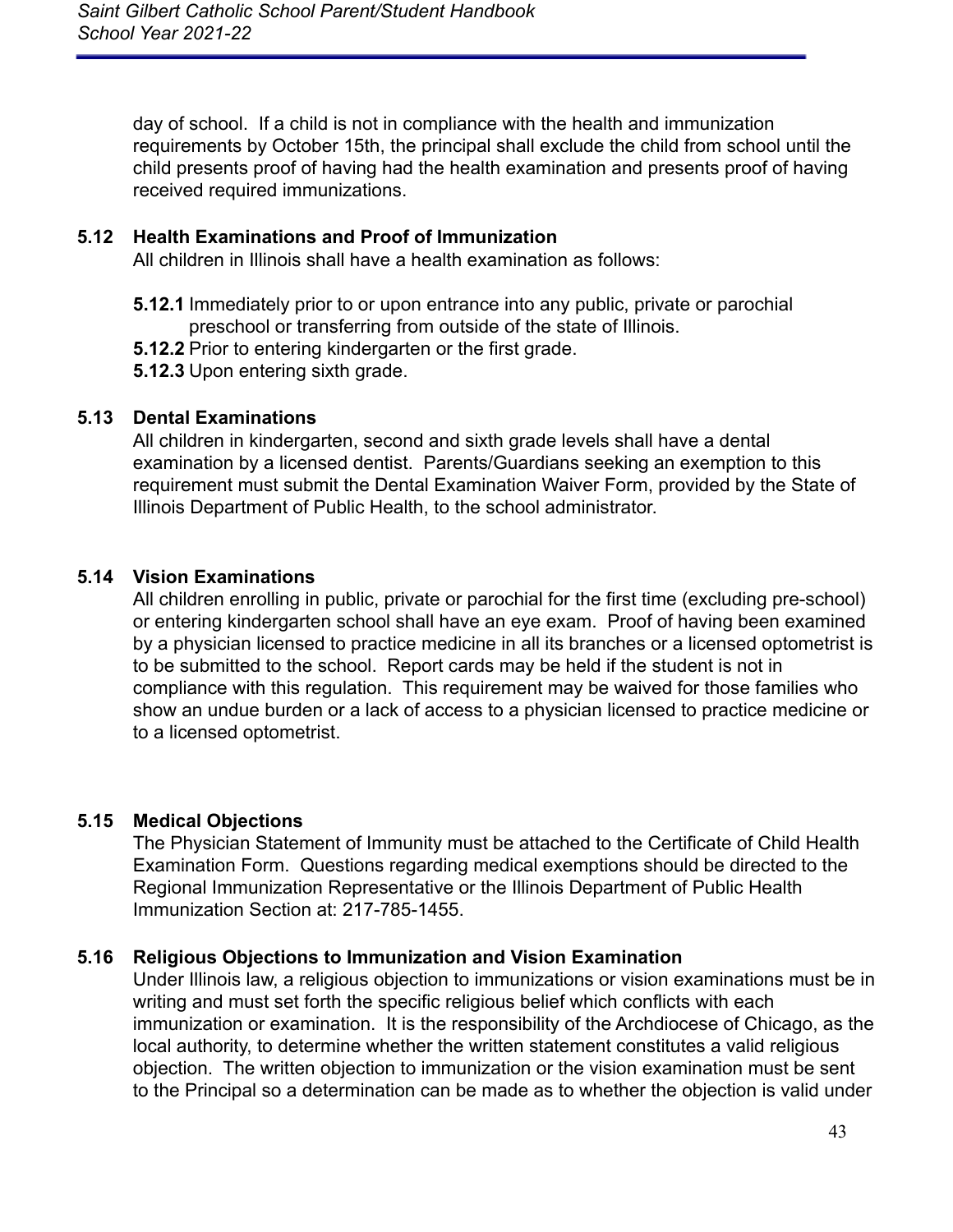Illinois law. The written objection must be submitted to the school administrator by the parent or legal guardian by October 15. No student whose parent or legal guardian has asserted a religious objection may be allowed in school until a determination has been made as to the validity of the religious objection. The parent or legal guardian must be informed by the local school authority of a measles outbreak control exclusion procedure with the Department's rules, Control of Communicable Diseases Code (77 Ill. Adm. Code 690) at the time such objection is presented.

### <span id="page-44-0"></span>**5.17 State of Illinois Examination Forms**

State of Illinois Eye Examination, Dental Examinations, and waiver forms are available online.

### <span id="page-44-1"></span>**5.18 Health Related Required Forms**

There are four forms which require parental signature:

- **5.18.1** Medical Information and Emergency Notification Form
- **5.18.2** Parent/Guardian Permission and Authorization (This is permission to administer medication in case of a medical emergency)
- **5.18.3** Medication Authorization Form (This form includes a Physician's Order).
- **5.18.4** Physician Request for Self-Administration of Medication (All types of medication including Asthma and allergy medications.

### <span id="page-44-2"></span>**5.19 Illness and Communicable Diseases**

A school health aide is available everyday between 8:00 AM and 1:00 PM. All parents/guardians of children attending Saint Gilbert Catholic School must report any communicable disease to the school immediately. Such diseases include chicken pox, measles, mumps, AIDS, herpes, impetigo, streptococcus, H1N1 flu, and head lice.

If a child is absent for five or more days, a physician's note must be presented to the office upon the child's return to school. A student who participates in any school sponsored athletic program or extra co-curricular program and who is absent during the school day is not permitted in the activity for that day.

Any child having an elevated temperature of 99.6 will be sent home, and should remain at home for 24 hours after the temperature has returned to normal. Children diagnosed with streptococcal pharyngitis (commonly referred to as strep throat) must be on an antibiotic for 24 hours before returning to school. Students should also remain at home if any of the following:

- **5.19.1** The illness prevents the child from participating comfortably in program activities.
- **5.19.2** The child has been running a fever, has an unusual lethargy,irritability, persistent crying, an earache or difficulty breathing.
- **5.19.3** The child has diarrhea not contained by toilet use
- **5.19.4** They have been vomiting two or more times during the previous 24 hours
- **5.19.5** The child was sent home for head lice. The child may NOT return until he/she has been treated for lice.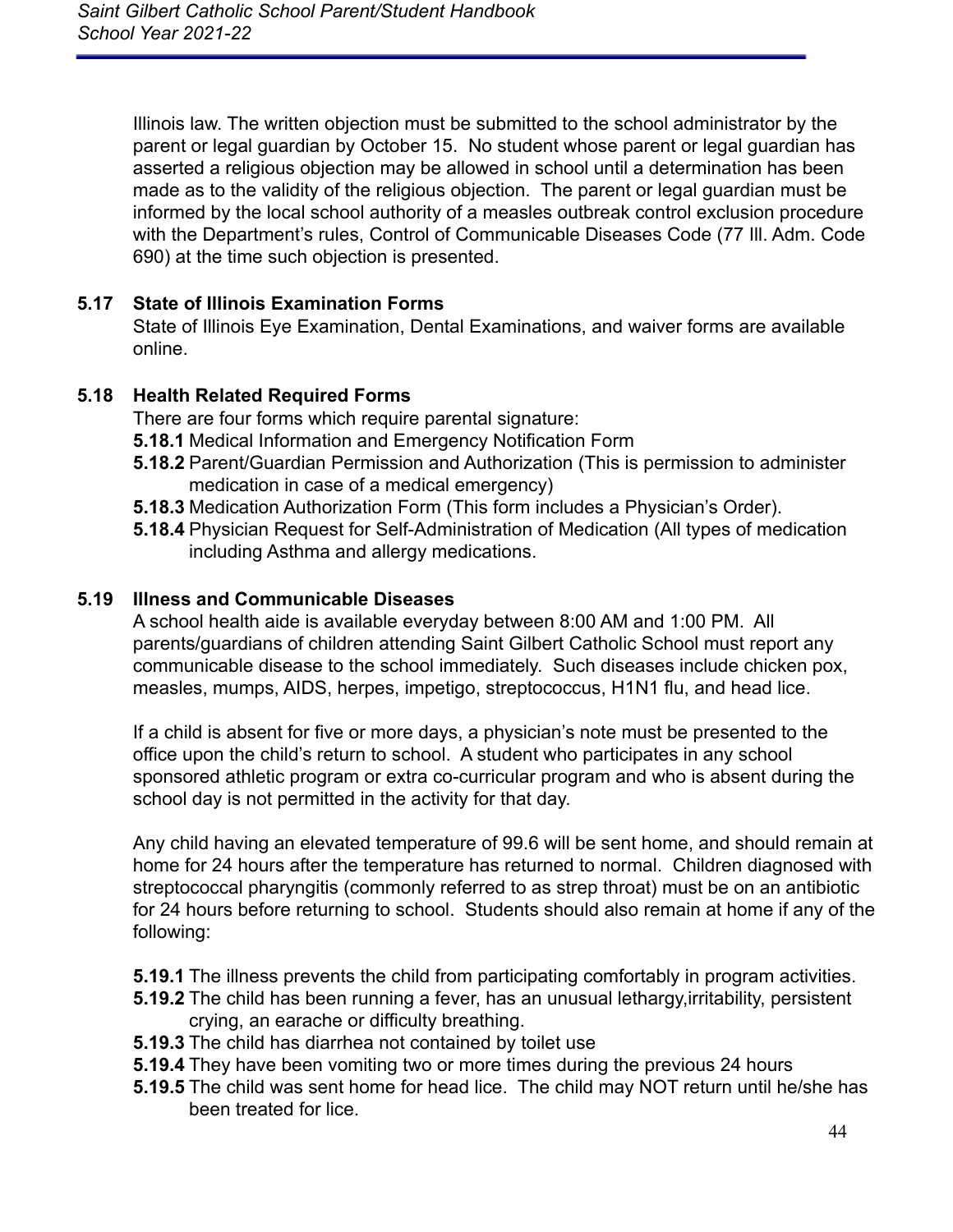- **5.19.5.1** Head Lice Screening: School Health Clerk is trained to screen students; parent/guardian permission is not required.
- **5.19.5.2** Parents are notified when a case of head lice occurs in a child's classroom.
- **5.19.5.3** Saint Gilbert Catholic School will screen for lice infestation when 5-10% of the students in a homeroom are diagnosed as having lice at any one time.

### <span id="page-45-0"></span>**5.20 Medication**

Medication should ordinarily be administered in the home; however, there are circumstances and certain times where medication must be administered during the school day in order that the children attend school on a regular basis. All medications must be furnished by the parent in the original sealed container, properly labeled by the pharmacist or physician. All medications will be kept in the Health Clerk's office, with the case-by-case exception of prescribed inhalers and EpiPen®. Students taking medications are expected to come at the designated time, or are called by the school health clerk and, in the presence of the health clerk or designated staff member, take the medication as required.

A student may possess and use a topical sunscreen product while on school property or at a school-sponsored event or activity without a physician's note or prescription if the product is approved by the United States Food and Drug Administration.

Forms (SEE SCHOOL WEBSITE for Forms) must be filled out and on file containing a written order from the physician detailing medication, dosage, and time intervals for dispensation. These forms are kept on file in the Health Office. Nonprescription drugs also require a written order from the physician. Documented permission from the parent must also be on file with the school office to permit the child to receive medication during school hours.

#### <span id="page-45-1"></span>**5.21 In-School Illness and Accidents**

A child who becomes ill or injured during the school day is to notify the teacher or other staff member in charge. At this point the child will be sent to the health clerk or school office. If it is necessary for the student to be taken home, the parent will be notified. If a parent cannot be reached, the designees listed on the Emergency Form will be called. Should those persons not be available, and if the nature of the illness or injury is considered serious for the place and circumstances, 911 will be called to assume responsibility for the sick or injured student. For more information please refer to: Absence, Communicable Diseases, Health, Illness, and Prolonged Illness.

#### <span id="page-45-2"></span>**5.22 Indoor Recess Policy**

If your child is well enough to come to school, he/she is expected to go outside for recess. Children will NOT be allowed to stay in from recess. In extreme cases a child may be given permission to stay in from recess, but ONLY if the school has received a note from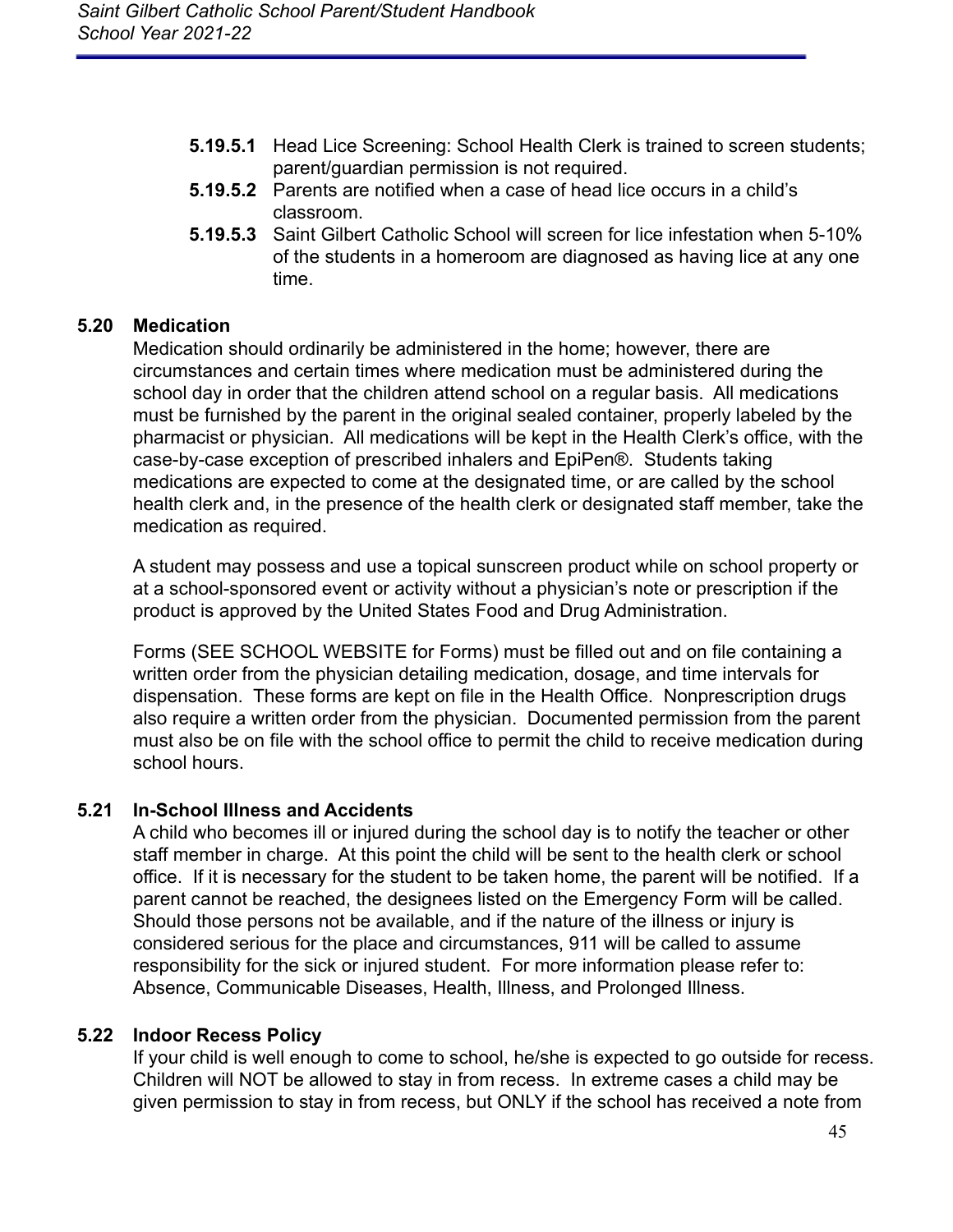the physician.

During extreme conditions all children will stay in for recess. If children are to stay in from recess, an announcement will be made stating that they are to stay inside. All students who stay in for recess are expected to follow the classroom rules. Students also MUST be respectful and cooperative with all lunch parents who are supervising the classrooms during lunch/ recess. Failure to follow the rules or disrespect toward a lunch parent could result in disciplinary action to be determined by the classroom teacher/administrator.

### <span id="page-46-0"></span>**5.23 e-Reader Acceptable Use Policy**

Students may bring an e-reader (Kindle, Nook) to school to be used as a tool for reading. All e-readers must be registered with the school office and accompanied by the Acceptable Use Policy agreement form signed by both the parents and the students(s).

- **5.23.1** E-Readers that are brought to school are to be used ONLY for the reading of school approved material (books, etc.) and not for other purposes such as communication, entertainment, music, gaming, etc.
- **5.23.2** All e-Readers that have cellular and network capabilities must be disabled (turned off) while the device is at school.
- **5.23.3** All e-readers must be used at appropriate times in accordance with a teacher's instructions. It must not be a distraction for the student or other students nor should it be a source of any classroom disruption.
- **5.23.4** E-Readers are not to be used during lunch, or during playground/recess time, except during inside recess under a teacher's supervision.
- **5.23.5** The student is responsible for knowing how to properly and effectively use their e-Reader.

The school is not responsible for the loss or damage associated with a student's e-Reader. Students who violate this policy will result in the loss of the privilege to bring the e-Reader to school.

### <span id="page-46-1"></span>**5.24 Physical Education Release**

A one-time-basis excuse will be granted only upon receipt by the school of a written signed note from a parent. Excuses from Physical Education repeatedly or for a long-term illness must have a written signed statement from the child's physician. In order to return to Physical Education classes and recess a physician's release to return to activity must be received by the office/health clerk.

### <span id="page-46-2"></span>**5.25 Search and Seizure**

All individuals entering the premises of the school are expected to conduct themselves in keeping with established norms of personal conduct. In order to provide students and employees with a safe and healthful environment, the school reserves the discretionary right to conduct inspections of property of students. A student's failure to cooperate with such an inspection may lead to appropriate disciplinary action up to and including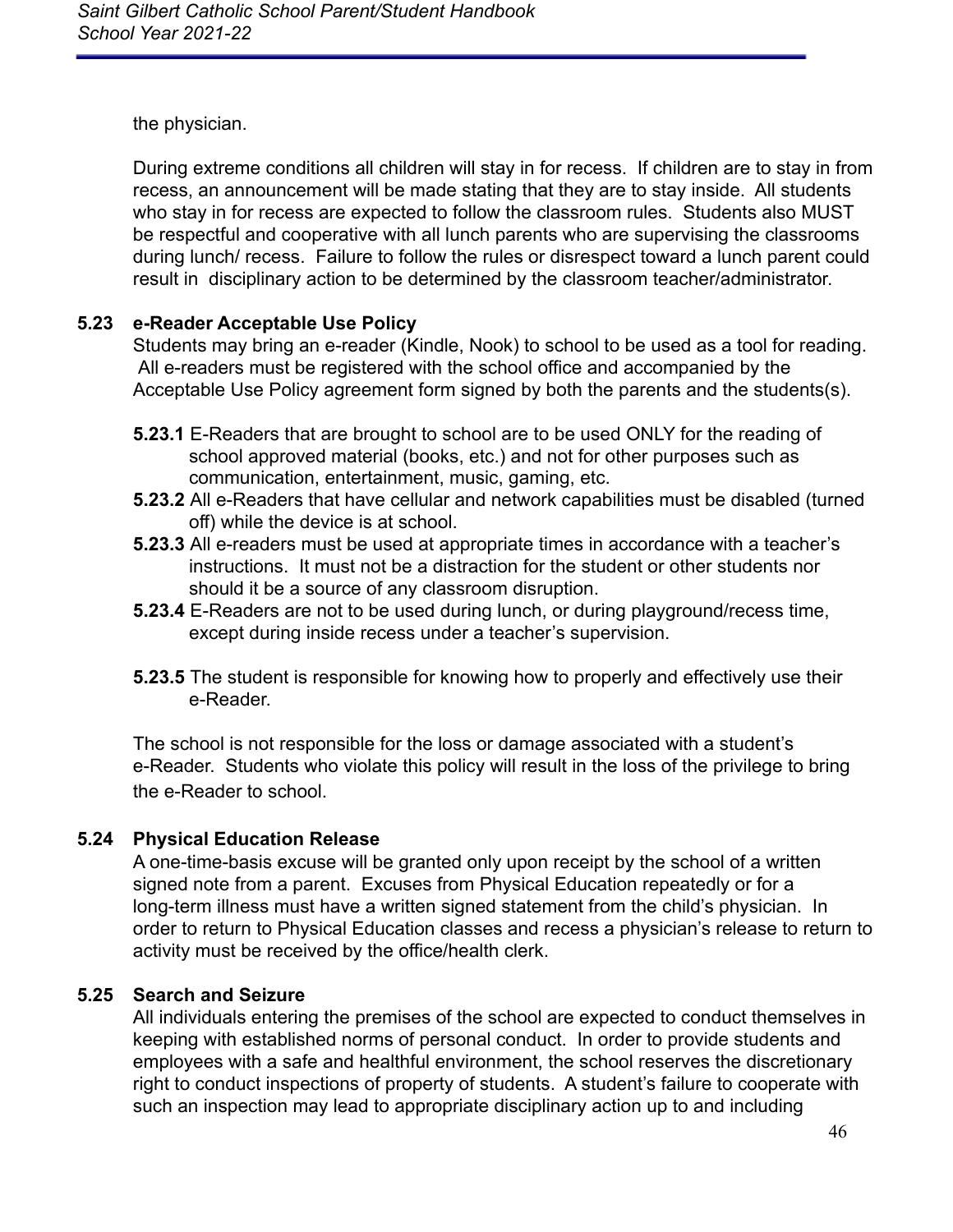expulsion.

All property of the school, including student desks and lockers, as well as contents, may be opened, searched or inspected at any time without notice. School personnel have an unrestricted right to search this property as well as any containers, book bags, purses, or articles of clothing that are left unattended on the school campus.

#### <span id="page-47-0"></span>**5.26 Sexual Harassment**

Sexual harassment of one employee of another, volunteer to employee/another, by an employee of a student, by a student of an employee, or by one student to another student is unacceptable conduct. Employees or students who engage in any type of sexual harassment will be subject to appropriate discipline, including suspension and/or dismissal.

Retaliation in any form against an employee or student who exercises his or her right to make a complaint under this policy is strictly prohibited and will itself be cause for appropriate disciplinary action. Any employee or student who knowingly makes false charges against an employee or student in an attempt to demean, harass, abuse or embarrass that individual shall be subject to the sanctions for misconduct set forth.

According to Archdiocesan policy, the school will determine the facts regarding all allegations of sexual harassment in as prompt and confidential manner as possible and will take appropriate corrective action when warranted.

### <span id="page-47-1"></span>**6.0 BEHAVIORAL AND DRESS CODE POLICIES**

#### <span id="page-47-2"></span>**6.1 Bullying & Harassment**

#### **6.1.1 Anti-Bullying & Harassment Policy 406.05**

Bullying can be defined as meeting the following three criteria: (1) Repeated words or actions (2) that intend to cause harm, humiliate, or discriminate (3) and create an imbalance of power. Bullying is contrary to the Catholic mission of our schools and shall not be tolerated. School officials should vigilantly monitor all students for bullying behavior and take immediate action when bullying occurs. Bullying shall not be tolerated at any time at the Catholic school, including during extra-curricular activities and other after-hours gatherings.

#### **6.1.1.1** Bullying Definitions

At Saint Gilbert Catholic School, bullying is defined as persistent, repeated and/or chronic pattern of aggressive physical, verbal, written, and/or psychological behavior that is intended to harm another. Bullying can take many forms, including violence, harassment, threats, intimidation, stalking, cyber stalking, theft, public humiliation and retaliation of asserting or alleging an act of bullying.

Cyber bullying can include all of the above as well as the use of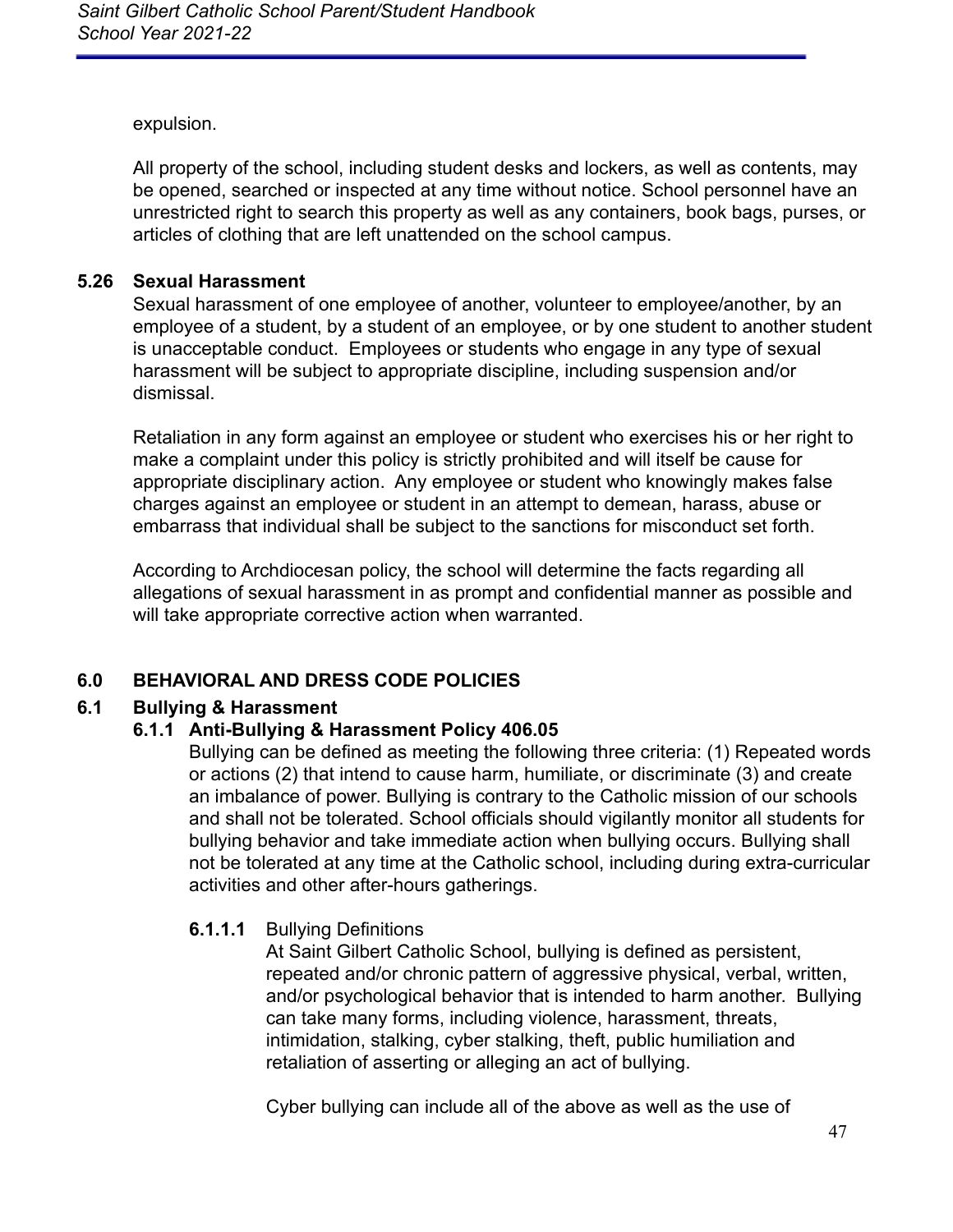electronic tools, devices, social media sites, blogs, and websites to harm a student or students with electronic text, photos or videos.

- **6.1.1.2** Bullying acts may be
	- **Physical** which includes, but is not limited to, punching, poking, stalking, destruction of property, strangling, hair pulling, beating, biting, spitting, pinching, and excessive tickling, theft, destruction of property;
	- **Verbal** which includes, but is not limited to, name-calling, teasing, taunting, gossip, and threats whether in person, through any form of electronic communication or social media,the Internet or written communications;
	- **Emotional** which includes, but is not limited to, intimidation, rejecting, terrorizing, extorting, defaming, humiliating, blackmailing, rating/ranking of personal characteristics such as race, disability, ethnicity, perceived sexual orientation, manipulation of friendships, isolating, ostracising and peer pressure;
	- **Sexual** which includes, but is not limited to many of the emotional acts or conduct described above (in person or through electronic communication or social media) as well as exhibitionism, voyeurism, sexual propositioning, gestures, sexting, sexual harassment and abuse involving actual physicial contact or sexual assault.
- **6.1.1.3** The Pastor, administration, and staff of Saint Gilbert Catholic School believe that all students and employees are entitled to work and study in school-related environments that are Christ-centered and free of harassment. The school will treat complaints of harassment seriously and will respond to such complaints in a prompt, confidential, and thorough manner. Harassment of any type will not be tolerated and appropriate disciplinary action will be taken. Disciplinary action may include suspension, expulsion, or termination.
- **6.1.1.4** We believe that everyone at Saint Gilbert Catholic School should enjoy our school equally, and feel safe, secure and accepted regardless of color, race, gender, popularity, athletic ability, intelligence, religion and nationality (reference Ill. Admin. Code 425.30(a)(1)(C); 23 Ill. Admin. Code 425.30(a)(2)(B). The Chairperson of the School Advisory Board is responsible for ensuring that these policies are followed.
- **6.1.1.5** School personnel intervene daily in the lives of students, reminding them of school rules, establishing limits, and imposing sanctions and consequences when appropriate. However, because bullying behaviors are malicious and often covert, Saint Gilbert Catholic School demands a consistent school wide response. Administration and faculty pledge to work together with parents to deal with bullying and teasing issues as they arise.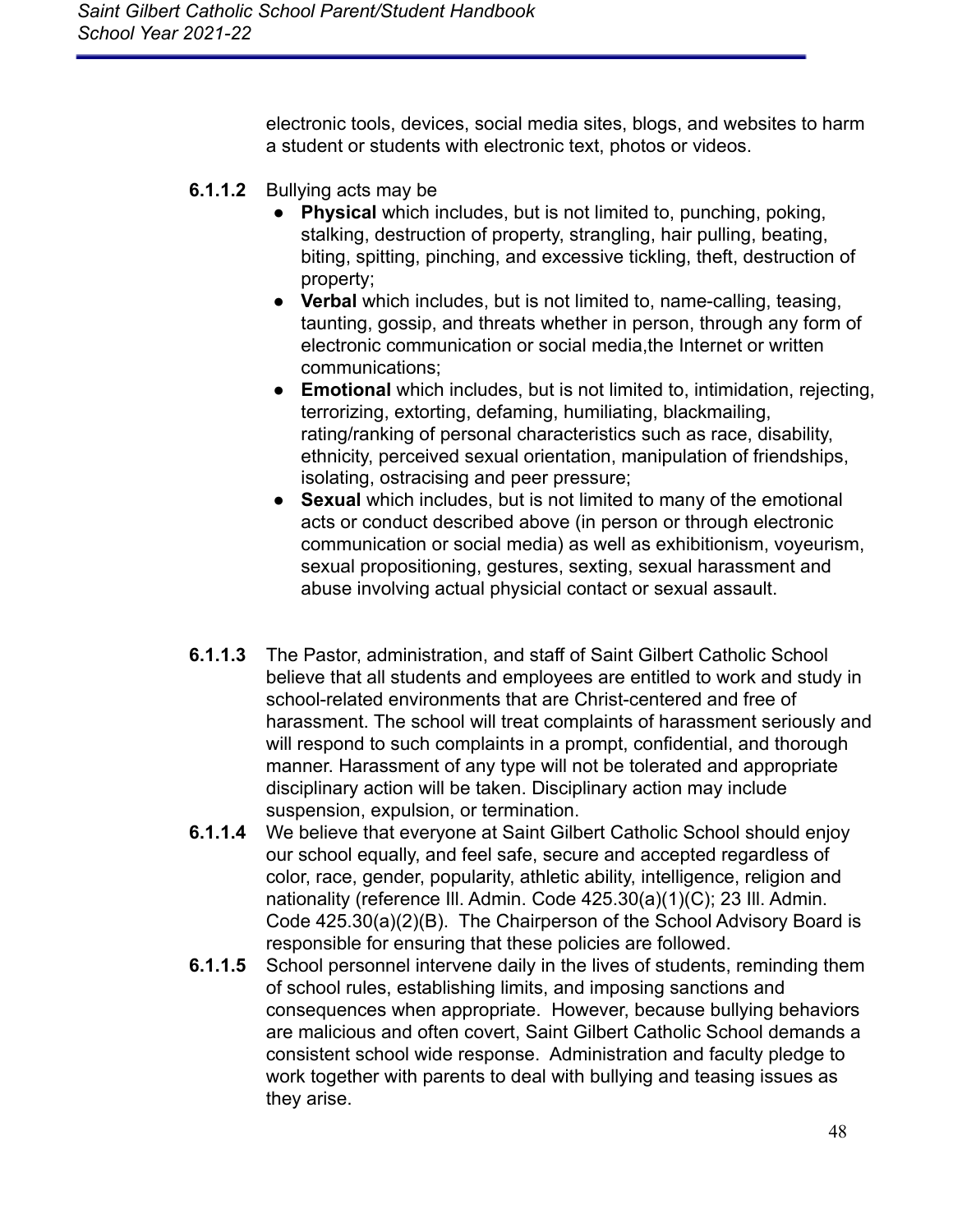- **6.1.1.6** Bullying/harassment behaviors will not be ignored. Children are unable to eliminate acts of bullying or harassment on their own. Adults must take the lead in confronting bullying behavior. Parents, teachers, administrators and the community must work together to eliminate bullying/harassment. The cooperation of all is imperative in addressing bullying/harassment issues.
- **6.1.1.7** Bullying /harassment is an intentional and hurtful act (verbal, nonverbal or physical) committed by one or more persons toward others. Bullying/harassment is characterized by:
	- **6.1.1.7.1** Aggressive behavior toward others;
	- **6.1.1.7.2** Repeated over a period of time;
	- **6.1.1.7.3** An imbalance of power
- **6.1.1.8** No student shall be subjected to bullying during any school sponsored education program or activity, while in school, on school property, on school buses or school vehicles, at school bus stops waiting for the bus, or at a school sponsored or sanctioned events and activities or through the transmission of information from school, home, or public computer network, or other similar electronic school, home, or public equipment.
- **6.1.1.9** All allegations and incidents of bullying are taken seriously; the complainant (student, parent, guardian, teacher, staff, bystander, relative or other) should report the bullying incident to a teacher, staff person or principal.

#### **6.1.2 Procedures for Dealing with Bullying Behavior**

Students at Saint Gilbert Catholic School are expected to put their faith into action. This means that we expect all students to be treated with kindness, compassion, acceptance, and respect. However, at times students must learn from their poor choices and experiences in order to grow into responsible adults. Therefore, it is our foremost goal to help students become tolerant, respectful, and compassionate in their relationships with others. After all, we are preparing our students to work with diverse populations of the future. Together with the help and support of our parents we believe that we can achieve this goal.

All forms of bullying will be taken seriously. It is important that parents contact the school if there is any suspicion of bullying that may be occurring. The school will determine the facts regarding all allegations of bullying in as prompt and confidential manner as possible. All allegations of bullying must be taken seriously and dealt with appropriately by all administration and staff of the school.

When an incident of bullying has been observed or reported, our ultimate goal is to help the child who did the bullying learn from the experience so that the child's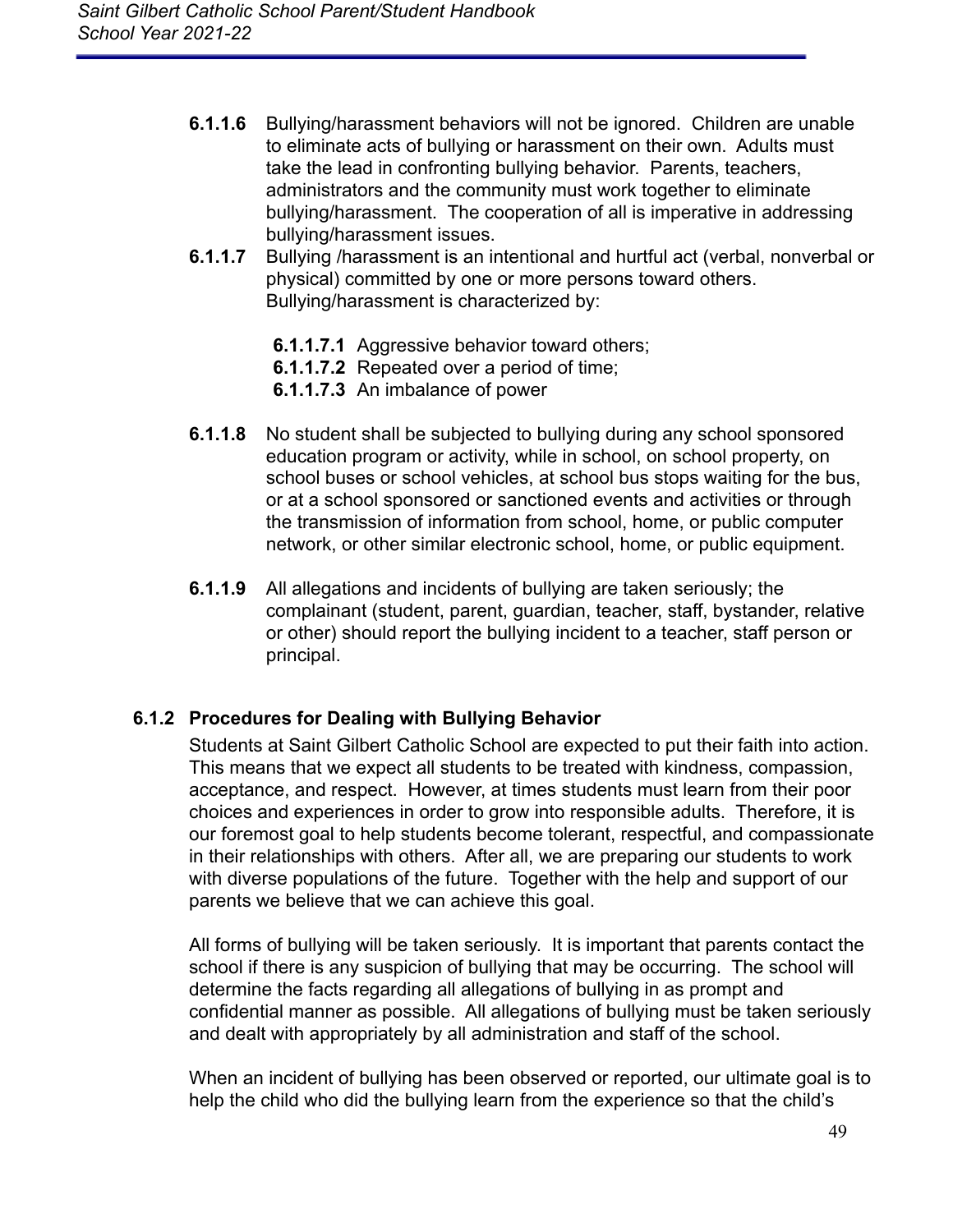behavior will improve and the bullying behavior will stop. The following procedures will be followed:

Grades K-8

- 1. The teacher, student, or adult will report the incident to the Principal/Dean of Students (Principal's Step 2 of the Behavior Management Plan).
- 2. The incident will be documented and investigated. The student(s) involved will receive appropriate discipline to policy and age.
- 3. The parent(s) of all the students involved will be notified of the incident. If the bullying behavior continues parents will be asked to meet with the administration (Principal's Step 3 of the Behavior Management Plan) .

## <span id="page-50-0"></span>**6.2 Bus Behavior**

District #46 and District #50 bus service is available both morning and after school. Parents and students relying on bus transportation to Saint Gilbert Catholic School must realize that school bus transportation is a privilege, not a right. Students who do not behave properly may be denied the use of District #46 and District #50 bus services.

All Saint Gilbert Catholic School bus riders and their parents will receive a copy of the specific rules and safety procedures outlined by the school district operating their bus. These rules and safety procedures will be reviewed with Saint Gilbert bus riders. It is an expectation that Saint Gilbert Catholic School students abide by these rules.

## **6.2.1 General Bus Rules**

- **6.2.1.1** Students shall respect and obey the instructions of the bus driver.
- **6.2.1.2** Students shall observe all rules which apply to bus transportation.
- **6.2.1.3** Students shall conduct themselves in a safe manner at all times.
- **6.2.1.4** Courtesy to fellow bus riders is expected at all times.
- **6.2.1.5** Bus equipment is to be treated with respect. Students will be held responsible for any unnecessary malicious damage to the bus.

## **6.2.2 General Bus Consequences**

Safety and behavior infractions are addressed through a referral form completed by the bus driver. These forms will be given to the Principal/Dean of Students and parent(s) notifying them that the student was written up for an infraction. Based upon the infraction consequences can include but are not limited to the following:

- **6.2.2.1** Verbal warning ;
- **6.2.2.2** Conduct check for grades 4-8;
- **6.2.2.3** Assignment of bus seat;
- **6.2.2.4** Detention;
- Bus suspension;
- **6.2.2.6** Student/parent meeting with Principal/Dean of Students;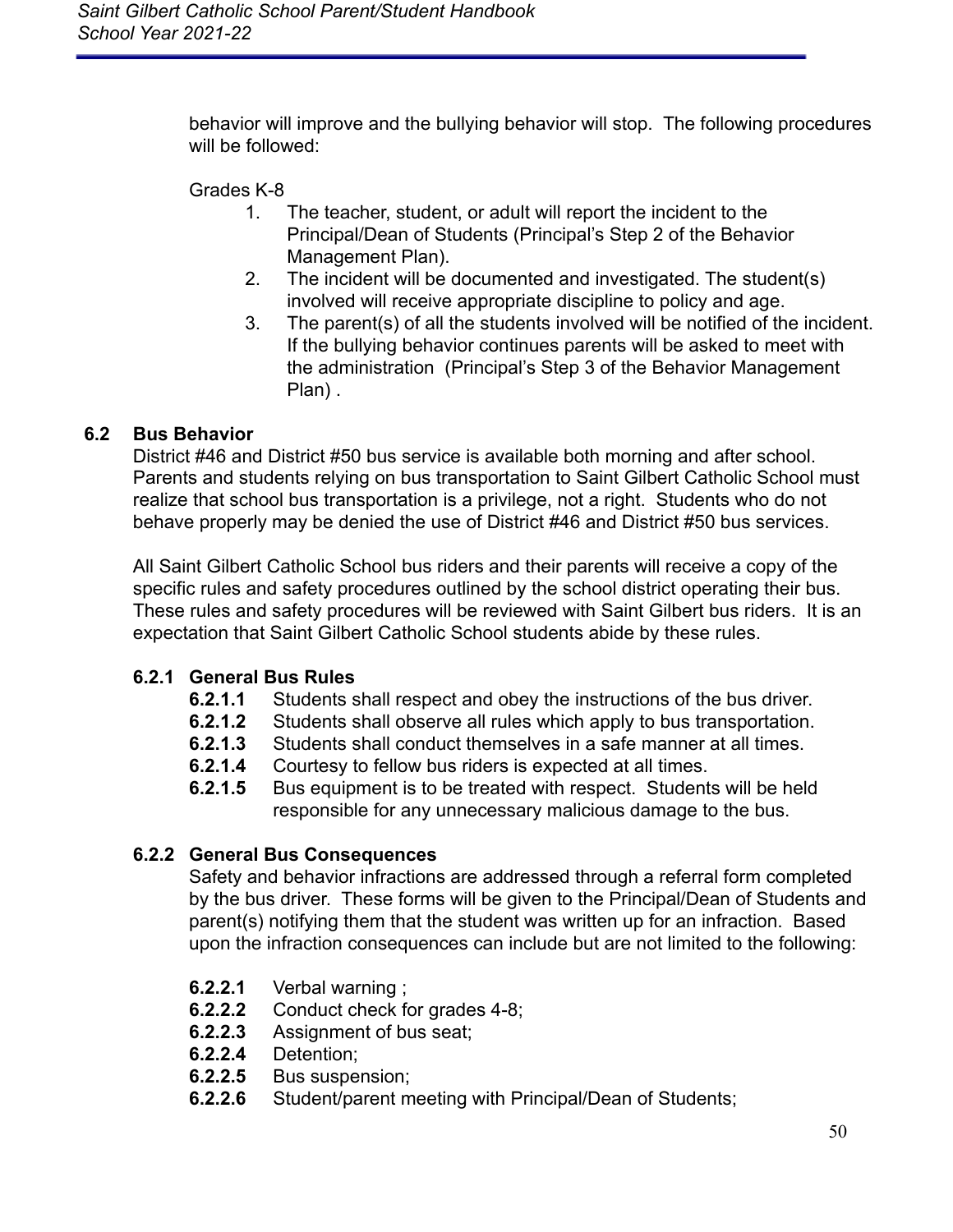- **6.2.2.7** School suspension;
- **6.2.2.8** Permanent loss of bus privileges;
- **6.2.2.9** Expulsion.

### **6.2.3 Be advised that school buses are capable of videotaping**

This videotape will be used to ensure the safe operation of the bus. The Principal/Assistant Principal will use this tape for disciplinary purposes.

#### <span id="page-51-0"></span>**6.3 Cheating and Plagiarism**

Academic cheating will be taken very seriously and will be dealt with on an individual basis by the classroom teacher or the administration. If a student at Saint Gilbert Catholic School copies material or cheats on a test or presents work either verbally or in a written assignment that is not their own work, the student will receive a zero (0) for their efforts. Learning is often assessed through either tests, assignments, or other instructional strategies. Therefore, in order to ensure that the student has gained the expected learning outcomes, the student will be required to redo the test or assignment. Partial credit will be given upon completion of the student's required assignment or test. The amount of credit that will be given will be determined by the classroom teacher(s) and administration. The teacher(s) will determine the timeline given for the student to complete the required work. However, no more than one week will be given to complete the assignment or test. If a student does not complete the assignment, test or presentation within the given time frame, the zero will stay intact. After the student completes the requisite work and/or test, a detention and/or some other serious consequences will be given.

### <span id="page-51-1"></span>**6.4 Dress Code and Uniform Policy**

To foster a spirit of equality and neatness, and to assist parents in the reduction of financial expenses, uniforms are worn by all students from Kindergarten through grade eight.

Uniforms are to be worn from the first day of school until the end of the last day, unless otherwise directed. Hats (baseball caps, etc.) are not to be worn inside the building.

This code requires that all students be in compliance on the first day of school and for the first physical education class. Saint Gilbert students are expected to wear the designated uniform on all school days. They are expected to be neat and clean in appearance at all times. It is the responsibility of the parent that your child is dressed according to the uniform code. The judgment of the school administration is final in all questions regarding the uniform code.

Any student not in uniform will receive an Out of Uniform Notice from their teacher. The teacher will send a note to parents stating the infraction for students in grades K-4. After receiving 3 notices in a trimester a student in 5th grade will receive a conduct check. A student in junior high receives 3 warnings a year and will then receive a conduct check.

### **6.4.1 Uniform Regulations**: **Kindergarten – 3rd Grade Levels**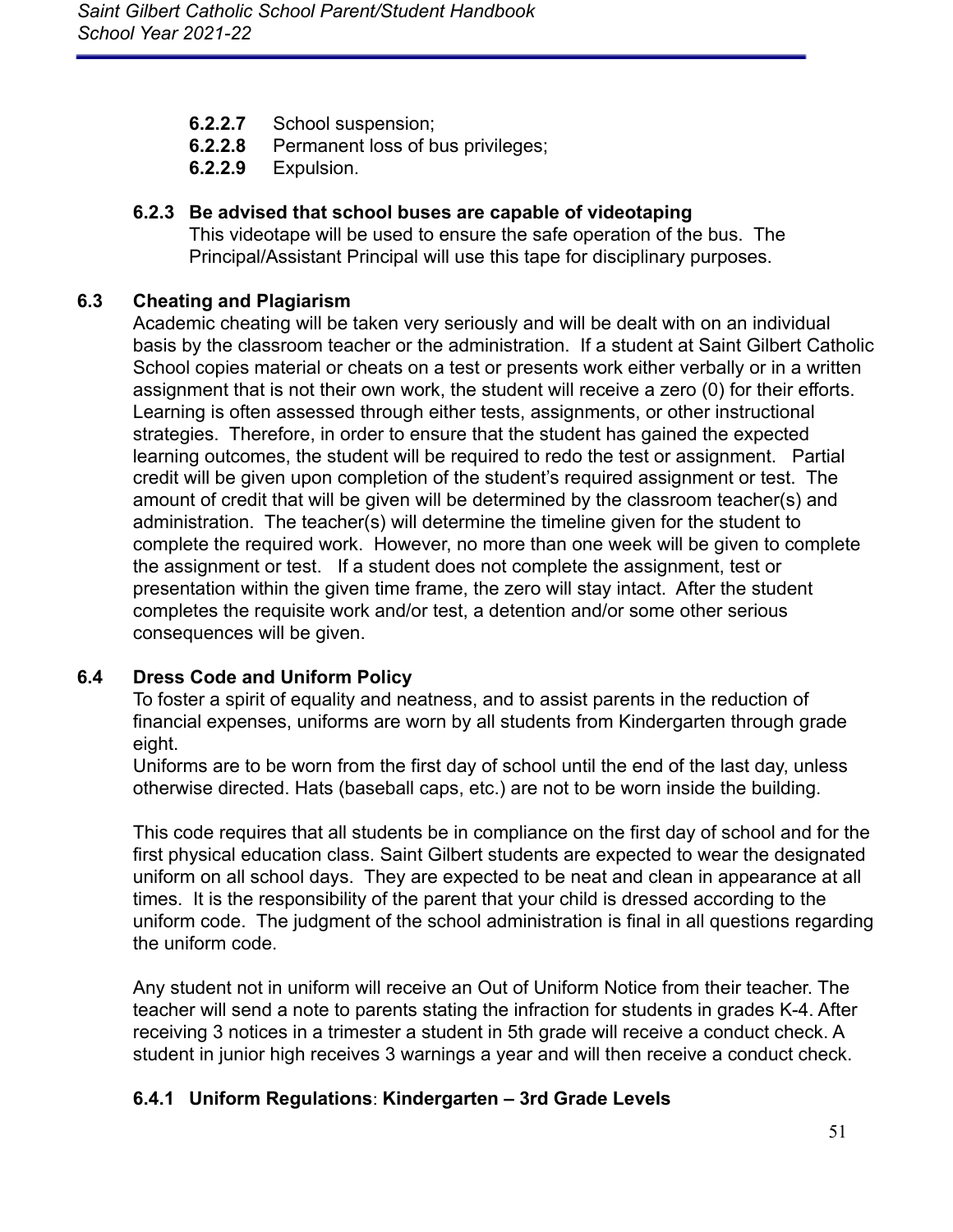- **6.4.1.1** Girls must wear the uniform jumper (purchased through Tommy Hilfiger Uniform Co.), or navy blue pants or shorts (uniform style purchased at numerous outlets) with a white, red, or navy polo or turtleneck shirt purchased through Tommy Hilfiger Uniforms. A white Peter Pan collar blouse purchased at various outlets including Tommy Hilfiger is also acceptable. Shirts must be tucked in at all times.
- **6.4.1.2** Boys must wear navy blue pants or shorts (uniform style purchased at numerous outlets) with a white, red, or navy polo or turtleneck shirt purchased from Tommy Hilfiger. Shirts must be tucked in at all times.

## **6.4.2 Uniform Regulations: Fourth and Fifth Grade Levels**

- **6.4.2.1 Girls.** Same as K-3 except a uniform skirt or skort (purchased through Tommy Hilfiger) replaces the jumper. The skirt or skort should not be more than two inches above the knee. If you are altering a girl's skirt, please keep in mind the student's growth that will take place during the school year. Skirts that become too short will require replacement prior to the end of the year.
- **6.4.2.2 Boys.** Same as K-3 except the boys MUST wear a belt with their uniform pants.

### **6.4.3 Uniform Regulations: Sixth – Eighth Grade**

- **6.4.3.1 Girls.** Must wear a blue or khaki uniform skirt or skort (purchased through Tommy Hilfiger) with a white, light blue, heather grey, navy, or red polo or turtleneck purchased from Tommy Hilfiger. The skirt or skort should not be more than two inches above the knee. Shirts must be tucked in at all times. If you are altering a skirt, keep in mind the child's growth that will take place during the school year. Skirts that become too short will require replacement prior to the end of the year. Girls may wear navy blue or khaki pants or shorts (uniform style purchased at numerous outlets).
- **6.4.3.2 Boys.** Must must wear navy blue or khaki pants or shorts (uniform style purchased at numerous outlets) with a white, light blue, heather grey, navy or red polo or turtleneck purchased from Tommy Hilfiger. Boys MUST also wear a belt with their uniform pants. Shirts must be tucked in at all times.

## **6.4.4 All Students**

**6.4.4.1 Shoes.** Dress shoes or gym shoes are permitted. Shoes are to be clean. Students may not deface shoes with marker. If shoes have laces, they should be laced and tied or closed with Velcro or shoestrings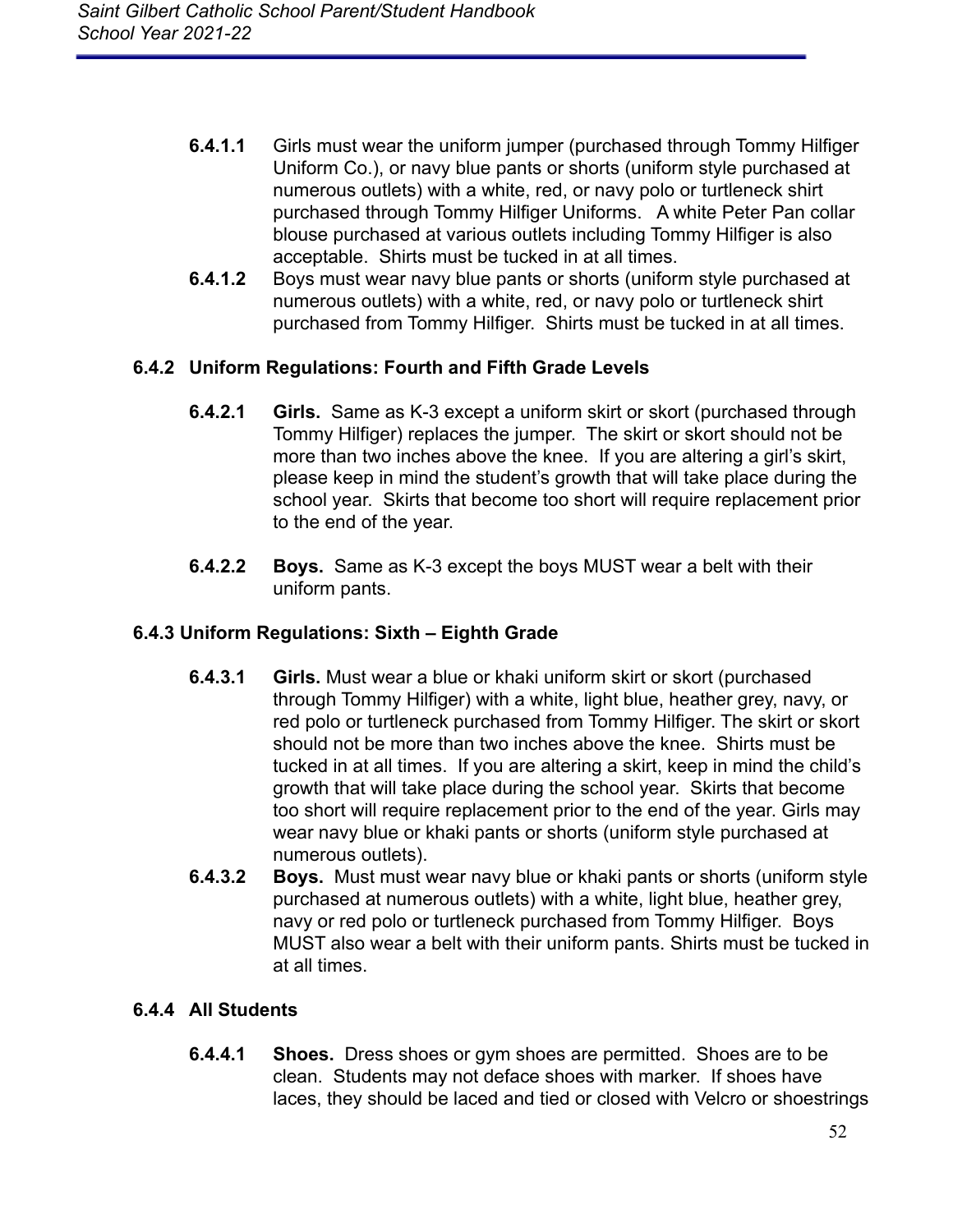at all times. Backless shoes, clogs, sandals, platforms, Birkenstocks, Crocs, Ugg Boots or other "fashion" boots and heels are not permitted.

- **6.4.4.2 Girls Socks.** Solid colors of plain white, red, navy or black crew, bobby sock or knee length. Socks must match each other. Socks that cannot be seen are unacceptable. Plain white, red, navy or black tights are also acceptable. Socks or tights must be worn at all times. Leggings are acceptable but must be full length (not capris length), solid white, navy or black, and worn with socks.
- **6.4.4.3 Boys Socks.** Solid colored socks of plain white, red, navy or black. Socks must match: Socks that cannot be seen are unacceptable.
- **6.4.4.4 Undershirts.** If a student wears a t-shirt or undershirt under their clothing it must be solid white without any imprinting.
- **6.4.4.5 Jewelry**. Simple items such as a watch, bracelet, necklace and a ring. Tattoos and body piercing are prohibited.
- **6.4.4.6 Earrings**. Girls may wear small post or button type earrings at the ear lobe. Large and dangling earrings are prohibited due to safety concerns. Boys may not wear earrings.
- **6.4.4.7 Make up**. Students MAY NOT wear makeup or artificial nails to school.
- **6.4.4.8 Nail Polish.** Non-distracting nail polish is allowed.
- **6.4.4.9 Maintenance and Fit.** Uniforms must fit properly. All clothing should be labeled with the student's name. Uniform clothing must be kept neat and laundered. Torn, stained or faded uniforms must be repaired or replaced.
- **6.4.4.10 Grooming.** Hair must be kept clean, neat and combed. Extreme, distracting or inappropriate hairstyles or dyed hair colors are prohibited. Boys' hair should be above the top of a regular shirt collar and no longer than the eyebrows.
- **6.4.4.11 Sweatshirts.** A crew neck sweatshirt with SGS on the front (purchase through Tommy Hilfiger) or a navy sweatshirt with the SGS logo on the left side (purchased through the Saint Gilbert Athletic Boosters) may also be worn. Two different navy sweatshirts are available with either the SGS logo or the SGS Rebels on the shirt. These are available from the Saint Gilbert Athletic Boosters. Three quarter zip, or full zipper navy or heather grey sweatshirts with the SGS logo can be purchased through Tommy Hilfiger. No hooded sweatshirts are allowed.
- **6.4.4.12 Sweaters.** Solid navy or heather grey sweaters with SGS embroidered on the left side in the following styles: crew or v-neck pullover, crew or v-neck button down, v-neck sleeveless vest may be worn.

# **6.4.5 Gym Uniforms – Grades K-8**

**6.4.5.1** Gym shirt and pair of shorts available from the Saint Gilbert Athletic Boosters. Crew neck sweatshirts and sweatpants are also available to be purchased from the Saint Gilbert Athletic Boosters to wear during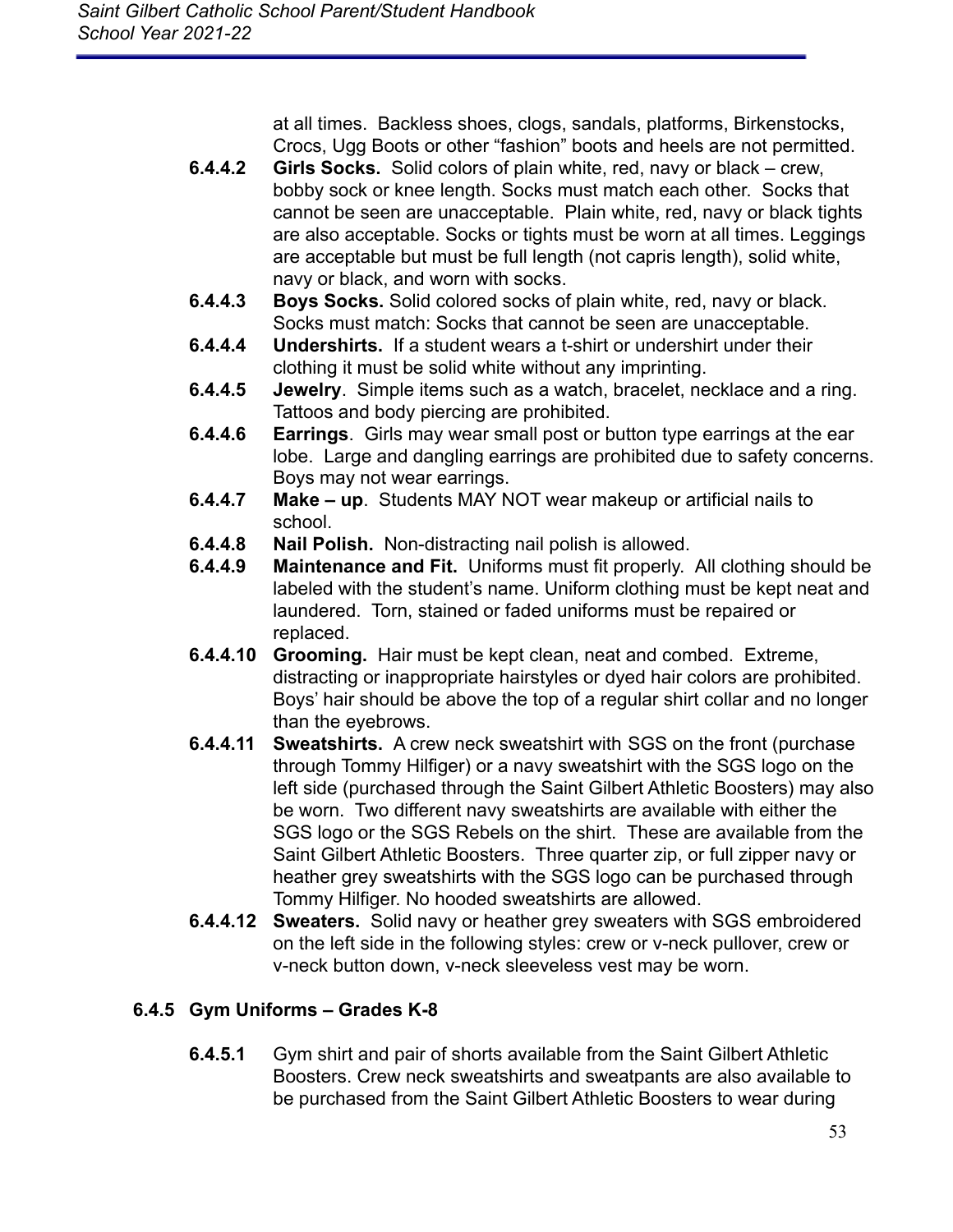gym class in colder weather.

- **6.4.5.2** A separate pair of gym shoes for gym only. (A totally separate clean pair is to be left in the classroom).
- **6.4.5.3** Gym uniforms (t-shirts and shorts) are not to be worn under uniforms for grades 4<sup>th</sup> through 8<sup>th</sup>.
- **6.4.5.4** Students in grades K-5 will wear their gym uniform to school on scheduled gym days.
- **6.4.5.5** Gym shorts are different than the uniform shorts and are to be worn for all Physical Education classes.
- **6.4.5.6** Children must develop a sense of responsibility. They will not be permitted to call home for a forgotten gym uniform. Instead they will not participate in gym on that day and will receive no credit for that class period.

## **6.4.6 Non-Uniform Days**

Parents are encouraged to dress their children in an appropriate manner. The school is the child's place of work. Appropriate clothing worn in good taste is more conducive to the work environment. Students are expected to present an appearance that does not disrupt the educational process or interfere with the maintenance of a positive teaching/learning climate. Dress and/or grooming which is not in accord with reasonable standards of health, safety and decency will be considered inappropriate. The building administrator is the final authority in determining the appropriateness of student attire. These days include the following:

- **6.4.6.1** A student's birthday (half birthday if their birthday falls during the summer months). May be used any day the week of your birthday with the exception of days we attend mass.
- **6.4.6.2** Days marked each month on the calendar.
- **6.4.6.3** Defined in a memo to the parents from the school office.
- **6.4.6.4** The first and third Friday of each month, a Spirit Wear Day. (See school calendar for exceptions).
- **6.4.6.5** If the student is scheduled for gym on an out of uniform day. The student must have their gym uniform on-site and is required for gym. Gym teachers can make an exception to this rule on dress up days or other special occasions.
- **6.4.6.6** Dress Up Day. Dress pants, skirts or dresses. (No Jeans, T-shirts, jerseys or shirts with inappropriate, suggestive, crude or rude statements; and/or messages and advertisements for intoxicants). Sandals or flip flops, or open toed shoes are prohibited. Halter, midriff, spaghetti strap tops, tank tops, see through blouses, tight fitted or low necklines are prohibited.
- **6.4.6.7** Dress Down Day. Standard length socks and shoes are worn. Sandals or flip flops, Birkenstocks, Crocs, or open toed shoes are prohibited. Jeans, slacks are to be sized to fit, clean and without holes or tattered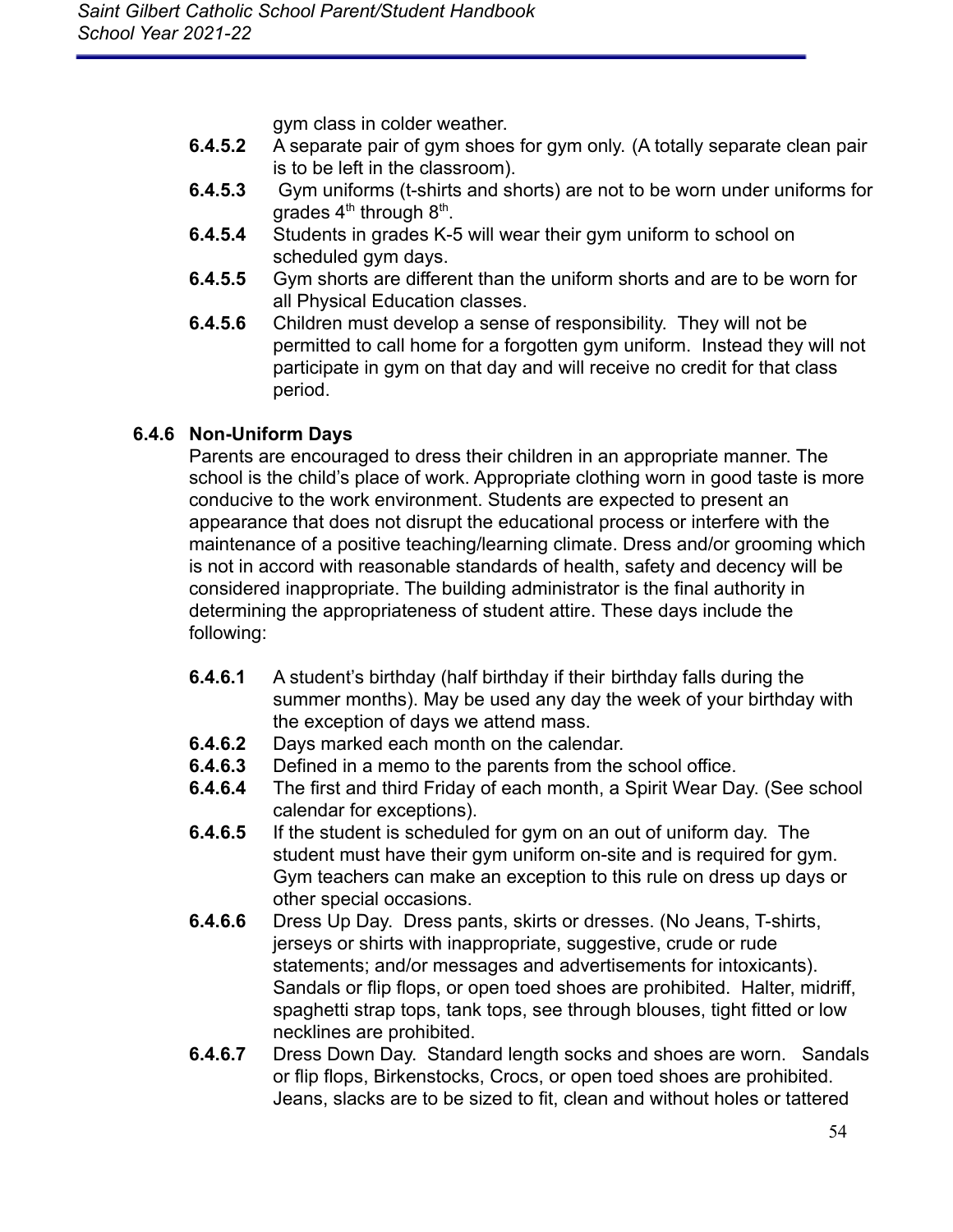bottoms, and worn on the waist. Saint Gilbert T-shirts and jerseys that are appropriate may be worn with the same conditions above. Halter, midriff, spaghetti strap tops, tank tops, see through blouses tight fitting or low necklines are prohibited. If the weather is warm, walking shorts may be worn. Walking shorts should be no shorter than 3 inches above the knee. Hats are not worn in the building. We request that modesty and good taste be applied to all Dress Down Days. Leggings are acceptable if worn with a shirt/top that comes to the mid-thigh.

**6.4.6.8** Any student not in appropriate dress will receive an Out of Uniform Notice. The student may be required to call home for other clothes OR the student may be requested to wear other clothing provided by the school.

### **6.4.1 Winter Wear**

Students must wear snow pants and boots to be able to play on the playground equipment or in the snow when snow is on the ground. Please be aware of possible weather changes as your child leaves in the morning. We do go outside for recess unless the weather is extremely cold or not safe.

### **6.4.2 Final Decisions**

Final decisions on all dress code issues are left to the discretion of the Principal/Dean of Students.

## <span id="page-55-0"></span>**6.5 Lunchtime Behavior**

Adults on duty may report inappropriate lunchtime behaviors to the teacher; send for Principal/Dean of Students or use the office button to call someone for assistance. Students are expected to follow these rules:

- **6.5.1** Follow classroom rules regarding lunchtime
- **6.5.2** Be courteous and considerate of others at all times
- **6.5.3** Eat the food they bring
- **6.5.4** See that the desk, chair and floor are free of papers, food, and crumbs before they go out for recess or begin their next class.
- **6.5.5** Anyone not following lunchtime rules may be disciplined by the adults on duty. Discipline may include:
	- **6.5.5.1** Help cleaning
	- **6.5.5.2** Loss of recess time/toys or games may be taken away during indoor recess
	- **6.5.5.3** Sitting away from other students

## <span id="page-55-1"></span>**6.6 Playground Rules**

The following rules are in effect for the following areas: playground equipment and the grassy area designated as field space for use during recess. Consequences for breaking the rules will result in the possible loss of recess privileges/other consequences to be determined by the Principal/Assistant Principal. Students will be taken to the office for any serious issues.

**6.6.1** Students must follow all adult directions at all times.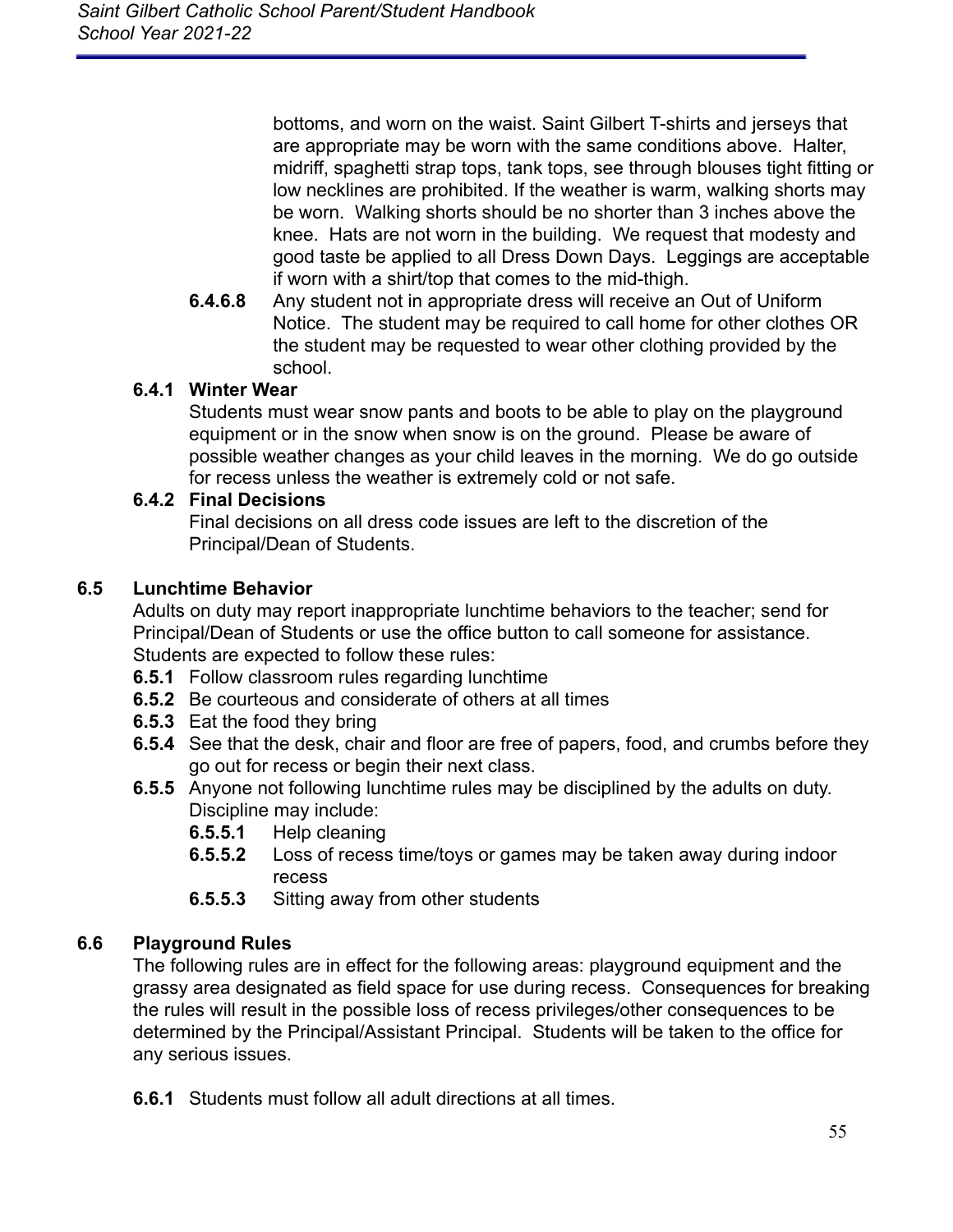- **6.6.2** No gymnastic or cheerleading stunts will be allowed.
- **6.6.3** No rough physical contacts are allowed including tag, Red Rover, dodgeball, or tackle football.
- **6.6.4** Equipment that is not allowed: Baseball or Softball bats, real baseballs or softballs, lacrosse sticks, floor hockey sticks and hockey sticks OR anything deemed unsafe by the Principal/Dean of Students or playground supervisor.
- **6.6.5** Toys taken from the cart must be returned to the cart at the end of recess.
- **6.6.6** Tire chunks, stones, twigs, sticks and snow are not to be played with. Snow may NOT be thrown. Do NOT climb or swing on any trees or bushes.
- **6.6.7** Students are not allowed to re-enter the building when out for recess, unless there is an emergency.
- **6.6.8** Students must have adult permission and supervision when retrieving a ball from outside the playground area.
- **6.6.9** If a ball goes in the creek, the ball will remain there until the end of all recess periods. Students are not allowed to retrieve anything from the creek. Anyone who goes into the creek will lose recess for a week.
- **6.6.10** Only one student per swing sits on a swing, no standing on swings. Swing back and forth not sideways. No running between swings. No jumping off while the swing is in motion. No pushing other people on swings.
- **6.6.11** No standing on the top of the bars of the play set. No acrobatic or gymnastic moves, or flips off of the play set.
- **6.6.12** No climbing up slides or jumping off over the side of slides.
- **6.6.13** No hanging on any basketball rim or hoop.
- **6.6.14** Students should line up quietly when the bell rings no pushing!
- **6.6.15** Students will enter the building quietly.

### <span id="page-56-0"></span>**6.7 Academic, Extracurricular and Athletic Probation**

Participation in sports, going to games, being involved in clubs and other extracurricular activities are provided as a way to enrich students' lives. However, students must be socially and academically responsible in order to participate in these activities.

## **6.7.1 Academics and Extracurricular Activity Eligibility**

- **6.7.1.1** If the student's academic work falls below a "C" in core subject areas, the student will be placed on academic probation (suspension of ALL extracurricular activities including sports/games/clubs) for a minimum of one week (seven days) including the weekend.
- **6.7.1.2** The student's academic work will be reviewed on a weekly basis by the homeroom teacher. If the student's work in core subject areas is below a "C" the athletic director, coaches, and heads of clubs or other adults in charge of extracurricular activities will be notified. The homeroom teacher will notify the appropriate adult listed above after the student raises his/her grade to a "C" in all Core subject areas.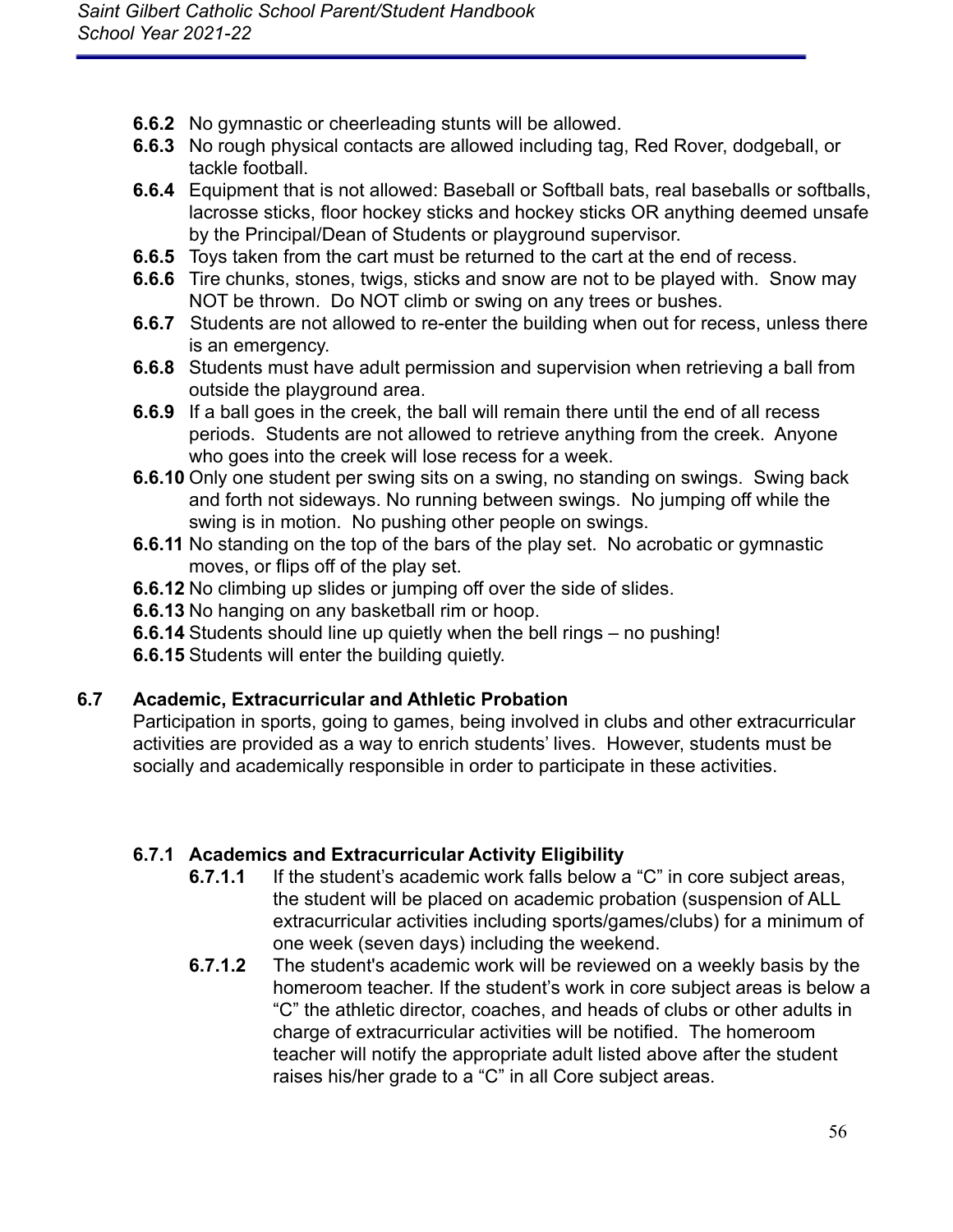# **6.7.2 Conduct**

- **6.7.2.1** If the student has received a "C" in conduct as a result of two detentions OR an In-School/Out of School Suspension during a trimester, coaches/directors and other heads of clubs or other extracurricular activities will be notified, and students will not be allowed to participate in practices, games or other extracurricular activities for a minimum of one week (seven days) including the weekend.
- **6.7.2.2** Students, who have been placed on Academic/Extracurricular Suspension for failure to follow our school rules, will be monitored for improvements in behavior. Failure to make improvements in behavior could result in PERMANENT SUSPENSION from ALL sports, games, or any extracurricular activities.

## <span id="page-57-0"></span>**6.8 Smoke and Substance Abuse Free Environment**

Saint Gilbert Catholic School will provide an environment, which is free of tobacco smoke and free of substance abuse.

## **6.8.1 Procedures**

- **6.8.1.1** The principal or designee will notify parents/guardians immediately (Principal's Step 3) when there is evidence that a student has been found to have possessed, purchased, used, sold or distributed: tobacco, narcotics, marijuana or any related substances, hallucinogenic drugs, intoxicants such as alcohol or toxic vapors, prescription or nonprescription drugs or medications, lighters, matches or other related paraphernalia of any of the foregoing, on school premises or at school related activities, on the school bus or at the bus stop, or in transit to and from school.
- **6.8.1.2** A period of suspension will normally follow and reinstatement will not take place until a meeting is held between the student, parent, Principal and Dean of Students, and/or other school personnel, along with any other affected parties as determined by the Principal.
- **6.8.1.3** The student may be required to seek counseling or certified professional assistance and appropriate disciplinary measures will follow. Following the consultation above, the school Principal may enforce probationary reentry, individual contract, and/or expulsion.
- **6.8.1.4** A student, who is found to have sold or transferred, attempted to sell the police will be notified as directed by law. (Public Act 89-354, DMC Sect. 15-23, 15-23.1, ILCS 550/5.2, ILCS 5/24.5-5).

### <span id="page-57-1"></span>**6.9 Gang Free Environment**

Saint Gilbert Catholic School will provide an environment, which is free of the presence of gangs and gang-related activities.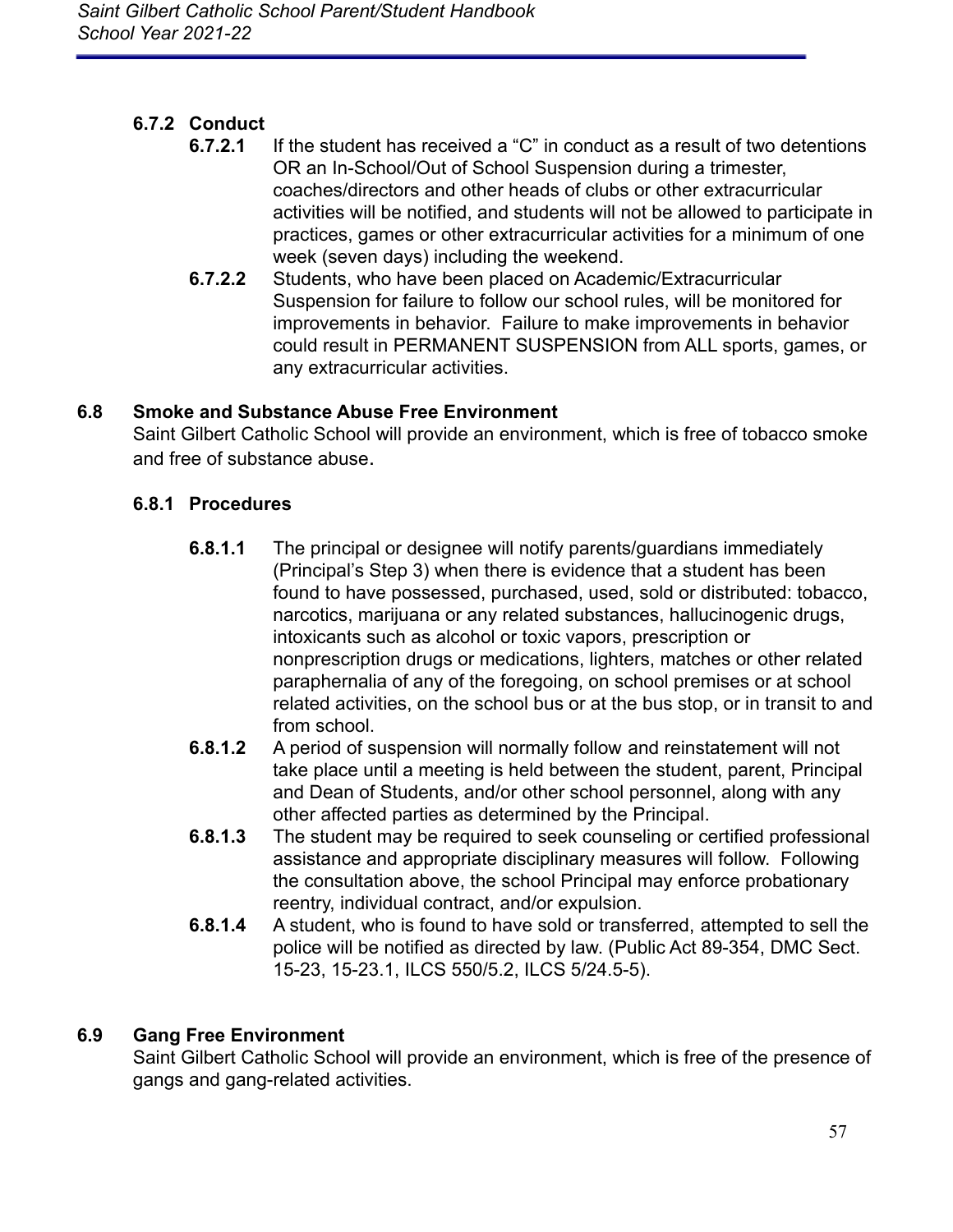## **6.9.1 Procedures**

- **6.9.1.1** The Principal or designee will notify parents immediately when there is evidence that a student has engaged in gang-related or gang activity, which includes: affiliation, imitation, communication, body language, and/or clothing. The procedure will apply to any student identified on school premises or at school related activities, on the school bus or at the bus stop, or in transit to and from school.
- **6.9.1.2** A period of suspension will normally follow and reinstatement will not take place until a meeting is held between the student, parent, Principal and Assistant Principal, and/or other school personnel, along with any other affected parties as determined by the Principal.
- **6.9.1.3** The student may be required to seek counseling or certified professional assistance and disciplinary measures deemed appropriate. Following consultation, the school Principal may enforce probationary reentry, individual contract, and/or expulsion.
- **6.9.1.4** Based on circumstances and the severity of the matter, the police will be notified as directed by law. (DMC Sect. 15.5, DMC Sect. 15-10)

# <span id="page-58-0"></span>**6.10 Weapon and Drug Free Environment**

Saint Gilbert Catholic School will not tolerate the presence or sale of weapons/drugs or use of objects as weapons to cause bodily harm.

## **6.10.1 Procedures**

- **6.10.1.1** A student, who uses, possesses, distributes, purchases or sells firearms or explosive or destructive devices at school, at any school-related activity or to and from school or to and from any school-related activity, shall be expelled. A weapon for purposes of these consequences includes any firearm or explosive/destructive device, section 921 of Title 18, United States Code. The principal shall notify the police of any student who brings a firearm or explosive/destructive device to school. Objects used as weapons, but not meeting the definition of the above, include any object which may be used to cause bodily harm, including but not limited to: knives, brass knuckles, billy clubs, or look-alikes. sticks, baseball bats, pipes, bottles, locks, pencils, compasses and other seemingly benign objects may be considered weapons if used, attempted to be used, or threatened to be used so as to cause bodily harm.
- **6.10.1.2** Parents/guardians and local law enforcement will be notified immediately of firearm incidents in school or on school premises. The local law enforcement is to be notified immediately of incidents involving drugs in school or on school premises. For incidents involving either firearms or drugs, the school administrator will notify the Illinois State Police through the School Incident Reporting System (SIRS) through the Illinois State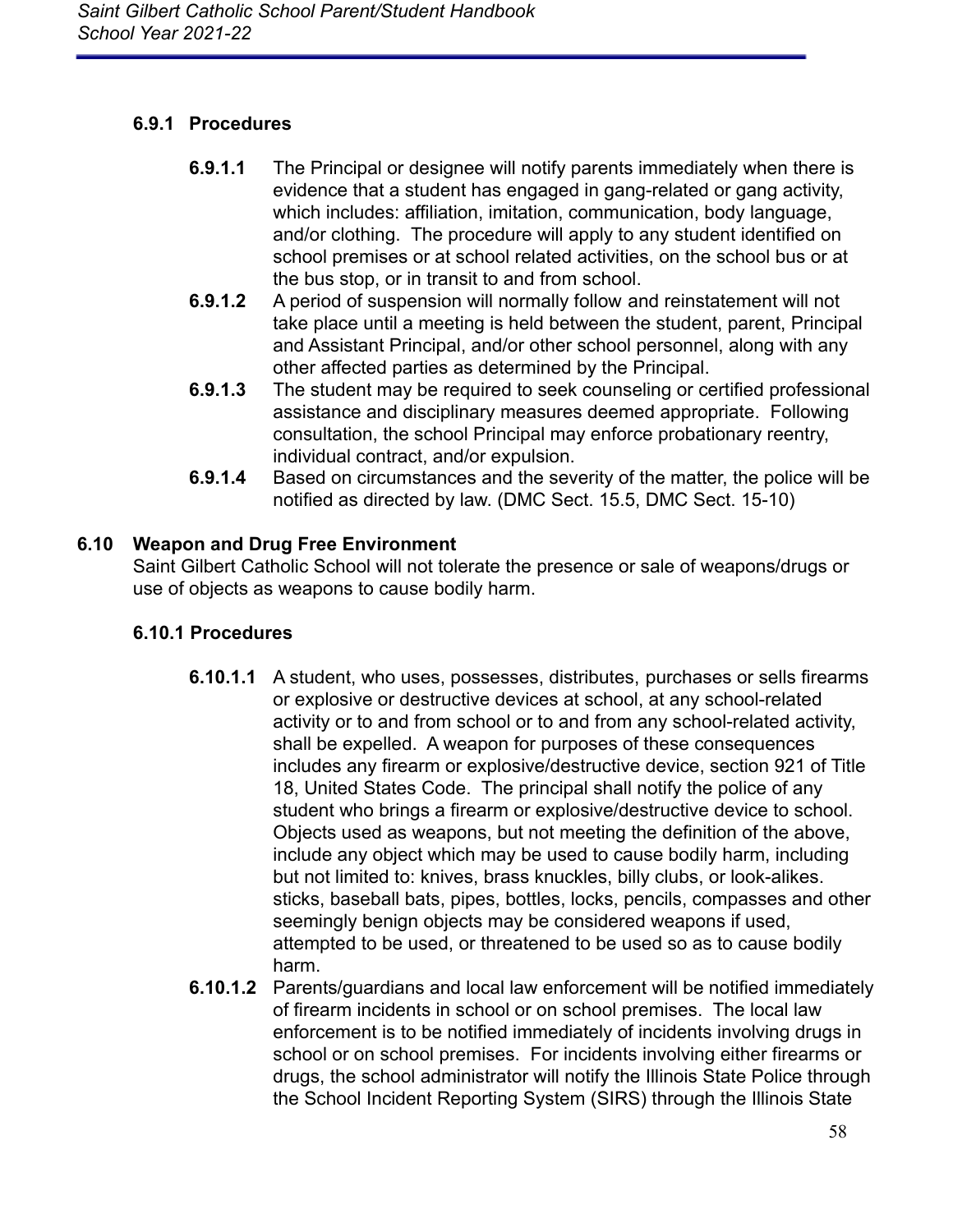Department of Education website program, IWAS.

- **6.10.1.3** A period of suspension will normally follow and reinstatement will not take place until a meeting is held between the student, the parent/guardian, the Principal and Dean of Students, and/or school personnel, along with any other affected parties as determined by the Principal.
- **6.10.1.4** The student may be required to seek counseling or certified professional assistance and disciplinary measures deemed appropriate.
- **6.10.1.5** Following the consultation above, the school Principal may enforce probationary reentry, individual contract, and/or expulsion based on circumstances and the severity of the matter, the police will be notified as directed by law. (Public Act 89-371, DMC 15-54, ILCS 5/24-3.1, ILCS 5/24-1.)

## <span id="page-59-0"></span>**7.0 ACADEMIC INFORMATION**

## <span id="page-59-1"></span>**7.1 Student Recognition Awards**

At Saint Gilbert Catholic School we believe that it is very important during the year to recognize the talents and accomplishments of our students. Therefore, during the year we believe that it is important to either display student work, or announce via our newsletters, Bulletin boards, web page or P.A. the wonderful accomplishments of our students.

## <span id="page-59-2"></span>**7.2 Junior High Math Placement Criteria**

In 6th- 8th grade students are placed in high or average math groups. The criteria for placing students in the high math group or the independent study group are as follows:

### **7.2.1** High Math Group

- **7.2.1.1** An average interim score at or above 50% of classmates.
- **7.2.1.2** All trimester grades greater than or equal to a 79%.
- **7.2.1.3** Regular attendance and regular completion of assignments

## <span id="page-59-3"></span>**7.3 Cumulative Records**

Parents have a right, by State Law, to review the cumulative records of their child (Family Education Rights and Privacy Act – 1974, and the Illinois School Student Records Act, 1975). Student records will be made available to parents within fifteen days from the time a written request is received. When parents inspect the records, a qualified staff member will be present. Non-custodial parents have the same rights as custodial parents unless specifically denied by a court order. Saint Gilbert Catholic School will release student records to another school in which the student has enrolled or intends to enroll. An official request must be made for the records. This is usually provided to the parent for signature at the time of enrolling the student.

### <span id="page-59-4"></span>**7.4 Curriculum**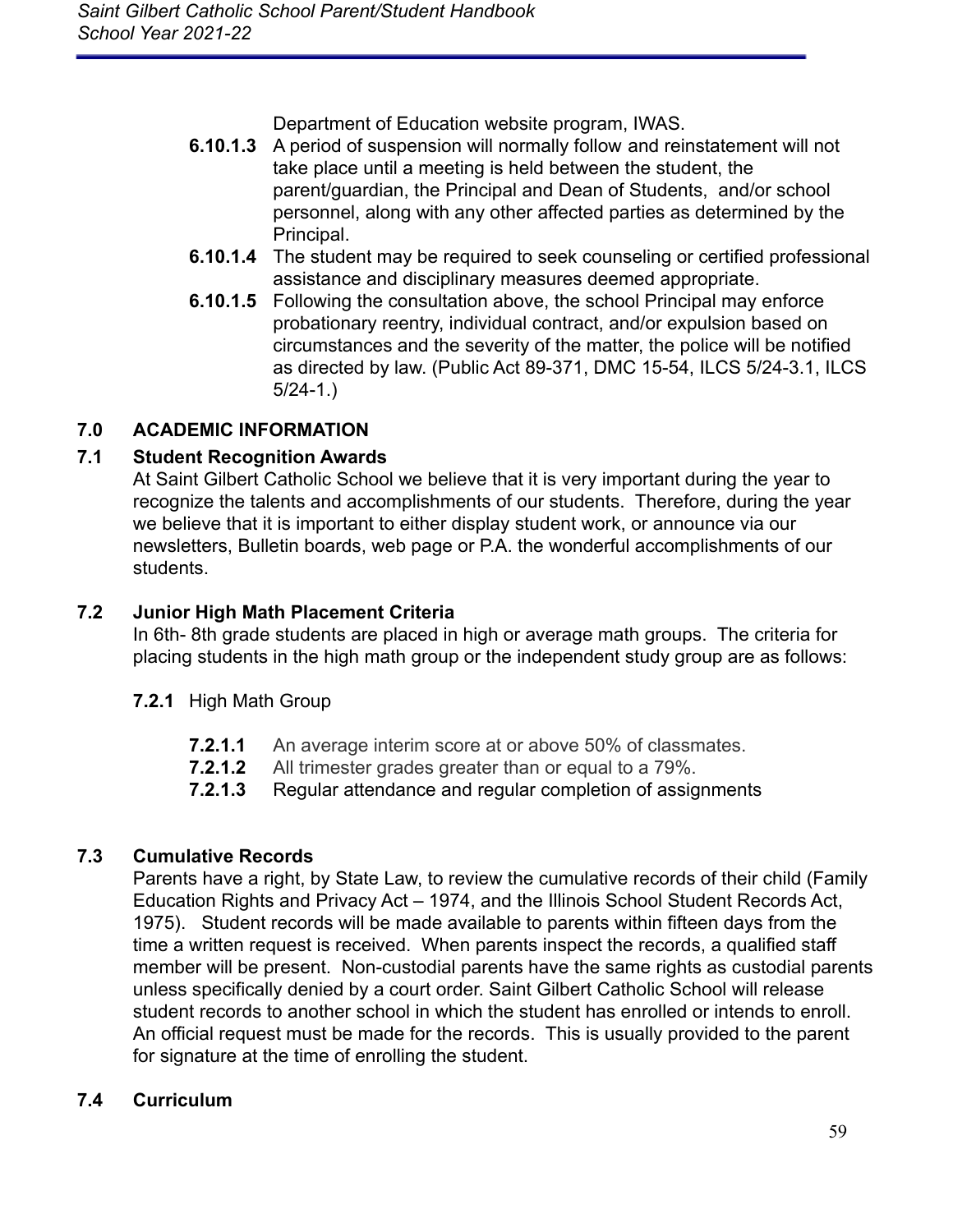Saint Gilbert Catholic School strives to educate all students within the limits of the school's educational program. Students are challenged to learn in classroom settings which remain the core learning areas. Instruction is delivered in the English Language (other than middle school foreign language course). Learning takes place by the teachers first coming to know the students and their learning styles and then through the use of organized programs in each of the subject areas including: Religion, Reading/Literature, Spelling/Vocabulary, Language Arts, Mathematics, Health, Science (biology, physical and social sciences), Social Studies, Handwriting, Music , Fine Arts, Library, Physical education and Spanish (six through eighth grade). Program content is continually upgraded through the recommendations of the Archdiocese of Chicago Catholic Schools **Office** 

## <span id="page-60-0"></span>**7.5 Field Trips**

To correlate with the educational programs, field trips are planned periodically. Such trips are used to introduce or climax a unit of study or to expose the children to different dimensions of the lesson not possible in a classroom setting. Since field trips are learning situations, they are counted as a school day and attendance is required.

Prior to scheduled trips, a permission slip is sent home with the student for the parent's signature. If the students are to bring extra spending money, the permission slip will indicate the appropriate amount. It will also address the dress code, day, time of the field trip and mealtime provisions. Students must wear their school uniforms during a field trip, unless the teacher has received prior approval from the Principal, who will grant them permission to be out of uniform. Field trips generally take place within the time frame of the school day. Parents may not attend the field trip on their own. The permission slip will inform the parents if the time is extended beyond the normal dismissal time.

The signed permission slip must be returned before a student leaves on the trip. Verbal permission will not be accepted. Trips are well chaperoned and safety precautions are taken. When a student attends a field trip taking a bus as transportation, the student must return to school on the bus. A student may be kept back from a field trip due to serious continuous conduct issues.

Parents/Guardians are often recruited to assist as chaperones. We ask that all chaperones follow these guidelines.

- **7.5.1** All Safe Environment Requirements for Volunteers have been met.
- **7.5.2** If you are a smoker, please refrain for the duration of the trip.
- **7.5.3** If the field trip requires special attire, please conform to the requirements.
- **7.5.4** Assist the teacher in maintaining discipline and order for the trip's duration.
- **7.5.5** Chaperones should not purchase gifts or food for students (especially small groups assigned only to them).
- **7.5.6** Please do not bring along younger children unless the trip is for families, since your focus must be on the safety and well-being of the school children.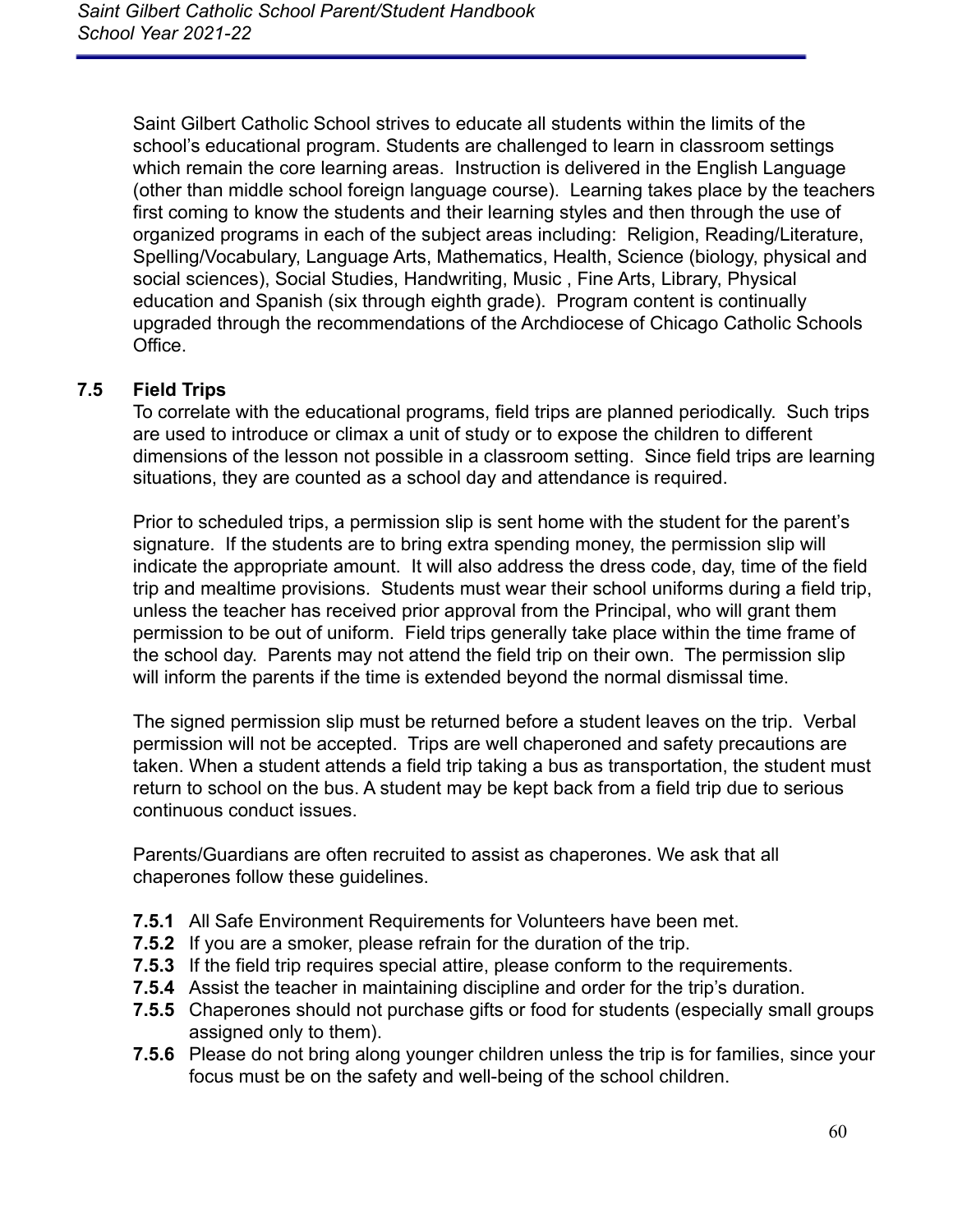## <span id="page-61-0"></span>**7.6 Grade Reports and Academic Standards**

All students in grade levels kindergarten through eighth receive a report card at the end of the trimester. The first trimester report period is followed by a mandatory Parent-Teacher Conference at the midpoint of the first trimester. There will be optional Parent-Teacher Conferences offered at the midpoint of the second trimester.

|       | <b>Grading Scale</b> |           |                        |               |               |    |              |
|-------|----------------------|-----------|------------------------|---------------|---------------|----|--------------|
| $A+$  | 100-99               | B+        | $ 92.9-91$             |               | $ C+ 84.9-83$ |    | $D+$ 76.9-75 |
| A     | 98.9-95              | B         | 90.9-87                | $\mathcal{C}$ | $ 82.9-79$    | D  | 74.9-71      |
| $A -$ | 94.9-93              | <b>B-</b> | $ 86.9-85 $ C- 78.9-77 |               |               | D- | 70.9-69      |
|       | 68.9↓                |           |                        |               |               |    |              |

First and second report card envelopes should be signed and returned to the homeroom teacher. The report card envelope is used during the third trimester for the return of standardized test results.

## <span id="page-61-1"></span>**7.7 Graduation and Promotion**

Promotion and the opportunity to graduate takes place when a student demonstrates satisfactory consideration, completion and mastery of the work of the previous grade level. In grades 1-8, academic achievement is determined by overall progress in seven subject areas. These areas are defined as Religion, Mathematics, Reading, English, Social Studies, Science and Spanish (6-8). Art, Music and Physical Education are also taken into consideration. Promotion and the opportunity to graduate take place when a student demonstrates satisfactory consideration. Kindergarten achievement is based on growth throughout the year (social and academic).

If, in determining the academic progress of a child, we find that he/she is not meeting grade expectations in three out of the seven subject areas, the school will consider retention. For advancement, there must be positive proof of academic growth for the year.

- **7.7.1** Eighth grade graduation requirements:
	- **7.7.1.1** Students must have a minimum of a "D" average in all classes, and all written assignments and projects have been completed;
	- **7.7.1.2** The student has completed all other requirements for the 8th grade; and
	- **7.7.1.3** All bills have been paid or arrangements have been made with the school.

If any of the above items have not been taken care of, the graduate will receive an unsigned diploma at the ceremony. Upon final completion, when all items are satisfactory, he/she will receive a signed diploma from the Principal. A graduation fee will be determined by the cost of an 8th grade yearbook, cap and gown and other necessary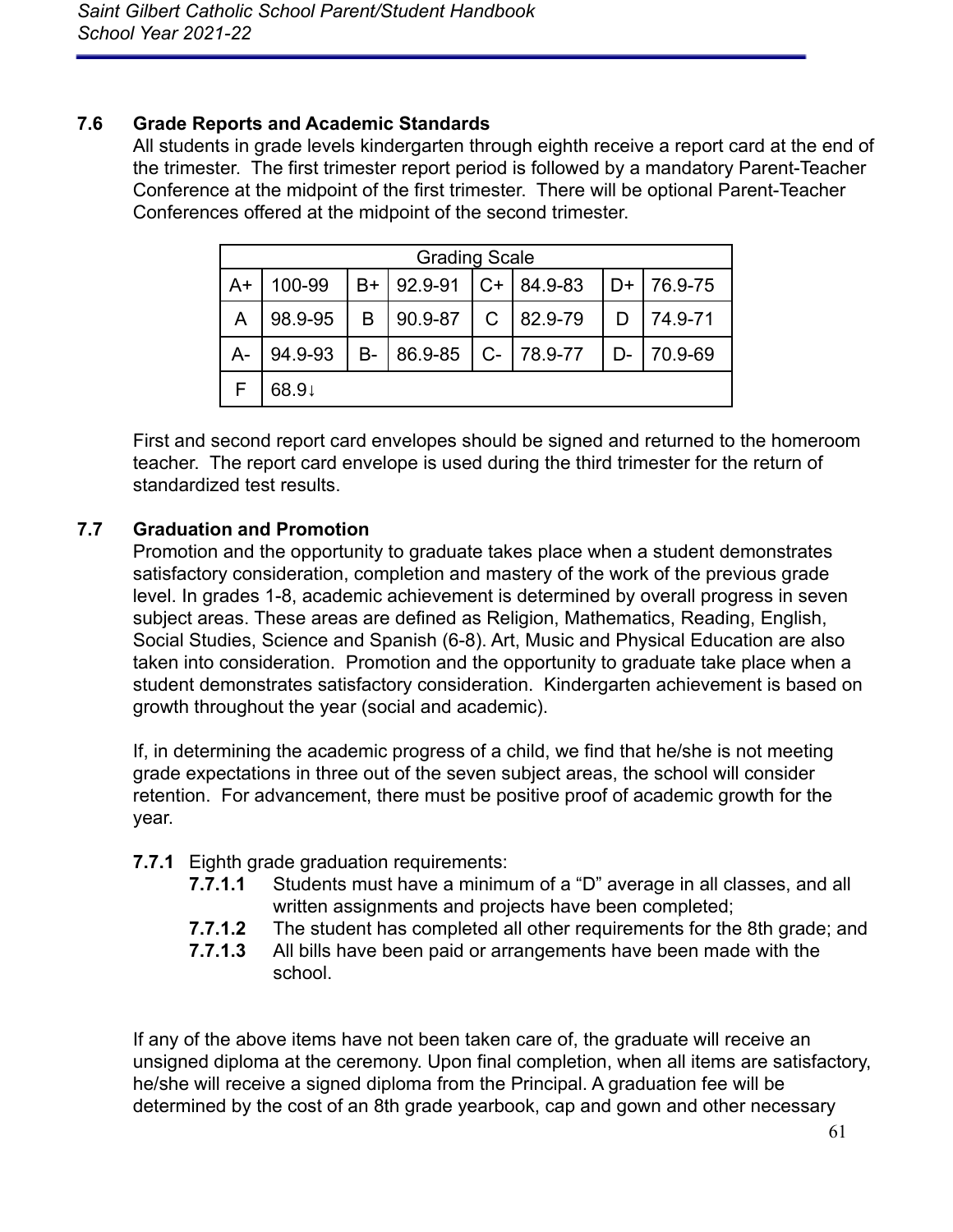expenses determined on a yearly basis.

### <span id="page-62-0"></span>**7.8 Homework**

Students are expected to engage in learning activities in the home from the earliest level. The amount of time spent on homework is dependent on the age of the student, subject area and ability of the student. The expected time would vary from 15 minutes to two hours daily.

Homework assignments are an extension of the students' daily learning experiences. Work is assigned on a regular basis as preparation for class, reinforcement of material covered in class or as an extended learning experience, i.e. book reports, long term projects and science projects, etc. Homework does not mean only written assignments. Reading and studying are also part of the expectations in regards to homework. It is recommended that each child make his/her home study a regular nightly routine. This encourages good study habits. Parents can help support homework assignments by:

- **7.8.1** Providing your child with a quiet place to do homework, free from distractions.
- **7.8.2** Setting aside a regular time for your child to do homework each night.
- **7.8.3** Checking each evening as a parent, that your child is using the LMS where assignments are posted. We need you to reinforce this important habit at home.
- **7.8.4** Looking at the LMS of SeeSaw (K-3) and Google.classroom (4-8)for posted daily and long term assignments.
- **7.8.5** Homework and assignments are posted by 3:00 p.m. daily.
- **7.8.6** Do not do your child's homework for them.
- **7.8.7** Inform your child's teacher if your child is spending too much time on homework. If you are unsure as to whether or not your child is spending too much time on homework, then please email, write a note or call the teacher. That way the teacher can work with you to monitor the situation. The only way the teacher knows the amount of time your child spends on homework is through your communication. Keep in mind that most teachers give some time in school for homework assignments. If a student is consistently working on homework way beyond what is expected at a grade level, then he/she may need further assistance. Please communicate with your child's teacher your homework related concerns. Once again, please do not do your child's homework for them. Let him/her do the work. If your child consistently seems to be having homework difficulty and can't complete work without help, or if he/she is unable to complete the assignment in a reasonable amount of time, contact your child's teacher in a timely manner to discuss or meet regarding your concern.

### <span id="page-62-1"></span>**7.9 Honor Roll**

Honor Roll is exclusive to grades 6 through 8 at Saint Gilbert Catholic School. Subjects which comprise the Honor Roll include Religion, Science, Social Studies, Literature, Math, English, Spanish, and a specials average which includes Health, Music, Art, and PE. Further, students MUST receive a B- or higher in conduct to be placed on the Honor Roll.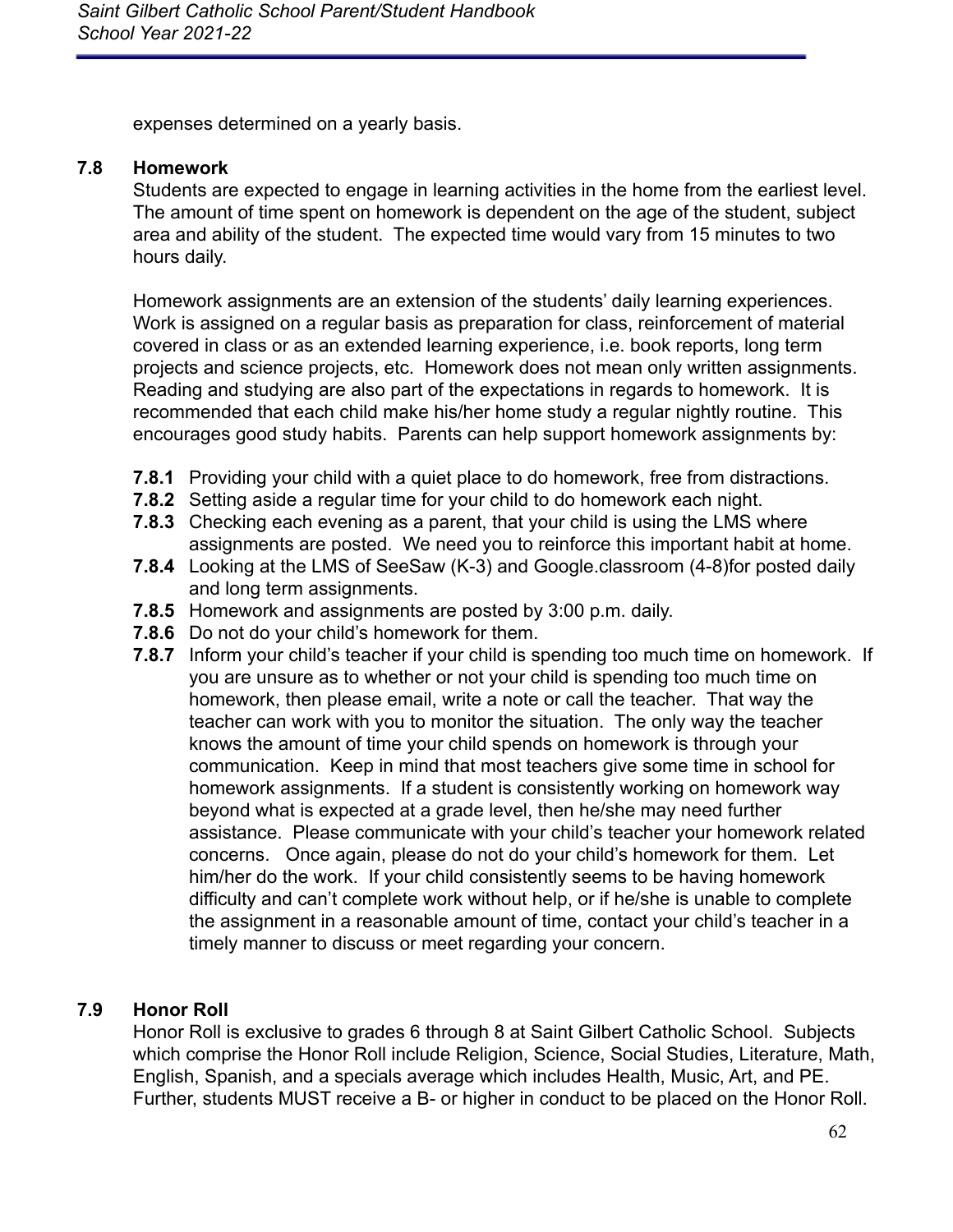Any student receiving a D or an F is excluded from the Honor Roll.

| High Honors:       | $96 - 100.0$  |
|--------------------|---------------|
| Honors:            | $92.0 - 95.9$ |
| Honorable Mention: | 88.0-91.9     |

### <span id="page-63-0"></span>**7.10 Library**

The library is used as a lending library for research, story time and to teach library skills. Books may be borrowed from the library for a period of one week. Parents are encouraged to share interest in the books brought home. Should a book become lost or damaged accidentally, notify the library aide. Financial reimbursement is the responsibility of the family.

To allow time to collect overdue books and to do inventory, the Library stops lending books the last two weeks of school.

### <span id="page-63-1"></span>**7.11 Make Up Work**

When a student is absent, it is his or her responsibility, upon returning to school, to consult with the teacher regarding work to be made up. Parents requesting homework for an absent student are asked to make the request by phone no later than 9:00 AM of the day on which this material will be picked up after school or sent home with a sibling. If the materials are being picked up after school, they will be found in the school office. Students are given one day makeup for one day absent unless another time frame is given by the teacher. Please keep in mind that younger siblings may have trouble transporting the books of an older sibling.

#### <span id="page-63-2"></span>**7.12 Parent-Teacher Conferences**

Conferences provide an opportunity to discuss the needs of each individual child, to develop a better understanding of the child, and also of the school program. Formal conferences are scheduled for each parent at the midpoint of the first trimester of the school term and optionally during the second trimester as requested by a teacher or parent. Students in grades four through eight attend these conferences with their parent(s)/guardian.

Come prepared and use the fifteen minutes allotted productively. Share with the teacher your child's interests and activities beyond the school day. Let the teacher know if there is anything at home that might influence your child's performance or behavior at school, which classmates he/she sees regularly, and anything else relative to your child's well-being and success in the school setting. Listen to the teacher, speak of your child's interaction in class and at play, academic success stories and needs. Consider ways in which the school and home can continue to work together for the good of your child.

Additional conferences may be arranged by writing a note to the teacher, emailing the teacher or by calling the school office. Please do not call teachers at their residence. It is important that the reason for the conference be stated. The teachers, Principal and parents need to prepare and be unencumbered in the interest of maximizing a positive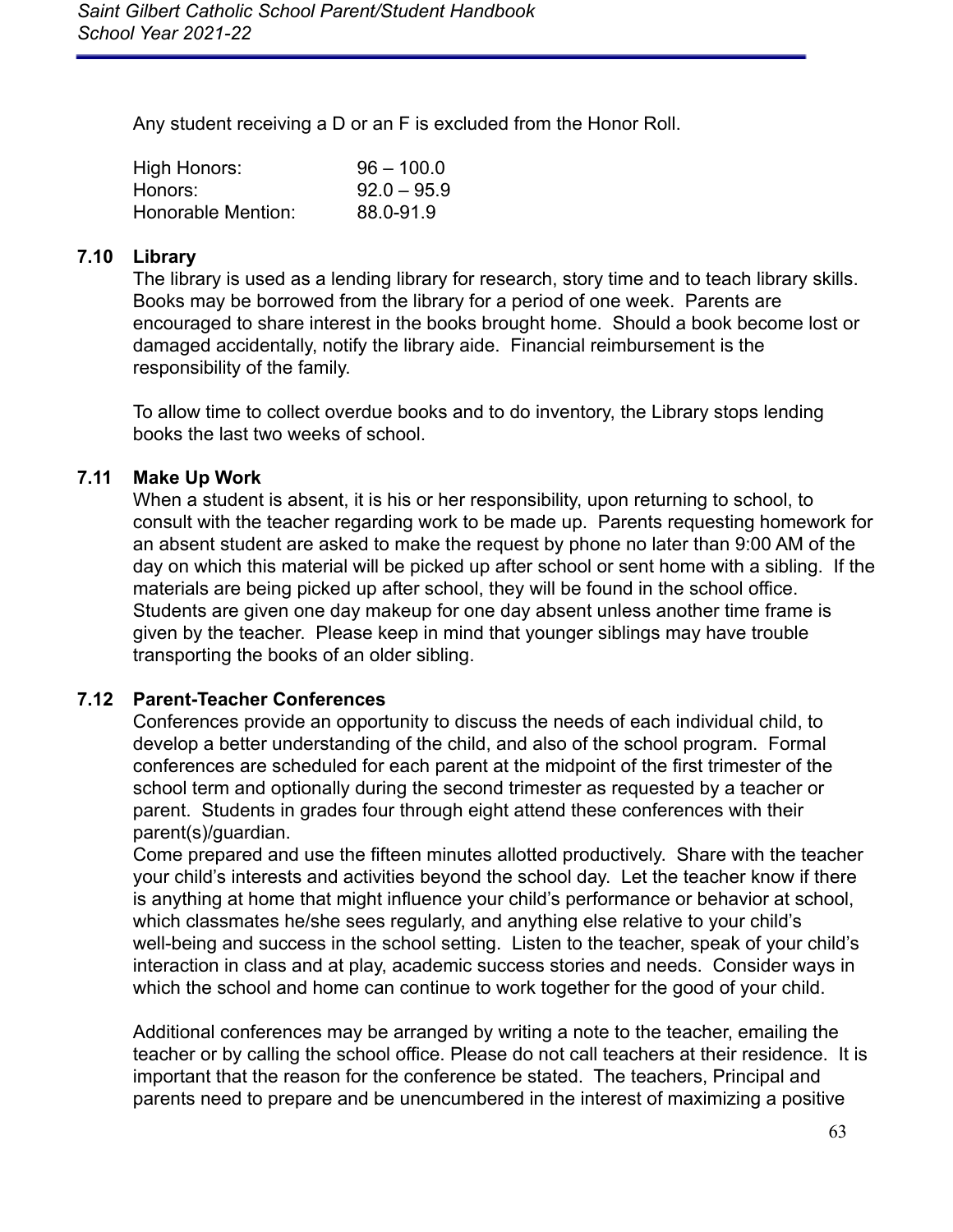outcome of the meeting.

It is a good idea to contact the school when changes in the life of your child take place. Changes often affect the ability to concentrate, relate and learn. It helps us know things such as: changes in the family; births, marriages, separation or divorce, death of a family member, friend or pet; medical changes such as: allergies, dental work, surgery, medication adjustments, glasses; moving or remodeling plan, or anything that makes you take notice of a sustained emotional change in your child.

### <span id="page-64-0"></span>**7.13 Extracurricular Activities**

Saint Gilbert is proud to sponsor the following after school activities for our students:

### **7.13.1 Student Council**

In order to teach leadership skills, social responsibility, and to encourage pride in their school, students participate in student government through the Student Council. The officers of the Student Council are elected by students in third through seventh grade. All officers are approved by the Principal and council moderator.

### **7.13.2 Athletics**

Saint Gilbert Catholic School offers an excellent athletic program for students in 5th – 8th grades. Sports that we participate in are as follows: boys' and girls' volleyball, basketball and track, cross-country, soccer and cheerleading. Please refer to the Saint Gilbert Catholic School Student and Parent Athletic Handbook for more information regarding this program.

#### **7.13.3 Clubs**

The following clubs are often sponsored by Saint Gilbert Catholic School: Chess Club, Robotics Club, Coding Club, and Art Club. Additional clubs may be added during the school year.

#### **7.13.4 Band - Beginning, Intermediate, Advanced**

The Saint Gilbert Catholic School Band Program provides an opportunity for students to develop an understanding and appreciation for music as an art through listening, analysis, and performance. This program instills in students an awareness of their own musical talent. A student receives instruction in an instrument of choice, and participates in the beginning, intermediate or advanced levels of band. Students in the band programs participate in various musical activities throughout the year. This program is open to all students in grades four through eight. There is an additional fee for this program and it is paid to the band director.

Saint Gilbert School also utilizes a Third Party Contractor called Music Kids to bring small group lessons to students in grades PreK-8 in the instruments of piano, guitar, and violin. These lessons are (30) minutes once per week and occur during the school day.There is an additional fee for this program and it is paid to Music Kids directly.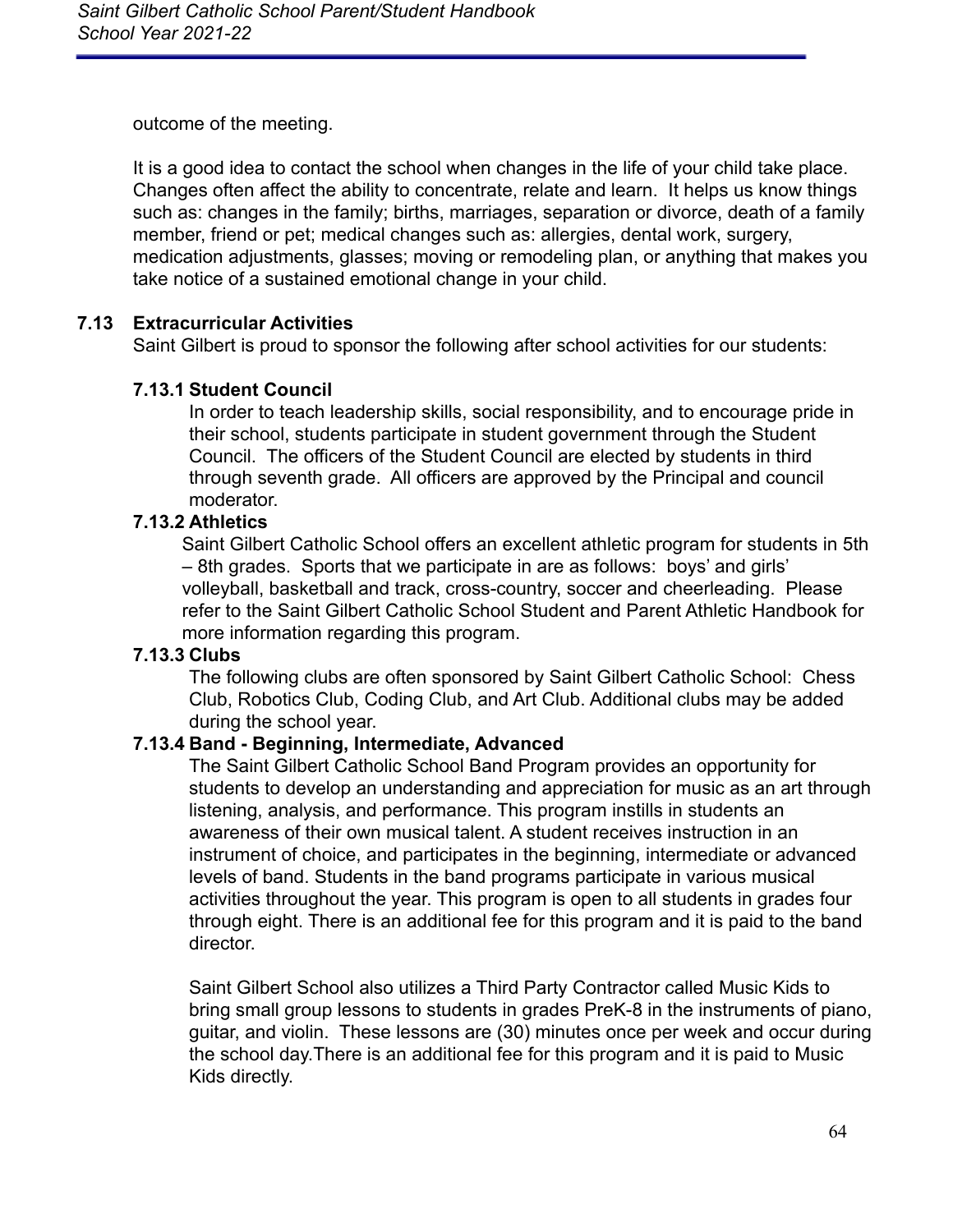## <span id="page-65-0"></span>**7.14 School Supplies**

Each child is expected to have available the school supplies listed on the supply list distributed at the end of the previous school year or available in the school office. Please check periodically if a fresh supply of an item might be needed. The Family School Association coordinates the sale of "School Supply Packs" at the end of each school year for the following year.

## <span id="page-65-1"></span>**7.15 Learning Resource Center**

The Learning Resource Center assists those children who are exhibiting difficulties with academic success, yet are not so severely impaired as to need intensive learning disabilities therapy. Children receive research-based interventions to work on improving reading and math skills.

As mandated by the Office of Catholic Schools and current Federal and State laws, Saint Gilbert Catholic School uses the Response to Intervention (RtI) process. RtI focuses on helping all students learn by addressing problems within the general education setting.

Principal will be the administrative representative in this process. The RtI Coordinator is the administrator of the program. In this capacity, he/she in dialog with the teachers and parents regarding progress, specific needs, and the testing of students. The Learning Specialist is also the liaison between Saint Gilbert Catholic School, D46, teachers, and parents.

## <span id="page-65-2"></span>**7.16 Testing Programs**

Standardized tests are administered to students in grades Kindergarten through eight three times per year; Fall, Winter, Spring using iReady Diagnostic. Teachers and Administrators use this information to verify daily classroom experiences and to assist in meeting the needs of the students in the educational programs, and to assess curriculum needs.

## <span id="page-65-3"></span>**7.17 Textbooks**

Hardcover textbooks are on loan to the students either as the property of the State of Illinois or as the property of Saint Gilbert Catholic School. The books are stamped with the required identification. These books are expected to be cared for by the student assigned its use for the school year. School bags are required for carrying books to and from school. Parents will be charged a fee for damaged or lost books. Fees for lost or damaged books must be paid before the final report card is distributed.

### **School Incident Reporting System-Attacks on Personnel**

Upon receipt of a written complaint from any school personnel, the appropriate school administrator for a private school, shall report all incidents of battery committed against teachers, teacher personnel, administrative personnel, or educational support personnel to the local law enforcement authorities immediately after the occurrence of the attack. The school administrator must also notify the Illinois State Police (ISP) within 3 days of each incident through the School Incident Reporting System (SIRS).